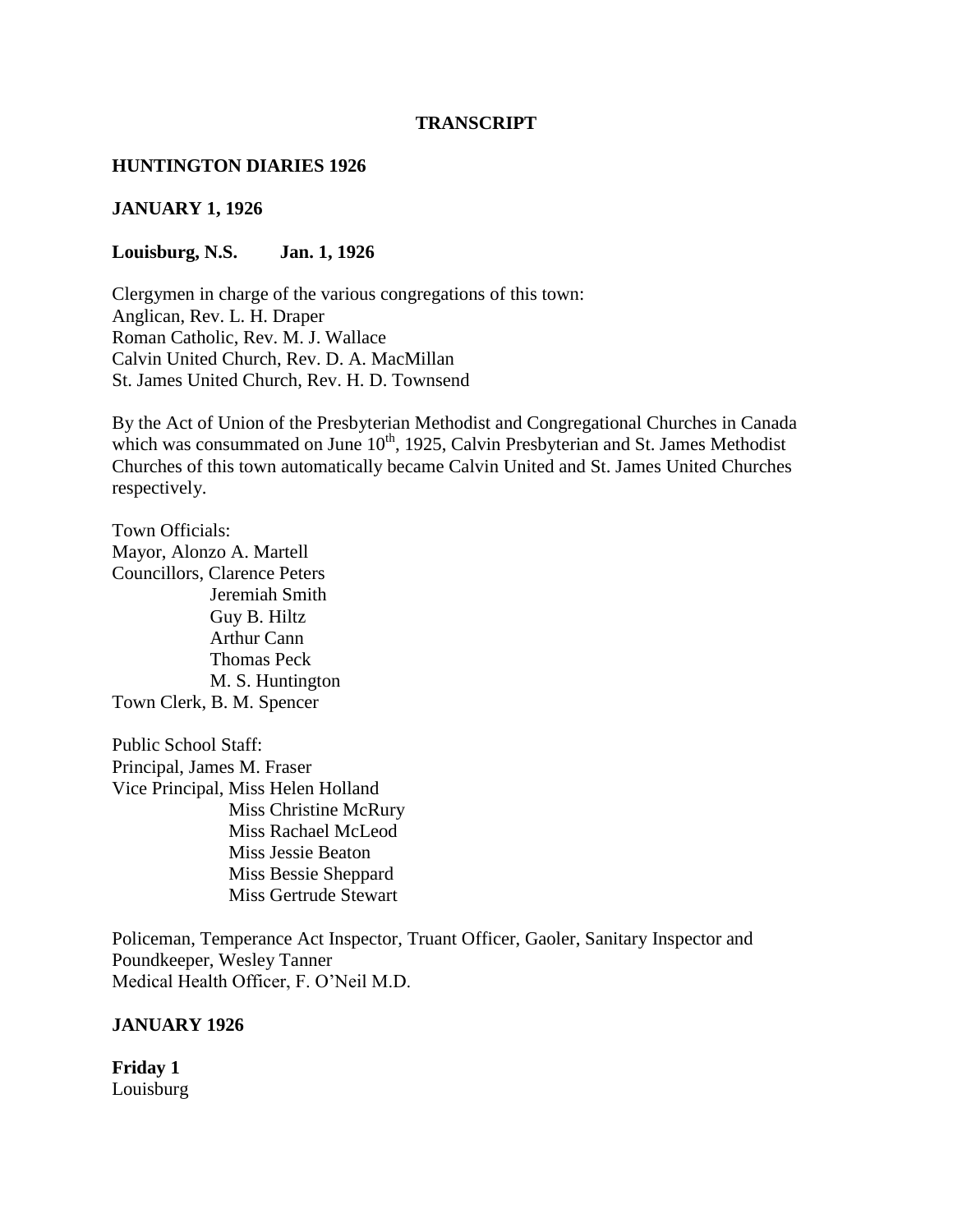Clear and moderately cold with light west and north west wind. Min temperature about 8 above zero. Max temperature about 20 above.

General holiday. Had shop open for about 1 hour in the forenoon. Spent the greater part of the day at home where we had the following guests to dinner and the majority of them to supper. Mrs. Z. W. Townsend, Wesley Townsend, Emerson Grant, Mrs. Sarah Bagnall, Queenie Evas, John N. Spencer, Rev. and Mrs. H. D. Townsend and family consisting of 4. After supper, we went to the home of Rev. H. D. Townsend where we had a musical evening and listened to a radio programme. Returned home at about 12 o'clock.

## **JANUARY 1926**

### **Saturday 2**

Louisburg

Cloudy with light snow in the morning. Clear and moderate in the afternoon. Light north east wind. Snow fall about 1 inch.

### **JANUARY 1926**

### **Sunday 3**

Louisburg Clear and moderately cold with northerly wind. Min temperature about 10 above zero.

Serious rioting at Glace Bay. Several stores raided and 2 burned by miners who it is claimed were in distress for food owing to unemployment.

Attended service in St. James United Church at 11am and 7P.M. Preacher, Rev. H. D. Townsend.

## **JANUARY 1926**

### **Monday 4**

Louisburg

Clear and cold in the morning. Cloudy in the afternoon and evening. Wind north west changing to south west. Min temperature A.M. zero. First zero weather this season.

United "Week of Prayer" services began tonight in St. James Church. Services will be held alternately between St. James and Calvin Churches during the week.

Rioting which broke out at Glace Bay last night was continued tonight with increased violence. Many stores broken into and looted. Much damage to property. Mob in complete charge of the Colliery town.

### **JANUARY 1926**

**Tuesday 5**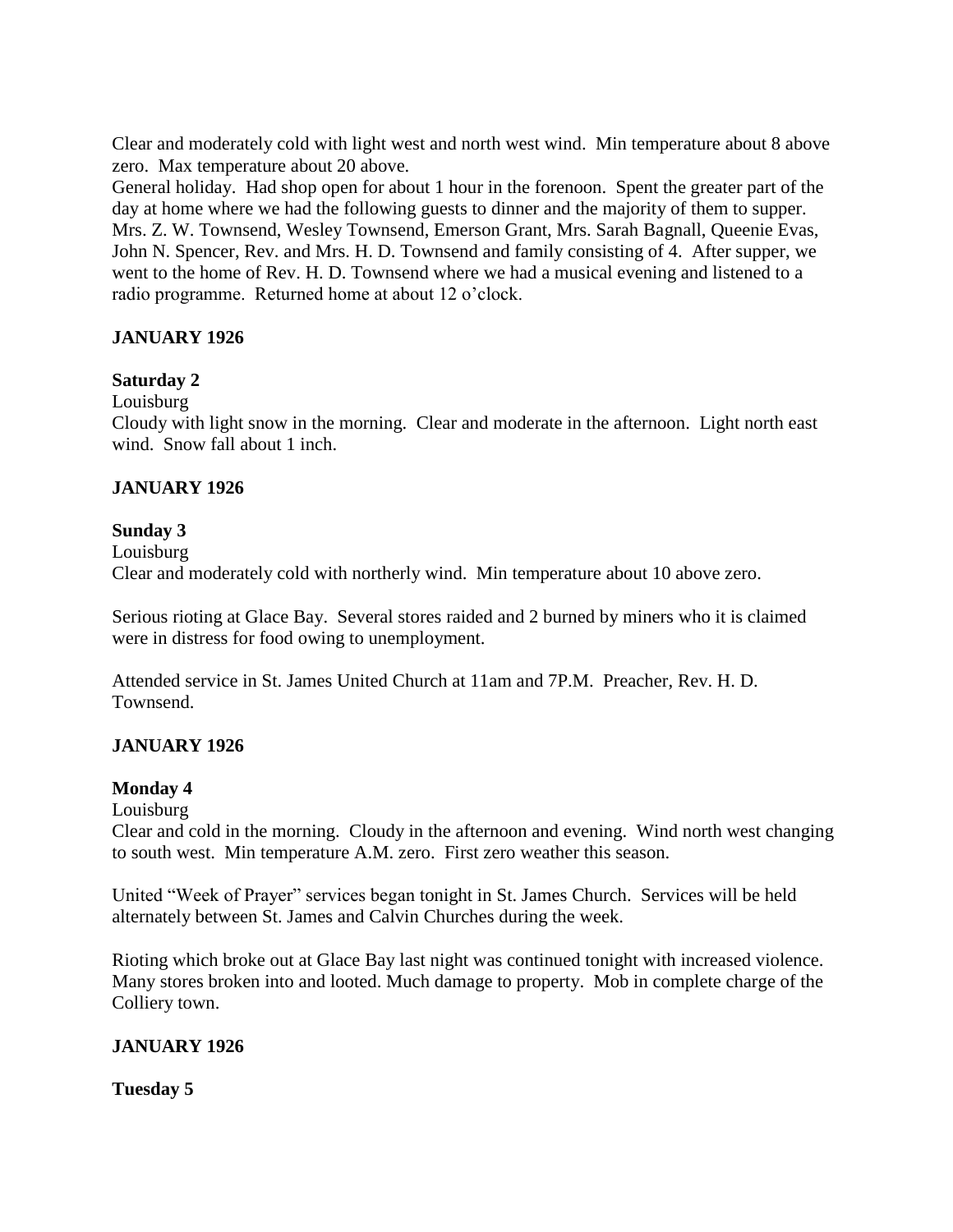Louisburg Cloudy and mild with light variable wind.

With Coal Company, police officer Peck went to Riverdale St. to remove a drunken man who had been creating a disturbance at the home of Duncan McDonald, at about 10 P.M. Gave the man in charge of Dougall Kennedy who agreed to look after him until he became sober. Thus avoiding the trouble of having to place him in the "lockup" for the night.

Attended regular meeting of school board at 7:30 P.M.

## **JANUARY 1926**

### **Wednesday 6**

Louisburg

Cloudy and mild with light easterly and southerly wind. Misty and drizzily part of the day. Heavy rain at night.

British Empire Steel Corporation tug "Cruizer" arrived in the evening from Sydney enroute to Halifax to undergo repairs.

### **JANUARY 1926**

### **Thursday 7**

Louisburg

Clear and mild. Snow squalls during the night. Streets very slippery. Wind west and north west increasing at night.

Tug "Cruizer" which arrived here yesterday from Sydney sailed this morning for Halifax.

Began storing ice supply.

Attended regular meeting of Town Council at 7:30P.M.

### **JANUARY 1926**

### **Friday 8**

Louisburg

Gale from north west with snow squalls. Very blustery all day. Min temperature 6 above zero.

United "Week of Prayer" services which have been held alternately between St. James and Calvin Churches during this week ended tonight in St. James Church.

### **JANUARY 1926**

**Saturday 9** Louisburg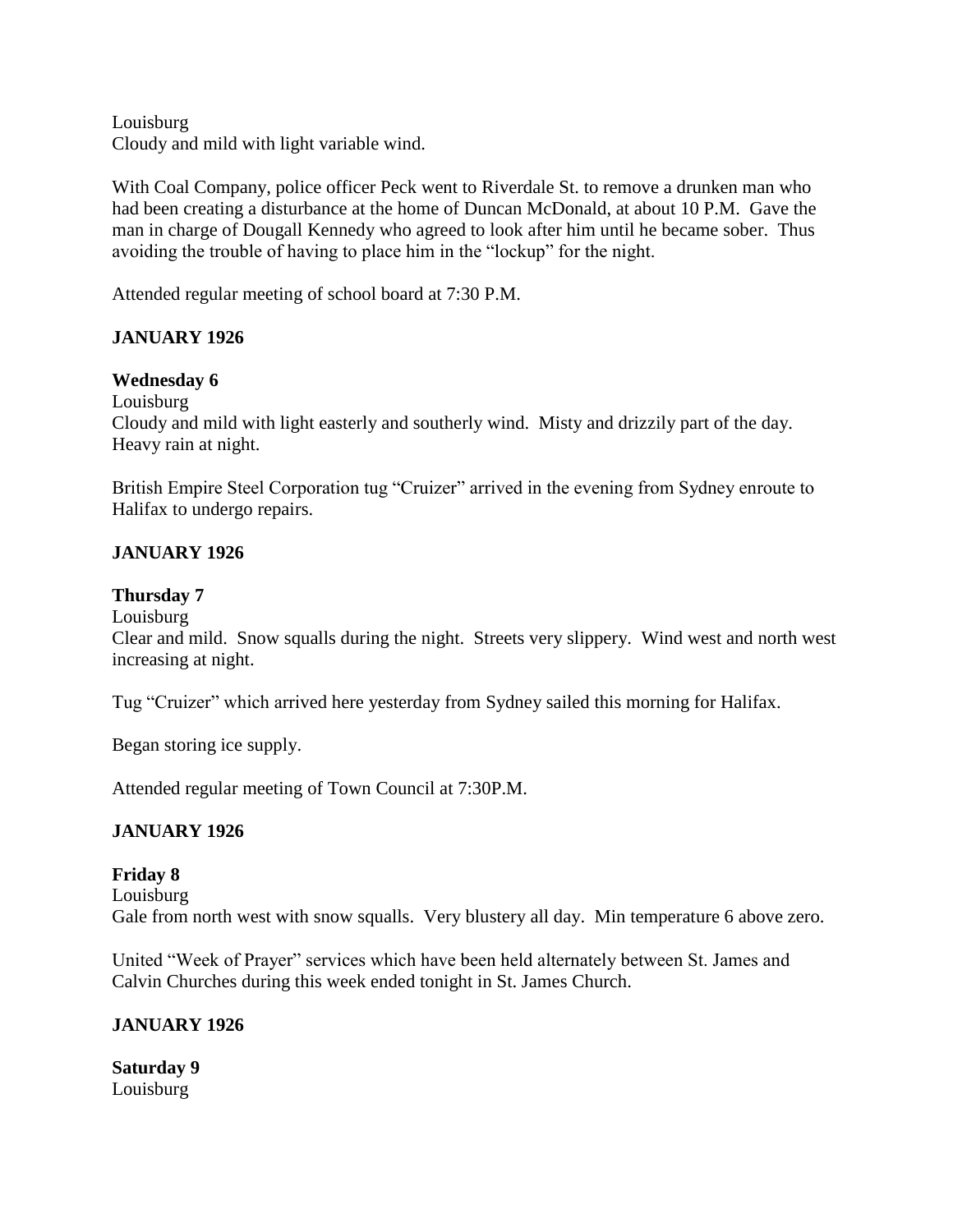Clear and moderately cold in the morning. Cloudy and mild during the greater part of the day. Light variable wind. South east at night. Snow began to fall at about 10:30 P.M.

Government steamer "Montcalm", Capt. Mercer, arrived in the afternoon.

## **JANUARY 1926**

### **Sunday 10**

Louisburg

Clear. Moderately cold in the morning and at night. Mild during the day. Light north west wind. Min temperature am 15 above zero, P.M 10 above. Snow storm in the early morning. Snow fall about 4 inches.

Attended service in St. James United Church at 11am and 7 P.M. Preacher at morning service Rev. H. D. Townsend, evening service Rev. D. A. McMillan of Calvin United Church. Exchange of pulpits between St. James and Calvin Churches.

# **JANUARY 1926**

# **Monday 11**

Louisburg Mostly clear and mild with light westerly wind. Min temperature am 10 above zero.

Maud Huntington who had been home for two weeks vacation arrived on the evening train accompanied by her brother Fred.

## **JANUARY 1926**

**Tuesday 12** Louisburg Fine and mild.

In company with Emeline and Frances, attended social and entertainment in Orange Hall at 8 P.M given by members of Orange Lodge. Address by Rev. Mr. Morris.

## **JANUARY 1926**

## **Wednesday 13**

Louisburg Foggy and mild in the forenoon with light southerly wind. Clear in the afternoon. Wind

westerly.

## **JANUARY 1926**

**Thursday 14**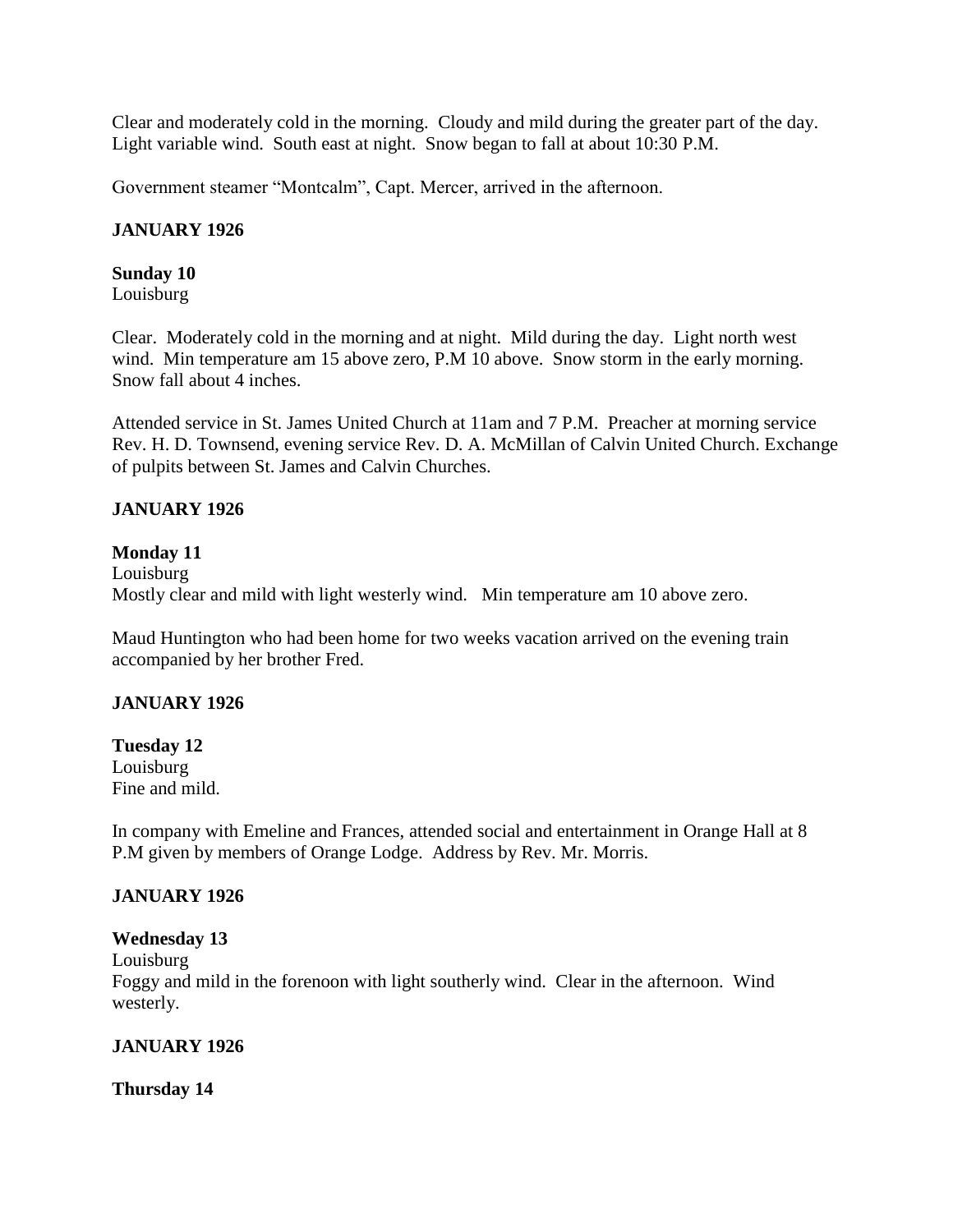Louisburg Cloudy and mild. Snow began to fall at about 6 P.M.

### **JANUARY 1926**

# **Friday 15**

### Louisburg

Snow storm in the early morning. Cloudy, foggy and mild in the forenoon with light southerly wind. Cleared at about noon. Wind changing to west and north west and increasing to a moderate gale. Snow fall about 4 inches. Frost at night.

## **JANUARY 1926**

# **Saturday 16**

Louisburg Mostly clear. Moderately cold. Wind north west.

# **JANUARY 1926**

## **Sunday 17**

Louisburg

Partly cloudy. Moderately cold in the morning. Mild during the greater part of the day. Light west - south west wind. Min. temperature A.M. 10 above zero.

Three masted schooner, "Ida M. Zinck" arrived in the afternoon and anchored in the lower harbour.

Government steamer "Lady Laurier" arrived in the evening.

Attended service in St. James United Church at 11am and 7 P.M. Preacher, Rev. H. D. Townsend.

## **JANUARY 1926**

## **Monday 18**

Louisburg Clear and very mild with light west and southwest wind. Max. temperature about 38.

## **JANUARY 1926**

## **Tuesday 19**

Louisburg

Rained heavily during the early morning and forenoon. Foggy and showery in the afternoon. Wind south east changing to south and south west. Streets and sidewalks very slippery.

Ladies Aid of St. James United Church held a Bean Supper and Fancy Sale in Orange hall in the evening.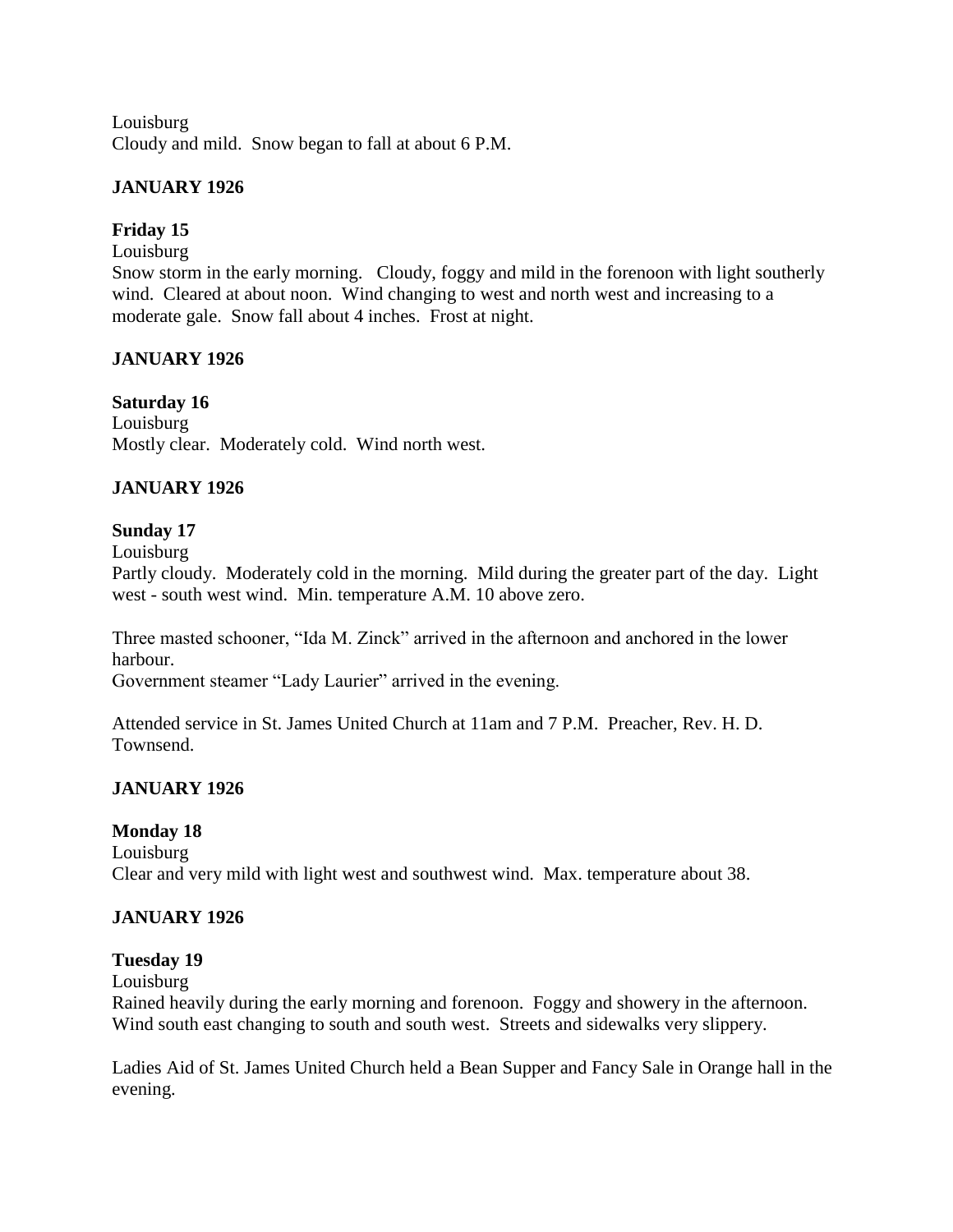## **JANUARY 1926**

### **Wednesday 20**

Louisburg Mild and partly clear with light northerly wind. Streets very slippery.

Fred Huntington who has been visiting us for a few days left for home via Sydney on the 8:45 A.M. train.

Attended choir practice in St. James United Church at 9 P.M.

# **JANUARY 1926**

### **Thursday 21**

Louisburg Partly clear in the morning. Cloudy and chilly during the greater part of the day. Wind southerly. Snow began to fall at about 5 P.M. Snow fall about 3 inches.

First train of coal for shipment over the pier this season arrived in the evening.

## **JANUARY 1926**

**Friday 22**

Louisburg

Rained heavily in the morning. Stopped raining at about 1 P.M and turned to snow. Light snow squalls in the afternoon. Light southerly wind changing to north - north east. Cold during the night with strong north west wind. Streets very slushy.

## **JANUARY 1926**

### **Saturday 23**

Louisburg

Mostly clear and very cold with heavy north west gale. Min temperature am 10 below zero, noon, 2 below. Mercury did not rise above the zero mark until 5 P.M when it began to rise slowly until 6 above was reached at 11 P.M.

## **JANUARY 1926**

## **Sunday 24**

Louisburg

Clear and cold in the morning. Mild and cloudy with light snow squalls in the afternoon and evening. Wind westerly changing to east - north east and north west at night. Min temperature am 6 above zero. Snow fall about 2 inches.

British steamer "Hillfern" arrived for bunker coal.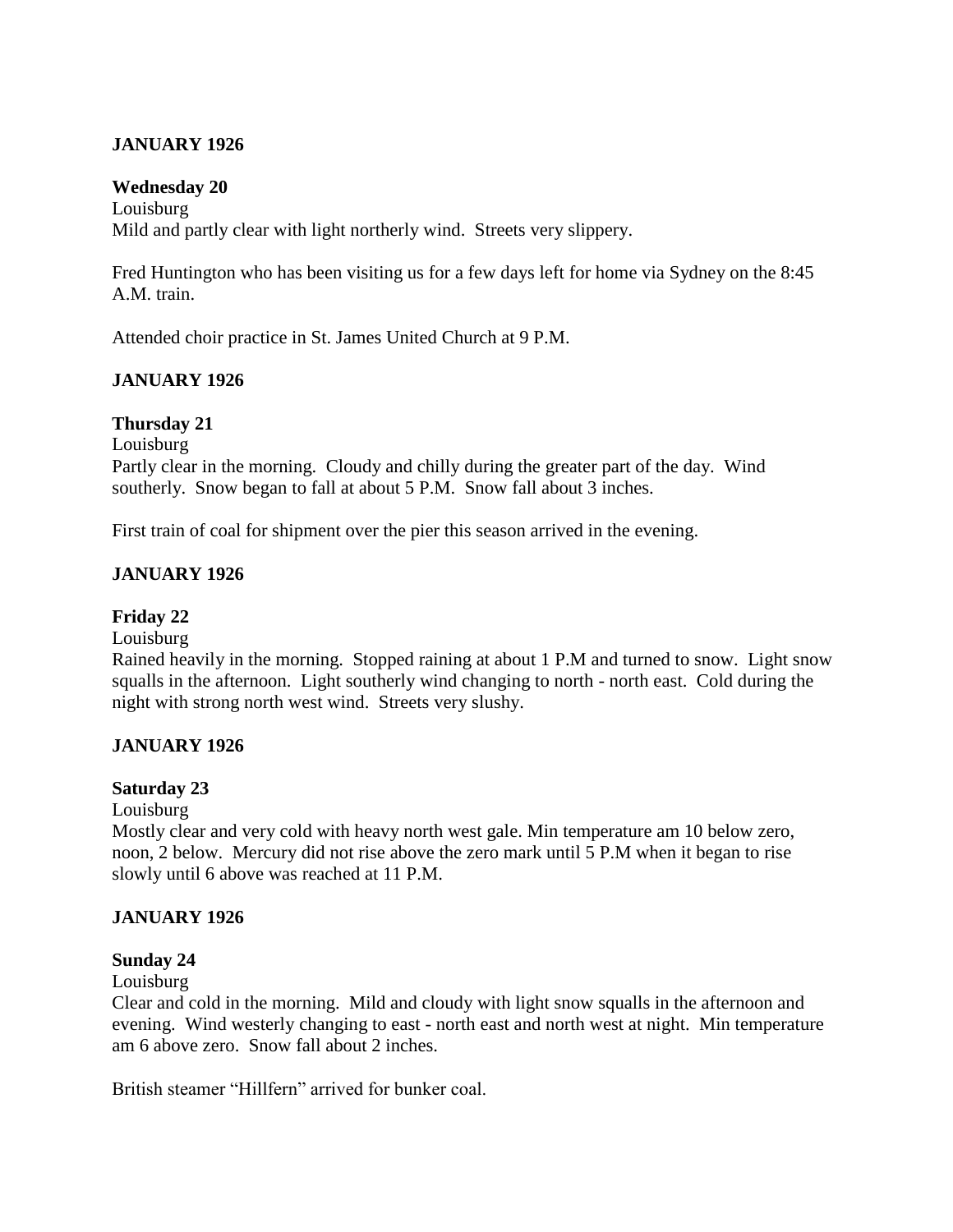Death of Mrs. Esther Peters, widow of the late Robert Peters, aged 90 years.

Attended service in St. James United Church at 11 A.M. and 7 P.M. Preacher, Rev. H. D. Townsend.

### **JANUARY 1926**

### **Monday 25**

Louisburg

Clear and cold with strong north west wind. Min temperature A.M. 2 above zero. Max temperature about 10 above.

Steamer "Kameraska" arrived for cargo of coal and began loading. First steamer to come here for cargo this season.

Norwegian steamer "Eda" arrived for bunker coal.

Attended funeral of the late Mrs. Esther Peters at 2:15 P.M. Service conducted at the house by Rev. H. D. Townsend. Remains were taken to Sydney on the 3:50 train where interment will take place tomorrow in Hardwood Hill cemetery. Pall Bearers: A. A. Martell, Jos. Crowdis, A. L. Bates, Mr. Barss, Arthur Siteman and M. S. Huntington.

## **JANUARY 1926**

### **Tuesday 26**

Louisburg

Attended special meeting of Town Council at 7:30 P.M.

Clear and cold in the morning. Mild at noon. Moderately cold at night. Light west and north west wind. Min temperature A.M. 4 below zero. Min temperature P.M, about 6 above.

Steamers "Hillfern" and "Eda" sailed.

Nominations for town elections which are to take place on Feb  $2<sup>nd</sup>$ .

For Mayor, M. S. Huntington.

Councillors: Clarence Peters, Thomas Peck and Wesley Townsend.

As there were only 1 nomination for Mayor and only three nominations for councillors to fill three vacancies, all of the above will be returning by acclamation.

## **JANUARY 1926**

### **Wednesday 27**

Louisburg

Snow storm. Snow began to fall at about 9:30 A.M. and continued until about 3 P.M when it began to mist. Wind south east changing to south and south west. Snow fall about 5 inches. Min temperature about 4 above zero.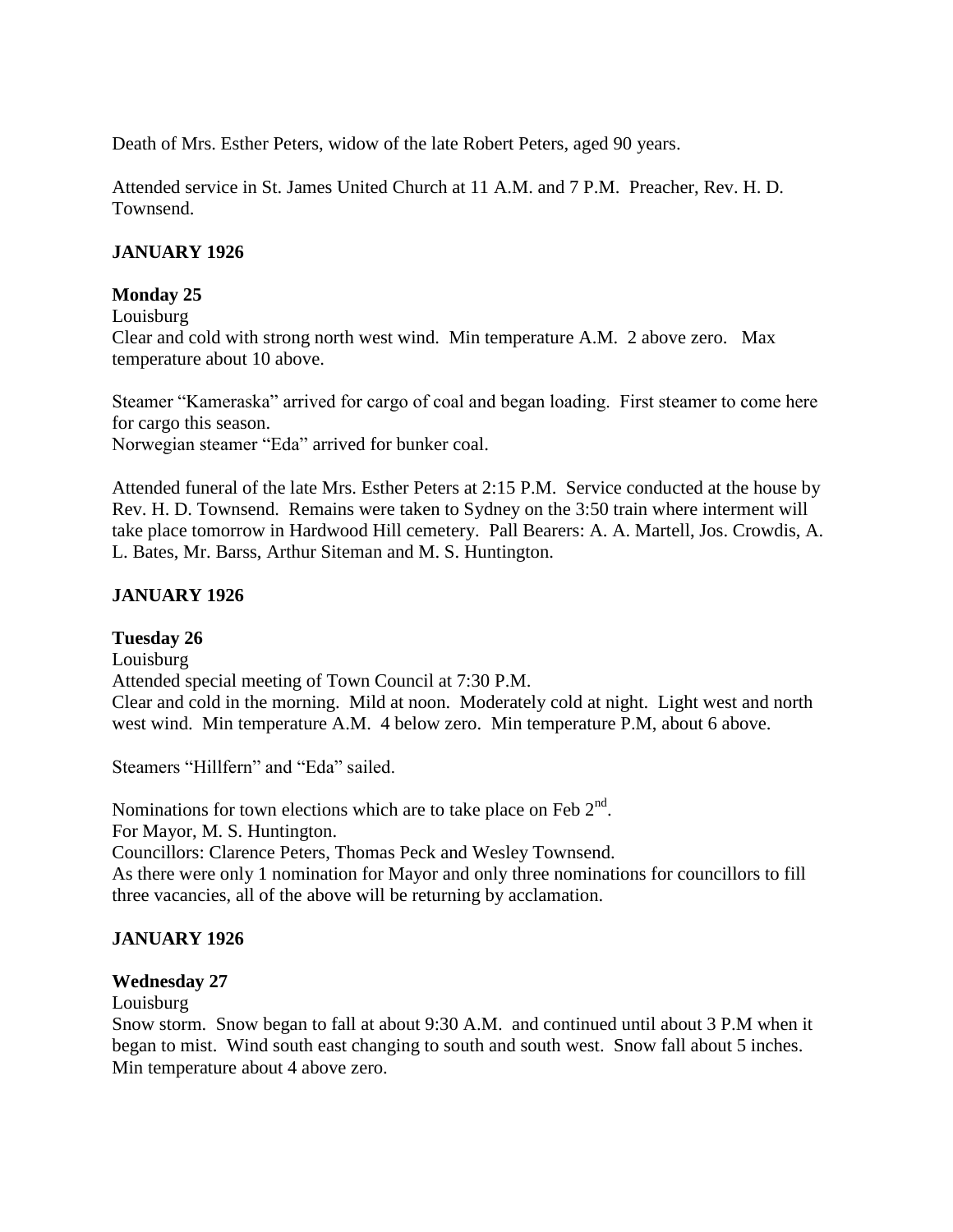## **JANUARY 1926**

### **Thursday 28**

Louisburg

Mostly clear and mild. Wind south west. Heavy westerly gale during the night with snow squalls.

Steamer "Kamaraska" sailed for Halifax and St. John with cargo of coal. First cargo of coal loaded at Louisburg this season.

Small steamer "Skipper" owned by Farquhar & Co. Ltd arrived bunkered and sailed.

## **JANUARY 1926**

## **Friday 29**

Louisburg

Snow squalls during the greater part of the day accompanied by a terrific gale from the westward. Very disagreeable. Min temperature A.M. 12 above zero, P.M, about 5 above.

Small steamer "Newton Bay" arrived in the morning and bunkered.

# **JANUARY 1926**

### **Saturday 30**

Louisburg Clear and cold with fresh north west wind. Min temperature am 1 below zero.

Swedish steamer "John Lundwall" arrived and bunkered. Government steamer "Montcalm" arrived in the afternoon from North Sydney. Steamer "Newton Bay" sailed.

## **JANUARY 1926**

### **Sunday 31**

Louisburg Clear and moderately cold with light northerly wind. Min temperature about 5 above zero.

British steamer "City of Tokio" arrived and docked at the freight wharf. Government steamer "Lady Laurier" arrived.

In the afternoon in company with Emeline, Maud and Frances, visited the freight wharf to see the docking of the "City of Tokio".

Attended service in St. James United Church at 11 A.M. and 7 P.M. Preacher, Rev. H. D. Townsend.

### **FEBRUARY 1926**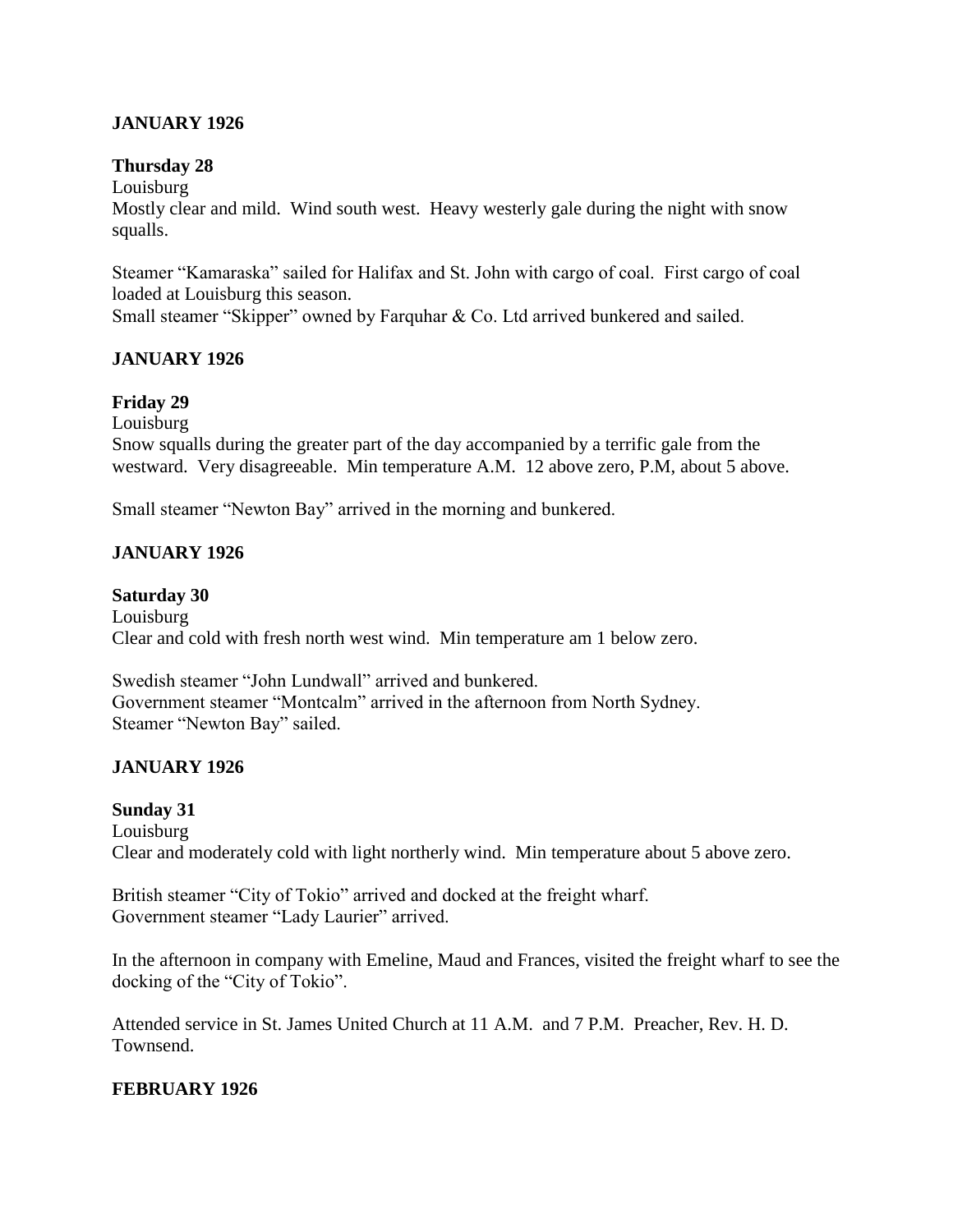### **Monday 1**

Louisburg Cloudy and moderately cold. Very chilly and raw. Wind north east.

Newfoundland Government steamer "Caribou" arrived at about 11am with passengers and freight from Nfld. The "Caribou" is a new boat having been built in 1925 and put on the Nfld - Cape Breton route last fall. This is her first trip to this port.

## **FEBRUARY 1926**

### **Tuesday 2**

Louisburg

Snow storm with east and north east wind. Began to snow at about 6 A.M. and continued until about 3 P.M. Snow fall about 7 inches.

Town elections: The following were elected, all by acclamation. M. S. Huntington, Mayor Thomas Peck, councillor Wesley Townsend, councillor Clarence Peters, councillor.

Nfld Government steamer "Caribou" sailed in the afternoon with passengers for Port Au Basque, Nfld.

By an act of the Legislature passed in [blank] 1925, the term of office of a Mayor is increased from one to two years. All Mayors elected today in Novas Scotia will be subject to the above act.

### **FEBRUARY 1926**

### **Wednesday 3**

Louisburg

Clear and moderately cold with light northerly wind. Min temperature A.M. about 15 above zero, P.M, 2 above.

Attended choir practice in St. James United Church at 9 P.M.

### **FEBRUARY 1926**

### **Thursday 4**

Louisburg

Cloudy and moderately cold with light east and north east wind. Snow began to fall at about 5 P.M. Terrific snow and wind storm during the night.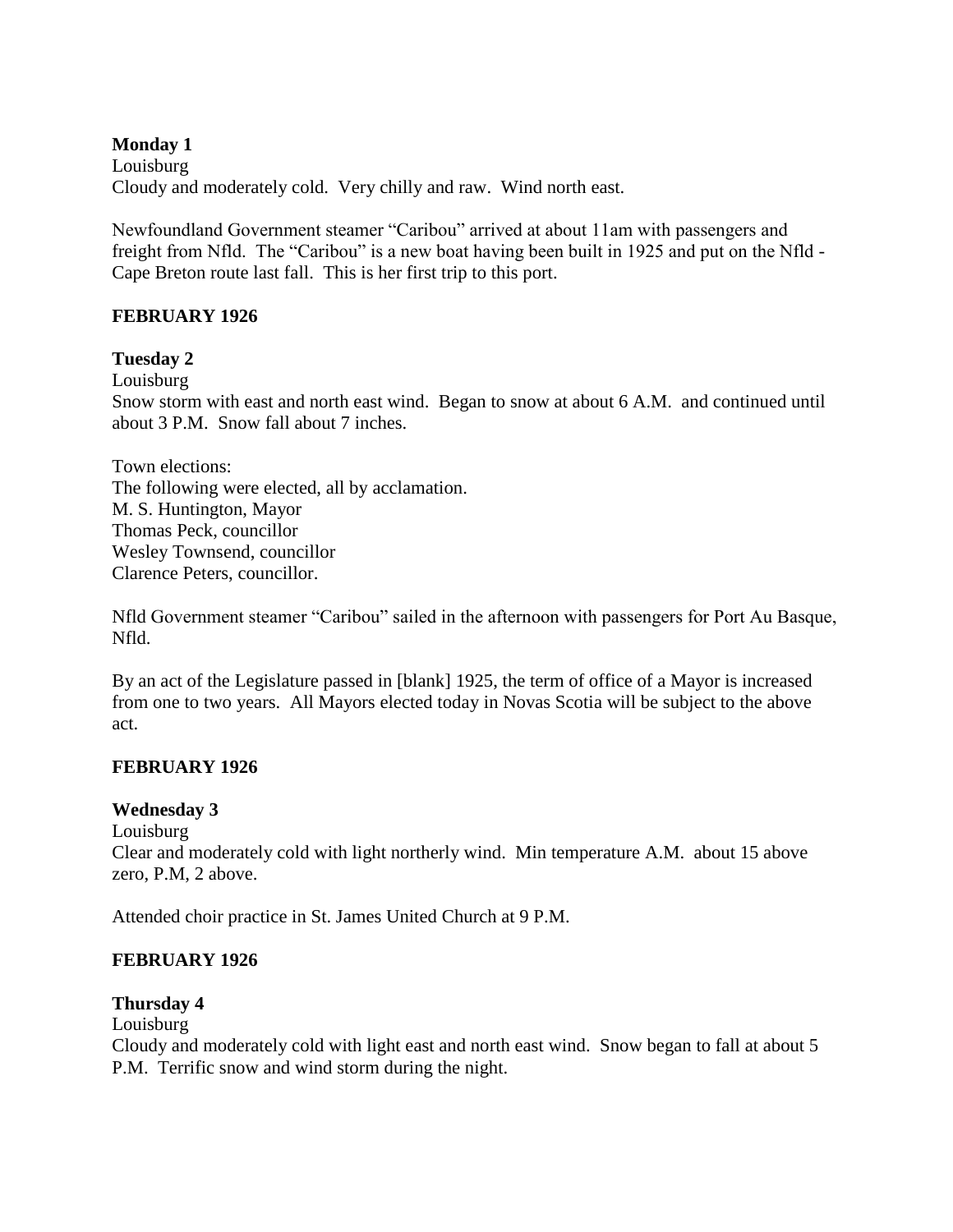Nfld steamer "Caribou" arrived at about 10 A.M. with passengers and freight from Nfld.

Attended regular meeting of Town council at 7:30 P.M. Was sworn in as Mayor of Louisburg by B. M. Spencer, Town clerk, after which I swore in the three newly elected councillors, Thomas Peck, Clarance Peters and Wesley Townsend.

## **FEBRUARY 1926**

# **Friday 5**

Louisburg

Cloudy and mild. Misty and drizzily in the early morning. Light snow squalls in the afternoon. Moderately cold at night.

Last night's snow fall which amounted to about 6 inches, followed by rain and drizzle, greatly impeded traffic on the streets and country roads. C. N. Railway schedules completely disorganized all through the province. Worst storm this season.

## **FEBRUARY 1926**

# **Saturday 6**

Louisburg Clear and moderately cold with moderate north west wind.

Nfld Government steamer "Caribou" sailed at 1 P.M with passengers and freight for Nfld.

# **FEBRUARY 1926**

## **Sunday 7**

Louisburg

Cloudy and mild in the forenoon. Snowed about 1 inch at noon. Cleared at about 2 P.M. Light south west wind which changed to north west in the afternoon.

Steamer "Kamaraska" arrived in the morning for cargo of coal.

Attended service in St. James United Church at 11 A.M. and 7 P.M. Preacher Rev. H. D. Townsend.

## **FEBRUARY 1926**

### **Monday 8** Louisburg Clear and cold with light north west wind. Min temperature am about 2 above zero.

Steamer "City of Tokio" which loaded part cargo of steel products at this port, sailed shortly before noon for Japan via New York and Panama Canal.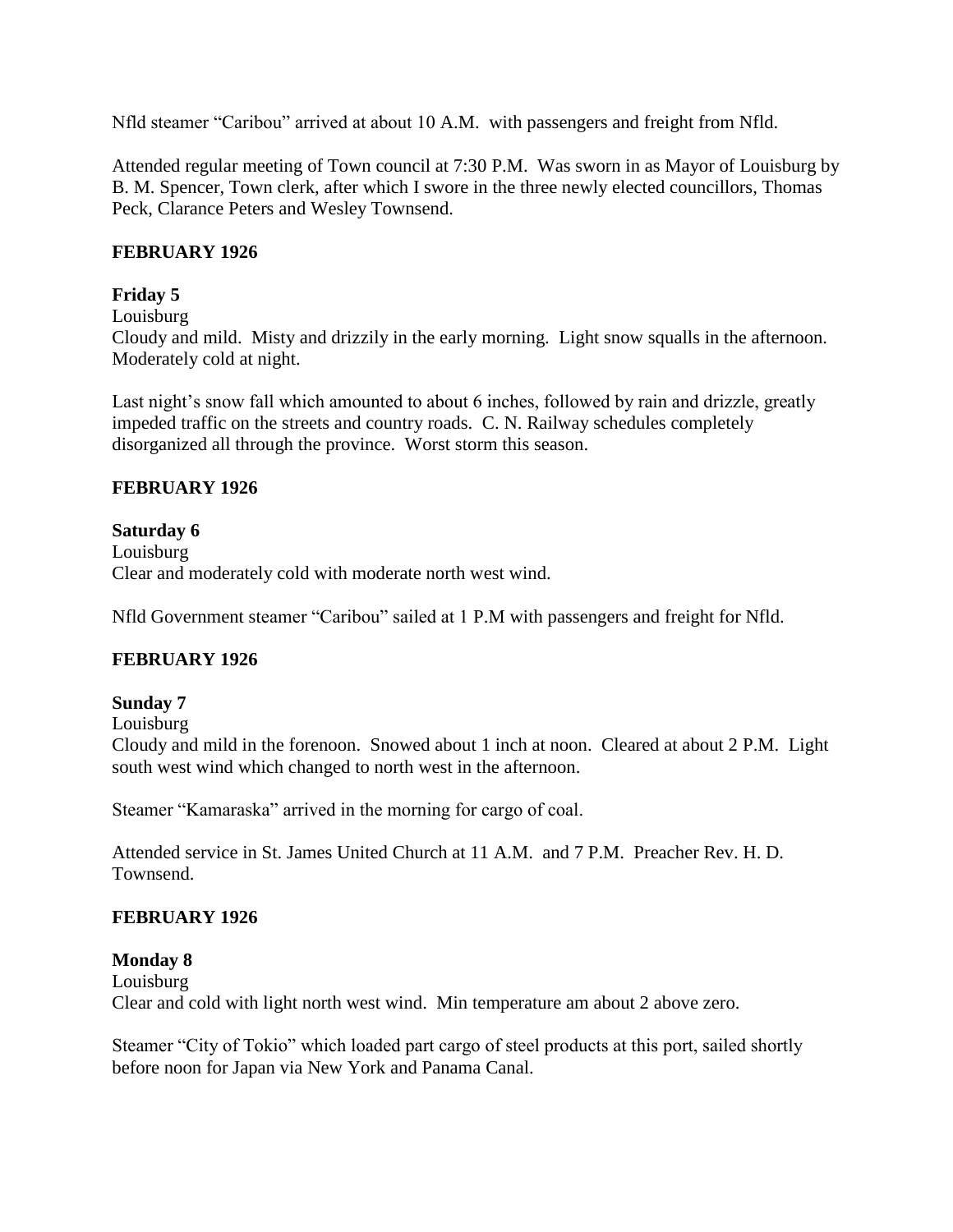### **FEBRUARY 1926**

### **Tuesday 9**

Louisburg

Clear and cold with light north west wind. Min temperature A.M. 8 below zero, P.M, about 6 below.

Nfld steamer "Caribou" arrived at about 9 am from Port Au Basque and sailed to return at about 11P.M.

## **FEBRUARY 1926**

### **Wednesday 10**

Louisburg

Clear and cold in the morning. Cloudy in the afternoon. Light snow at night. Snow fall about 2 inches. Min temperature A.M. 10 below zero.

Marriage of Mr. Hunter of Sydney to Miss Ida Townsend of Louisburg. Ceremony performed by Rev. H. D. Townsend.

Attended choir practice in St. James United Church at 9 P.M.

### **FEBRUARY 1926**

## **Thursday 11**

Louisburg

Cloudy and chilly. Wind east and north east. Light snow at night. Snow fall about 2 inches. Thick and foggy al day.

Attended special meeting of school board at 7:30 P.M. Was elected chairman of the board for the ensuing year.

### **FEBRUARY 1926**

**Friday 12** Louisburg Cloudy and mild. Wind northeast.

Government steamer "Montcalm" which left here on the night of Feb 2<sup>nd</sup> enroute to North Sydney, returned to port this morning having been jammed in the ice off the east coast for the last 10 days. The "Montcalm" left here with the intentions of assisting the steamer "Boethuc" to get out of the ice at North Sydney but failed to reach her owing to the heavy ice fields. Nfld Government steamer "Caribou" arrived at about 10:30 P.M with passengers from Nfld.

### **FEBRUARY 1926**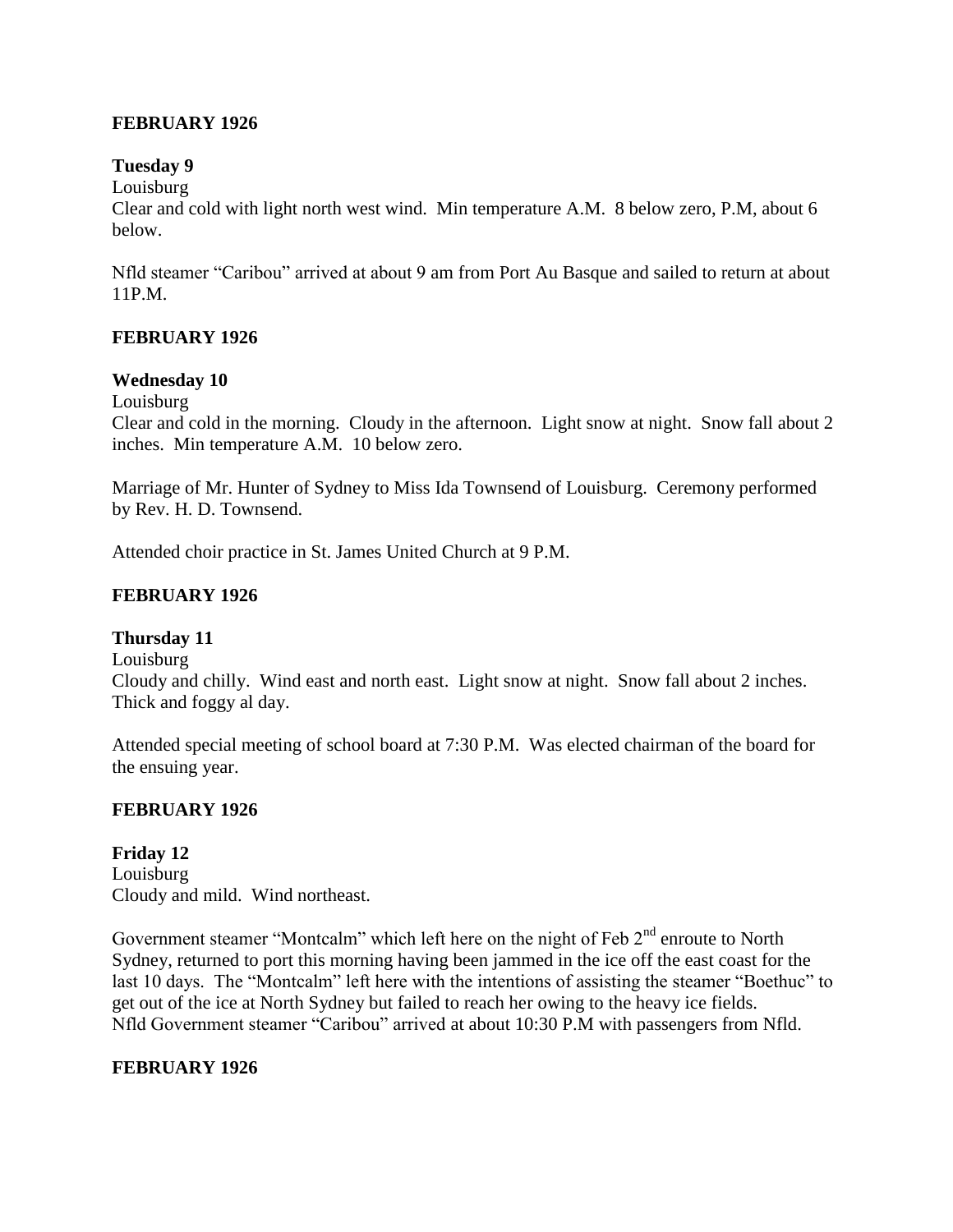**Saturday 13** Louisburg

Clear and mild with light westerly wind.

Nfld Government steamer "Caribou" sailed at about 1 P.M for Port Au Basque, Nfld with passengers and freight. Norwegian steamers "Eidsborg" and "Thyra" arrived in the afternoon for bunker coal.

## **FEBRUARY 1926**

### **Sunday 14**

Louisburg Clear and moderately cold. Wind north and north east.

Nfld Government steamer "Caribou" arrived at about 11 P.M with passengers and freight from Nfld.

Attended service in St. James United Church at 11 A.M. and 7 P.M. Preacher Rev. H. D. Townsend.

### **FEBRUARY 1926**

### **Monday 15**

Louisburg/Sydney

Heavy snow storm. Snow began to fall at about 8am and continued until late at night with fresh north east wind. Street and railway traffic badly demoralized. Snow fall about 10 inches.

Left Louisburg on 8:45 A.M. train for Sydney via Glace Bay to attend meeting of Joint Expenditure Board which was called for 11 am. Reached Glace Bay at about 10:40 A.M. owing to train cars running off schedule on account of the storm. Did not leave Glace Bay until noon. Delayed on train line by snow drifts. Did not reach Sydney until after 2 P.M. Missed meeting of Board. Stopped at Paul's Hotel. Halifax train due at Sydney at about 8 P.M did not arrive. Express from Louisburg due at Sydney at 5:50 arrived at about 9:50.

## **FEBRUARY 1926**

**Tuesday 16** Sydney/Louisburg Partly clear and mild with light north & north west winds.

Government steamer "Montcalm" sailed in the afternoon to go to the assistance of the Norwegian steamers "Eidsborg" and "Thyra" which left here, Louisburg, yesterday morning and were reported stuck in the ice off Guion Island. Nfld steamer "Caribou" sailed at about 6:30 P.M for Nfld. Steamer "Kamaraska" arrived at about 9P.M from St. John for cargo of coal.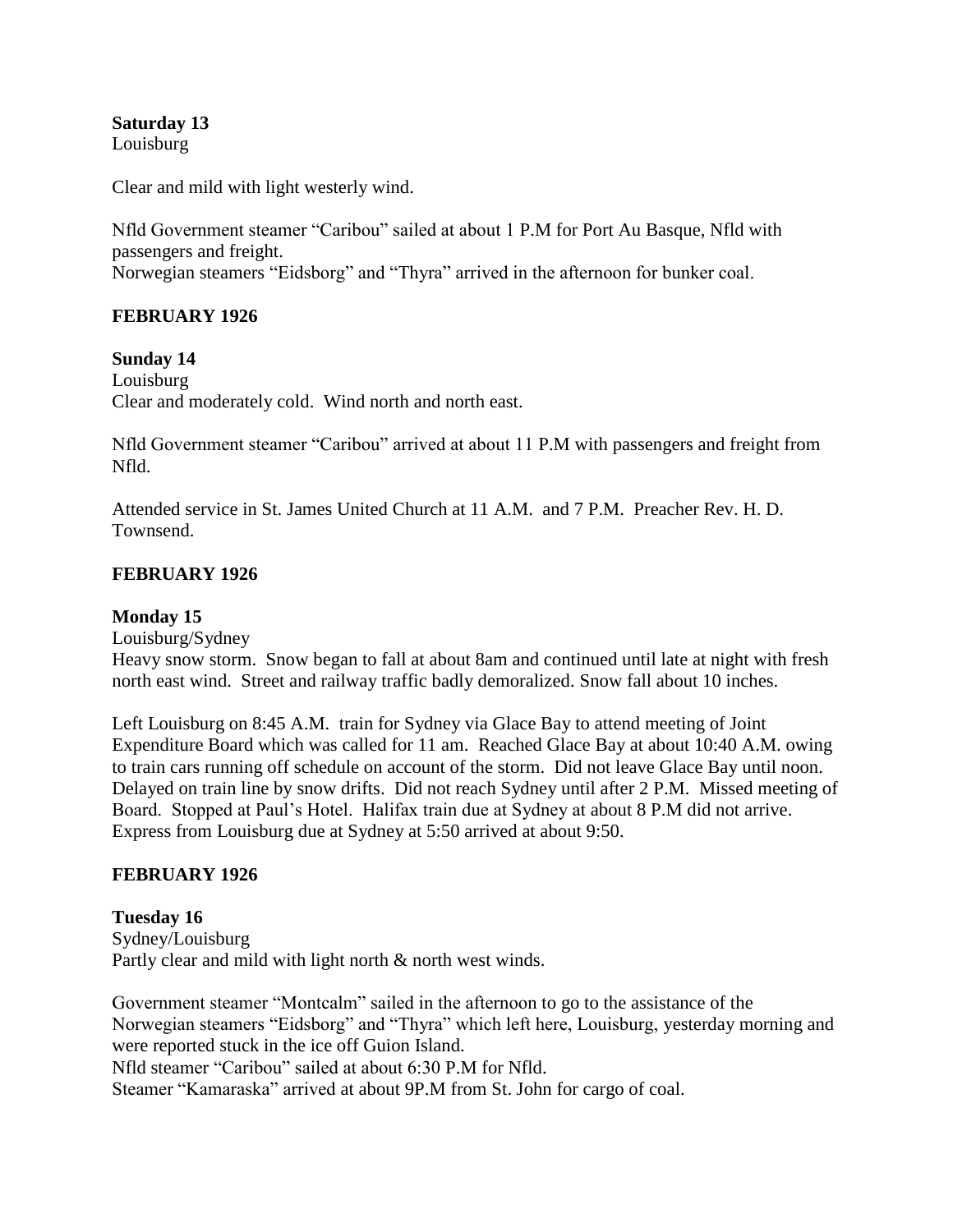Left Sydney at about 8:15 A.M. on S & L train, arrived here at about 10:35.

## **FEBRUARY 1926**

**Wednesday 17** Louisburg Partly clear and moderately cold with fresh north west wind.

Canadian steamer "Philip L. Dodge" from Cardiff, Wales to Boston, Mass. with cargo of coal, arrived, bunkered and sailed. Government steamer "Montcalm" arrived at about 11 am.

Attended choir practice in St. James United Church at 9 P.M.

## **FEBRUARY 1926**

**Thursday 18** Louisburg Clear and mild during the day. Moderately cold in the morning. Light north west wind.

Death of Neil McIntyre, Riverdale St.

## **FEBRUARY 1926**

## **Friday 19**

Louisburg Snow and rain. Snow began to fall at about 9 A.M. Turned to rain at about 3 P.M. Rained moderately during the late afternoon and night. Wind easterly southerly.

Steamer "Kamaraska" sailed at 8 A.M. with cargo of coal for St. John, NB. Nfld steamer "Caribou" arrived at noon with about fifty passengers from Port Au Basque, Nfld.

## **FEBRUARY 1926**

## **Saturday 20**

### Louisburg

Heavy rain in the early morning. Wind changed from southerly to north west in the morning followed by frost. Moderately cold during the day. Strong north west wind increased to a very heavy gale at night. Min temperature P.M about 4 above zero. Streets and country roads almost impassable owing to last night's rain.

Went to Riverdale to attend funeral of the late Neil McIntyre which was postponed until 1 P.M tomorrow owing to bad conditions of the roads.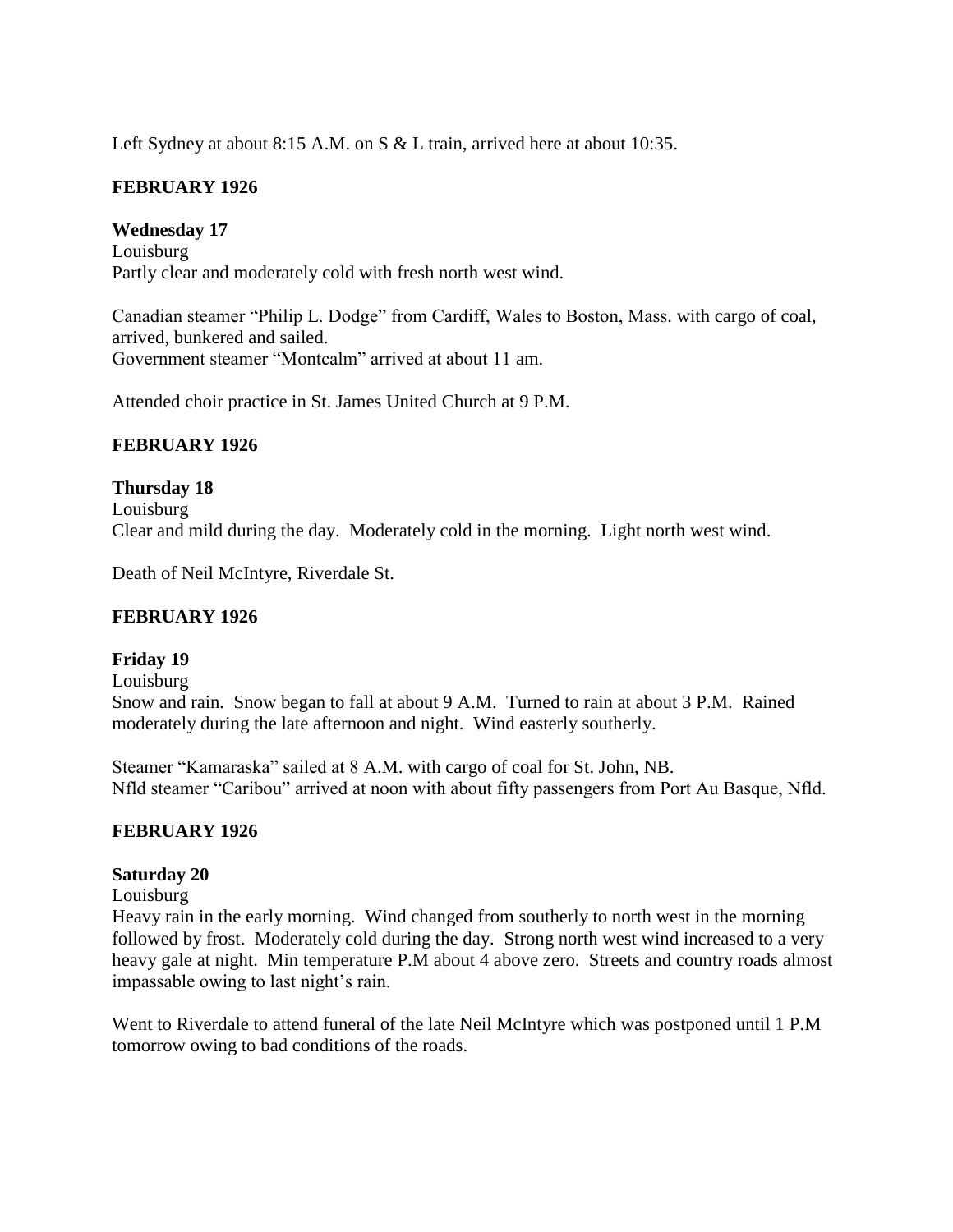Government steamer "Montcalm" sailed at about 1 P.M to the assistance of the steamer "Boethuc" which has been held in the ice off North Sydney since Feb  $3<sup>rd</sup>$ . Steamer "Caribou" sailed in the afternoon for Port Au Basque with passengers and freight.

# **FEBRUARY 1926**

# **Sunday 21**

### Louisburg

Clear and very cold with north west gale and temperature near the zero mark all day. Min temperature am and P.M below zero.

S. S. "Boethuc" which was held in the ice off North Sydney since the  $2^{nd}$  or  $3^{rd}$  of this month, was released last night by the heavy gale breaking up the ice. The S. S. "Montcalm" which went to her assistance yesterday, returned to port after having put supplies on board of her.

Attended funeral of the late Neil McIntyre at 1 P.M. Service conducted by Rev. D. A. McMillan. Interment in Catalone cemetery.

Attended service in St. James United Church at 11 A.M. and 7 P.M. Preacher Rev. H. D. Townsend.

# **FEBRUARY 1926**

## **Monday 22**

Louisburg

Clear and cold with fresh north west wind which moderated at night. Min temperature A.M. and P.M near the zero mark.

Newspaper announced the result of the vote taken by the miners of district no. 26 on the new wage agreement based on the report of the Duncan Commission. Vote was taken on Saturday last on the agreement which did not include the check-off. Results as follows: Cape Breton for 1008, against 3543 Mainland for 162, against 1362 Total for 1170, against 4905 (Sydney Post Feb 22/1926)

S. S. "Kamaraska" whose cargo of coal caught fire while enroute from here to St. John, NB is reported to have called at Halifax where the fire was extinguished, after which she resumed her voyage to St. John.

## **FEBRUARY 1926**

# **Tuesday 23**

Louisburg Clear and cold with moderate north west wind. Min temperature A.M. and P.M below zero.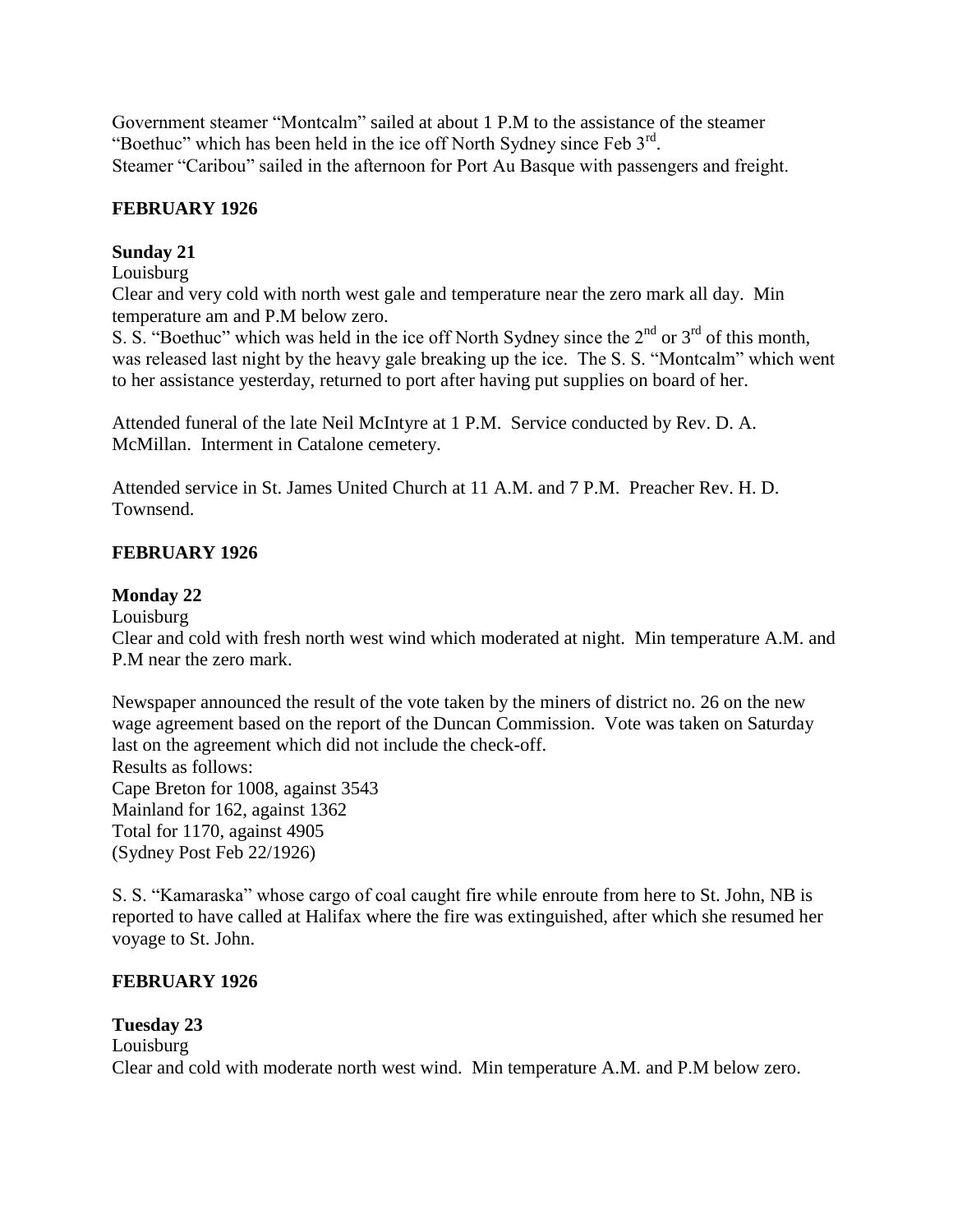Held assessment appeal court in Town Hall at 2 P.M. 5 appeals were heard and disposed off.

British steamer "Korean Prince" for part cargo of steel products.

Attended special meeting of school Board at 7:30 P.M during which the resignation of Miss Jessie Beaton was accepted and Miss Norma Beaton appointed in her place on the teaching staff.

### **FEBRUARY 1926**

## **Wednesday 24**

Louisburg Partly clear with light north east wind.

Attended choir practice in St. James Church at 9 P.M.

## **FEBRUARY 1926**

### **Thursday 25**

### Louisburg

Clear and cold in the forenoon. Mild in the afternoon and night. Wind north west changing to south west early in the day.

Government steamer "Montcalm" sailed for North Sydney but returned to port early in the afternoon without reaching there.

Rev. Dr. Rodgers and Rev. Dr. McIntosh of Sydney arrived on the evening train for the purpose of trying to arrange for a union of the congregations of Calvin and St. James Churches. After holding a conference with the session of Calvin Church, they met with the Quarterly Board of St. James Church at the parsonage at 9:15 P.M and outlined a scheme for bringing the two congregations together on a union basis which was favorably received and a committee consisting of A. W. Stacey, Arthur Townsend and M. S. Huntington appointed to assist in arranging details.

### **FEBRUARY 1926**

## **Friday 26**

Louisburg

Heavy rain accompanied by a heavy gale in the early part of the day. Stopped raining at about 10 A.M. Cleared in the afternoon. Wind south east changing to south and south west.

### **FEBRUARY 1926**

### **Saturday 27**

### Louisburg

Cloudy and mild. Snow began to fall at about 6 P.M. Light south west wind in the morning changing to easterly early in the day and to north east at night. Snow fall about 5 inches.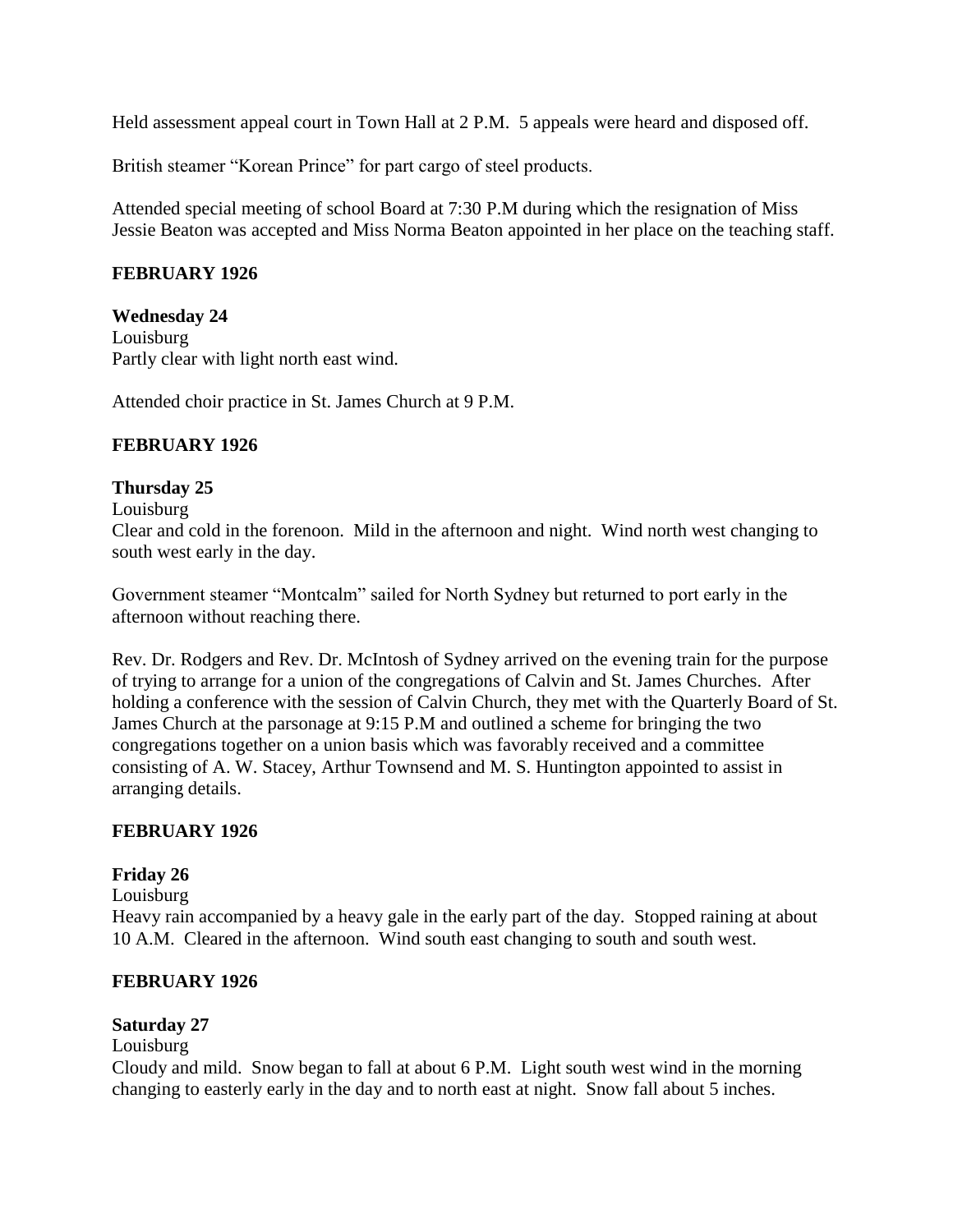British steamer "Korean Prince" sailed with part cargo of steel products for New Zealand via St. John, NB.

Steamer "Kamaraska" arrived for cargo of coal. Nfld steamer "Caribou" arrived from St. John's, Nfld with passengers and freight.

### **FEBRUARY 1926**

### **Sunday 28**

Louisburg Partly clear and moderately cold.

Nfld steamer "Caribou" sailed for Port Au Basque via North Sydney. Government steamer "Montcalm" sailed for North Sydney in the afternoon.

Attended service in St. James United Church at 11 A.M. and 7 P.M. Preacher, Rev. H. D. Townsend.

### **MARCH 1926**

### **Monday 1**

Louisburg

Clear and moderately cold in the morning. Cloudy in the afternoon. Snow began to fall at about 7 P.M. Light north west wind changing to south west early in the day and to south east during the night. Snow fall about 3 inches.

## **MARCH 1926**

### **Tuesday 2**

Louisburg

Cloudy and mild with occasional showers. Light east and north east wind which changed to south west during the night.

Steamer "Kamouraska" sailed with cargo of coal for St. John, NB. Steamer "Hillglen" arrived for bunker coal. Government steamer "Montcalm" arrived in the afternoon from North Sydney.

Death of Mrs. G. B. Hiltz at Glace Bay General Hospital.

## **MARCH 1926**

### **Wednesday 3**

Louisburg

Cloudy, foggy and showery. Wind southerly changing to westerly in the afternoon. Streets very slushy. Light frost at night.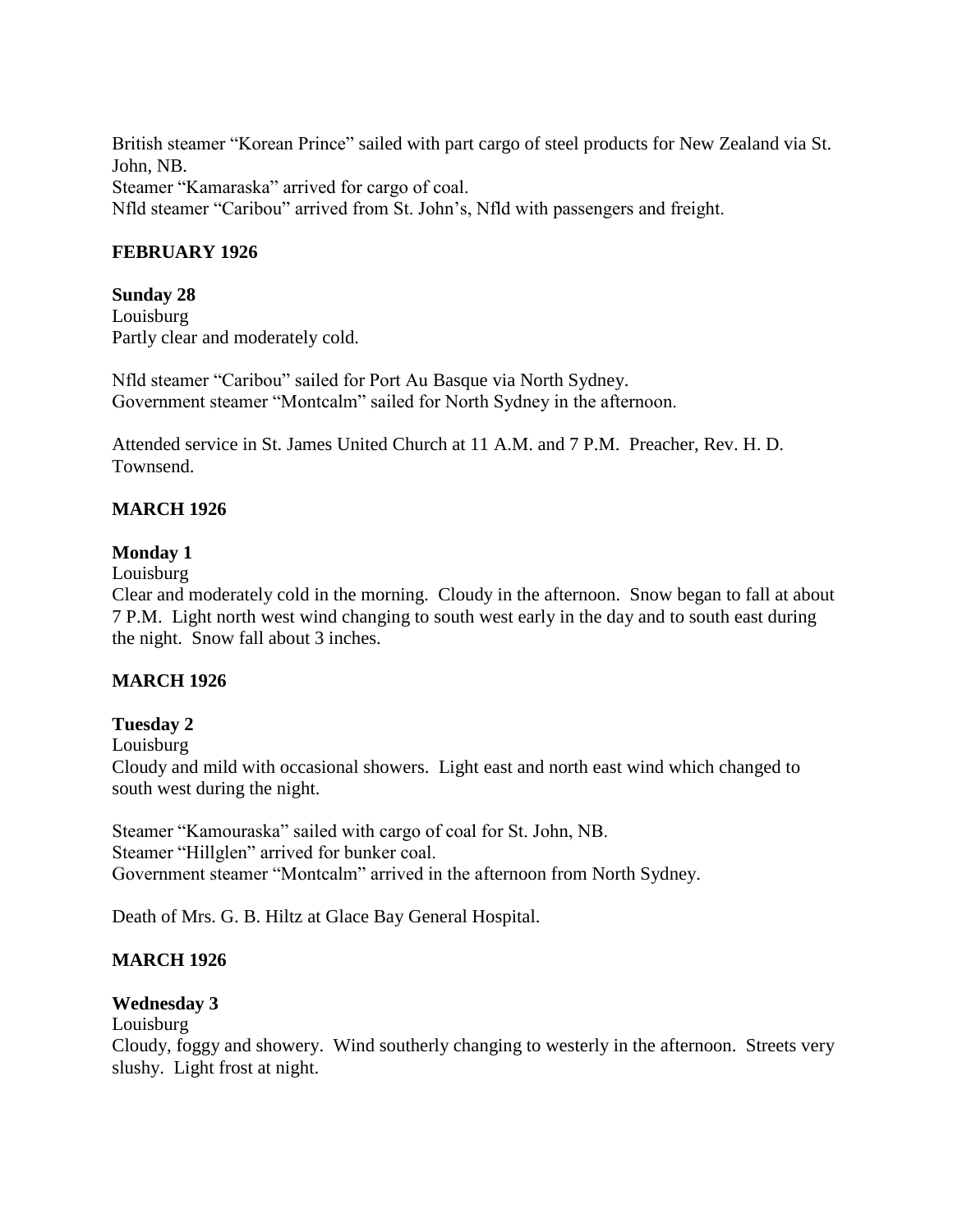Remains of the late Mrs. G. B. Hiltz who died last night at Glace Bay General Hospital arrived on the morning train and was taken to her late residence on Warren Street.

Government steamer "Montcalm" sailed.

Death of Thomas McGrath, an aged resident "Old Town".

## **MARCH 1926**

**Thursday 4** Louisburg Clear and cool with fresh south west wind.

Attended funeral of the late Mrs. G. B. Hiltz at 1:30 P.M. Funeral services conducted in St. Bartholomew's Church and at the grave by Rev. L. H. Draper. Interment in Anglican cemetery. Pall Bearers, A. A. Martell, J. A. McDonald, Wesley Townsend, Thomas Peck, Jeremiah Smith and M. S. Huntington.

## **MARCH 1926**

# **Friday 5** Louisburg

Partly cloudy and moderately cold with light north west wind.

# **MARCH 1926**

## **Saturday 6**

Louisburg Clear and cold in the morning. Moderately cold during the day with light north west wind.

Steamer "Lakefield" arrived for bunker coal.

Government steamer arrived from Sheet Harbor and sailed at about 3 P.M for North Sydney but returned to port at about 9:30 P.M.

Steamer "Constance" arrived from North Sydney.

Attended joint session of committees from Calvin and St. James United Churches at J. A. McDonald's at 8 P.M for the purpose of making arrangements for the uniting of the two congregations into one body.

## **MARCH 1926**

## **Sunday 7**

Louisburg

Partly cloudy and moderately cold. Wind south west changing to south east during the early part of the night. Snow began to fall at about 9:30 P.M followed by rain during the night. Snow fall about 2 inches.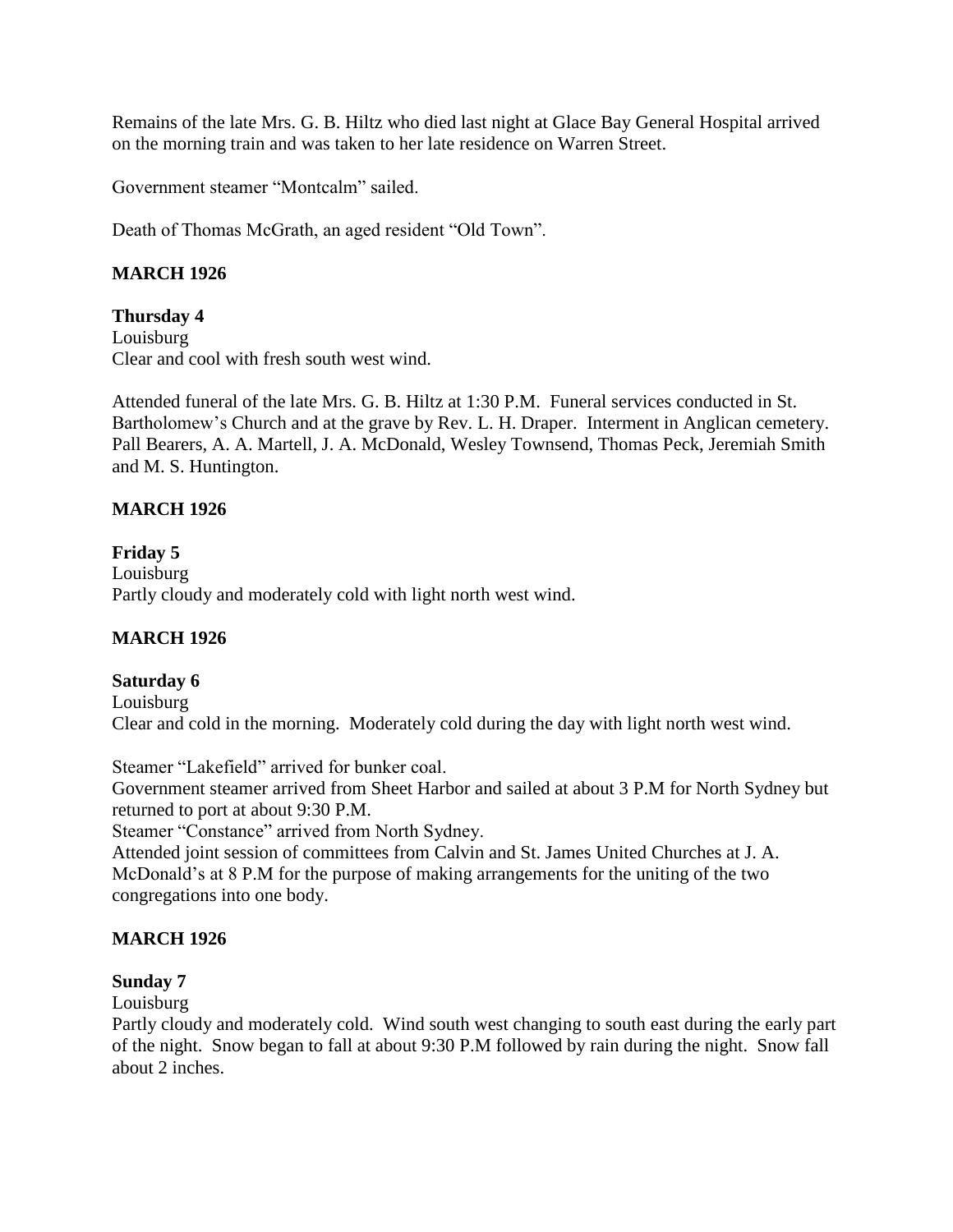Steamer "Glenbrook" arrived for bunker coal.

Attended service in St. James United Church at 11 am and 7 P.M. Preacher, Rev. H. D. Townsend.

## **MARCH 1926**

# **Monday 8**

Louisburg

Rained heavily during the greater part of the day with heavy gale from southward. Streets very slushy.

# **MARCH 1926**

# **Tuesday 9**

Louisburg Partly clear, wind south west.

Steamers "Kamauraska" and "Lingan" arrived for cargoes of coal. Government steamer "Montcalm" sailed for North Sydney.

# **MARCH 1926**

## **Wednesday 10**

Louisburg Snow storm in the morning. Cleared early in the day. Wind north, north east. Snow fall about 2 inches.

Steamer "Kamauraska" sailed with cargo of coal. Steamer trawler "Lord Sheftsbury" arrived and bunkered. Attended special meeting of the school board at 7:30 P.M. Meeting called to deal with a case of breech of discipline on the part of one of the pupils attending school.

Attended choir practice in St. James United Church at 9 P.M.

## **MARCH 1926**

**Thursday 11** Louisburg Clear and moderately cold with moderate north east wind. Steamer "Lingan" finished loading cargo of coal and sailed.

## **MARCH 1926**

**Friday 12** Louisburg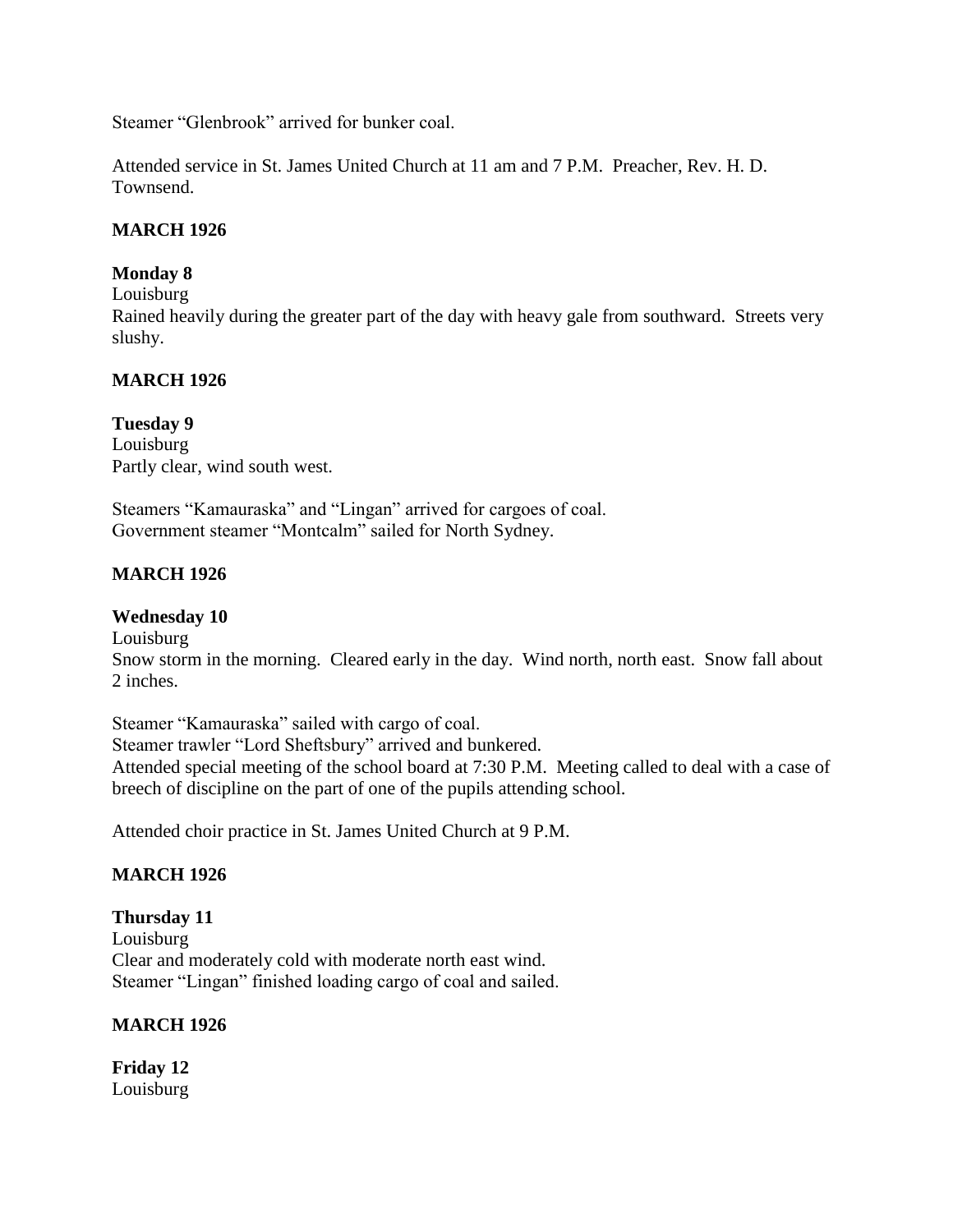Clear and moderately cold with light north east wind.

## **MARCH 1926**

### **Saturday 13**

Louisburg

Partly cloudy and cold in the morning. Moderated during the day. Cold at night. Light variable wind. Min temperature A.M. zero.

Nfld Government steamer "Caribou" arrived with passengers from Port-au- Basque. Steam trawler "Lord Darling" arrived, bunkered and sailed.

Attended meeting of quarterly board of St. James United Church at the parsonage at 8 P.M.

## **MARCH 1926**

## **Sunday 14**

Louisburg Mostly clear and very cold with moderate north east wind. Min temperature A.M. 1 below zero, P.M, 5 above.

Attended service in St. James United Church at 11 A.M. and 7 P.M. Preacher Rev. H. D. Townsend.

## **MARCH 1926**

## **Monday 15**

Louisburg Clear and cold with light north west wind. Min temperature 4 below zero.

Nfld Government steamer "Caribou" sailed in the afternoon with passengers and freight for Nfld.

Death of Mrs. A.H. McIntosh, a former resident of New York, USA, who with her husband moved here last summer.

## **MARCH 1926**

## **Tuesday 16**

Louisburg

Clear and moderately cold in the morning. Mild during the greater part of the day. Light south east, east and north east wind.

Steamer "Hillglade" arrived for bunker coal.

## **MARCH 1926**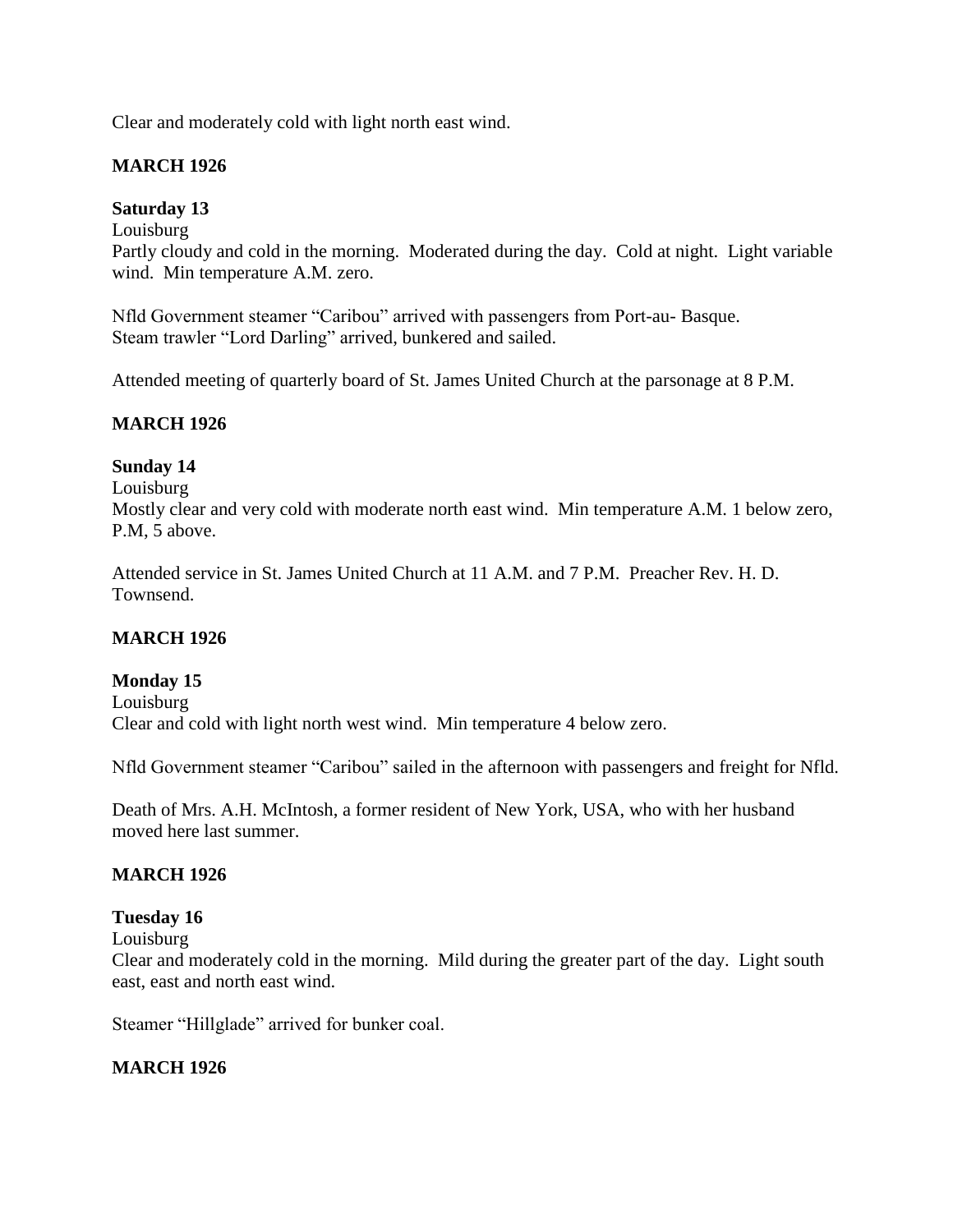**Wednesday 17** Louisburg Clear and moderately cold.

Steamer "Hillglade" sailed.

In company with Emeline, attended concert and minstrel show, given by the "Harmony Minstrels" in Masonic Hall at 8 P.M. Also took part in the programme. Sang solo entitled "Pals" by W. H. Squire.

### **MARCH 1926**

### **Thursday 18**

Louisburg

Moderately cold and clear in the morning. Cloudy in the afternoon and evening. Snow began to fall at about 6 P.M. Snow fall about 2 inches.

Funeral of the late Mrs. A. H. McIntosh at 8:30 A.M. Interment, Roman Catholic cemetery.

Attended and took part in concert and minstrel show in Masonic hall which was continued from last night - sang solo entitled "Pals" (by W. H. Squire). Responded to an encore with "Jack's the Boy" by [blank].

Attended regular meeting of town council at 7:30 P.M.

### **MARCH 1926**

### **Friday 19** Louisburg Clear and moderately cold with moderate north west wind.

Nfld Government steamer "Caribou" arrived with mails and about 80 passengers from Port-au-Basque, Nfld.

Steamer "Peveril" arrived in the evening for bunker coal.

### **MARCH 1926**

# **Saturday 20**

Louisburg Cloudy and mild during the greater part of the day. Snow in the late afternoon and evening. Wind south west. Snow fall about 1 inch.

Nfld Government steamer "Caribou" sailed in the afternoon for Port-au-Basque, Nfld with passengers and mails. Steamer "Peveril" sailed. Danish steamer "Sally Maersk" arrived in the evening for part cargo of steel products.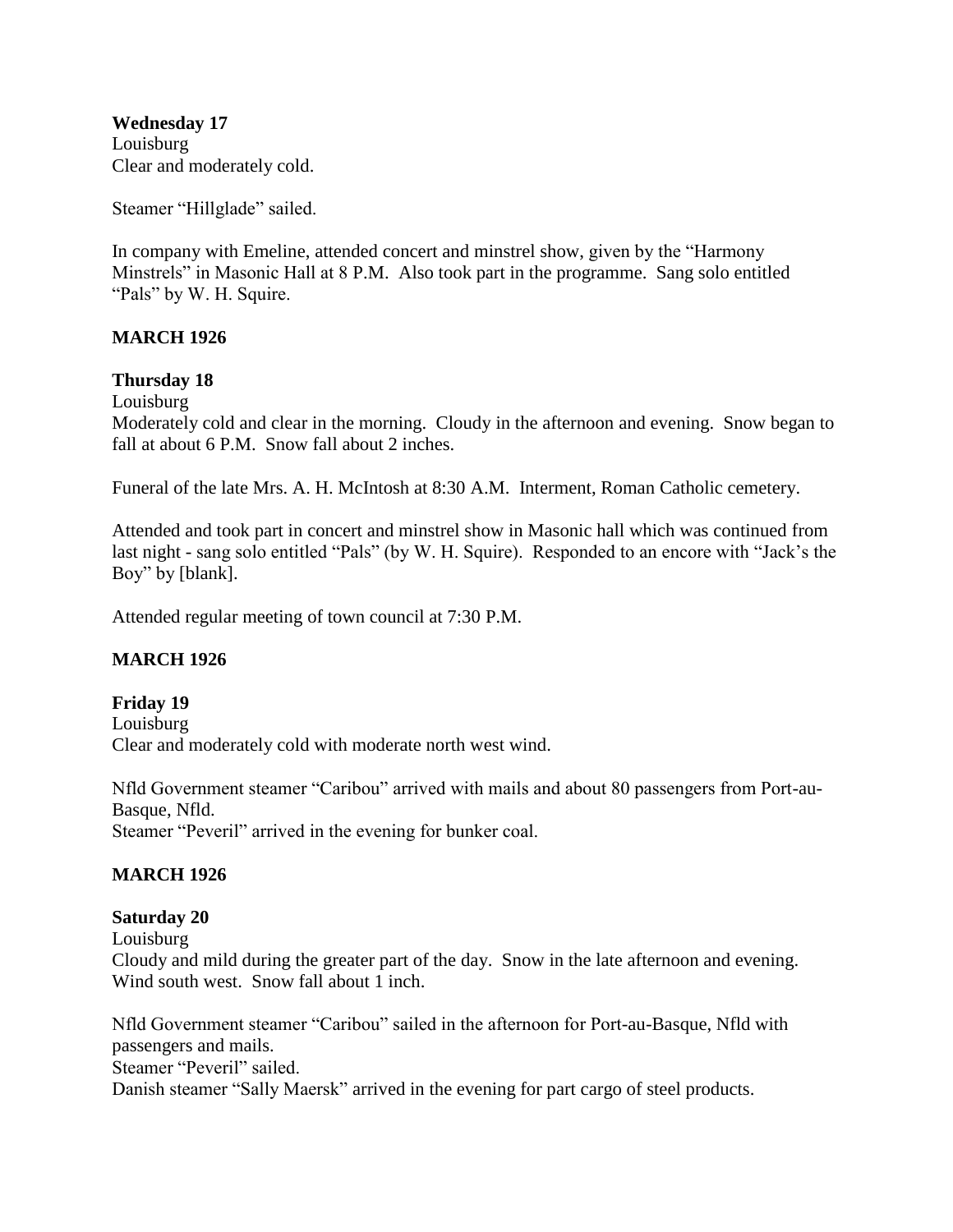## **MARCH 1926**

### **Sunday 21**

Louisburg Clear and moderately cold with light variable wind.

Steamer "Lingan" arrived for cargo of coal. Norwegian steamer "Evviva" arrived in the evening for bunker coal. British steamer "Colorado" arrived at about 10 P.M for part cargo of steel products.

Fire broke out in the home of Everett Skinner at about 11 A.M. After a hard fight, the fire was extinguished but not before serious damage was done to the building. Estimated damage [blank]. Mr. Skinner moved his furniture into the vacant house of W. W. Dickson.

Attended service in St. James United Church at 11 A.M. and 7 P.M. Preacher, Rev. H. D. Townsend.

# **MARCH 1926**

## **Monday 22**

Louisburg Clear and moderately cold.

British Empire Steel Corporation Tug "Cruizer", which has been in Halifax undergoing repairs during the winter months, arrived and will likely remain here until the opening of navigation at Sydney.

## **MARCH 1926**

**Tuesday 23** Louisburg Clear and mild with light south west wind.

Steamer "Sally Maersk" sailed with part cargo of steel products.

S. S. "Lingan" with cargo of coal.

Nfld steamer "Caribou" arrived in the morning with passengers and mails from Port-au-Basque and sailed in the evening to return to the above port.

## **MARCH 1926**

## **Wednesday 24**

Louisburg

Cloudy, foggy and mild. Light showers in the afternoon and evening. Light south east and east wind.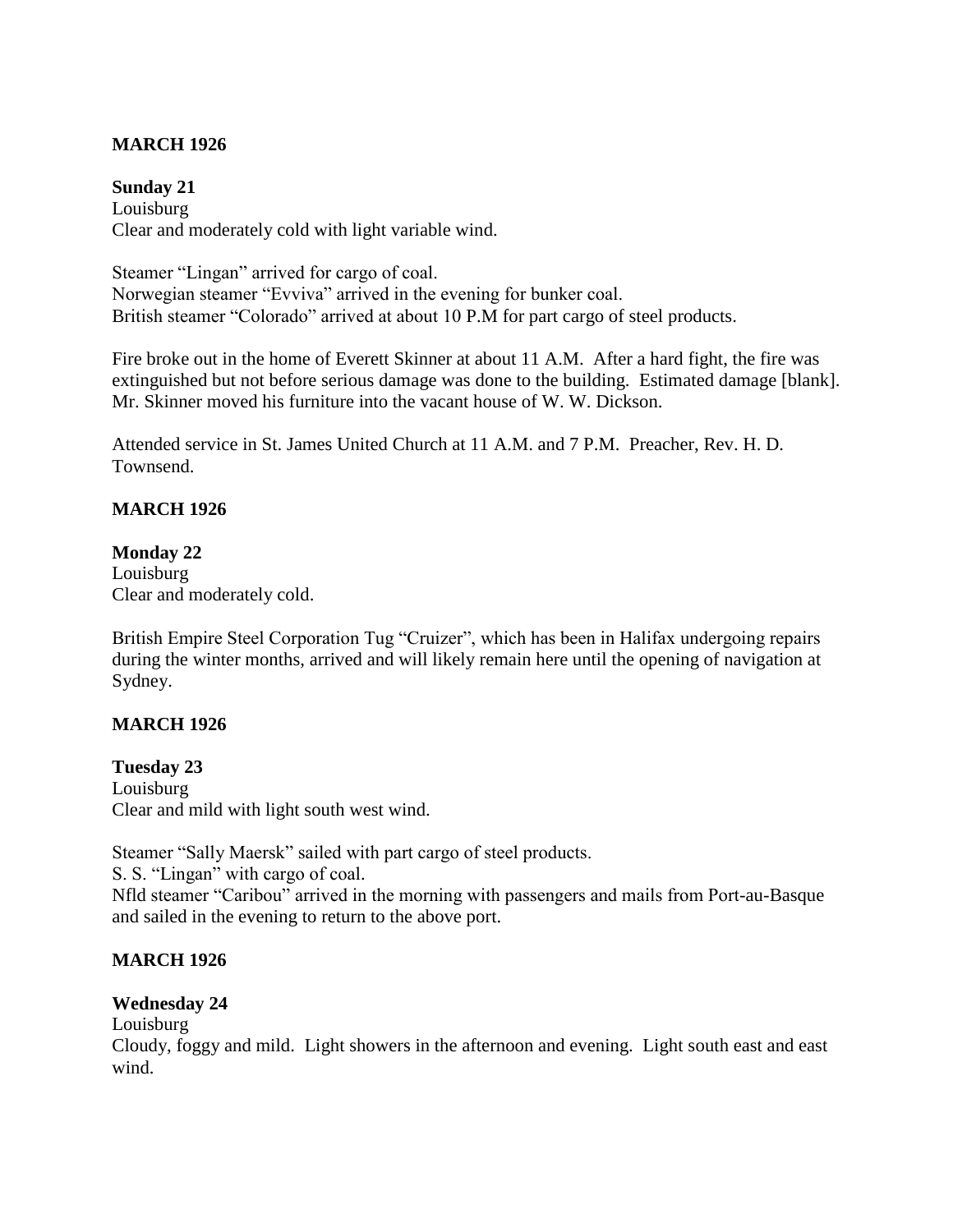Norwegian steamer "Skard" arrived for bunker coal.

Attended choir practice in St. James United Church at 9 P.M.

## **MARCH 1926**

**Thursday 25** Louisburg Cloudy, foggy and mild with light south west wind.

Norwegian steamer "Skard" sailed.

## **MARCH 1926**

## **Friday 26**

Louisburg

Clear and mild with light west and north west wind. Max temperature about 43. Snow and ice thawing very fast. Streets running in streams. Some patches of bare ground. Sleighing nearly gone in town. First wheeled carriages for this season appeared out today.

British steamer "Colorado" sailed today with part cargo of steel products. Steam trawler "Lord Darling" arrived in the evening for bunker coal.

## **MARCH 1926**

## **Saturday 27**

Louisburg

Snow storm in the morning. Stopped snowing at about 10 am. Cleared at noon. Wind north east changing to north. Snow fall about 3 inches.

Steam trawler "Lord Shaftsbury" arrived in the evening and bunkered.

## **MARCH 1926**

### **Sunday 28**

Louisburg Clear and moderately cold with fresh west and north west wind.

Attended service in St. James United Church at 11 A.M. and 7 P.M. Preacher Rev. H. D. Townsend.

Held choir practice after service in the evening at Mr. Arthur Townsend's.

### **MARCH 1926**

**Monday 29**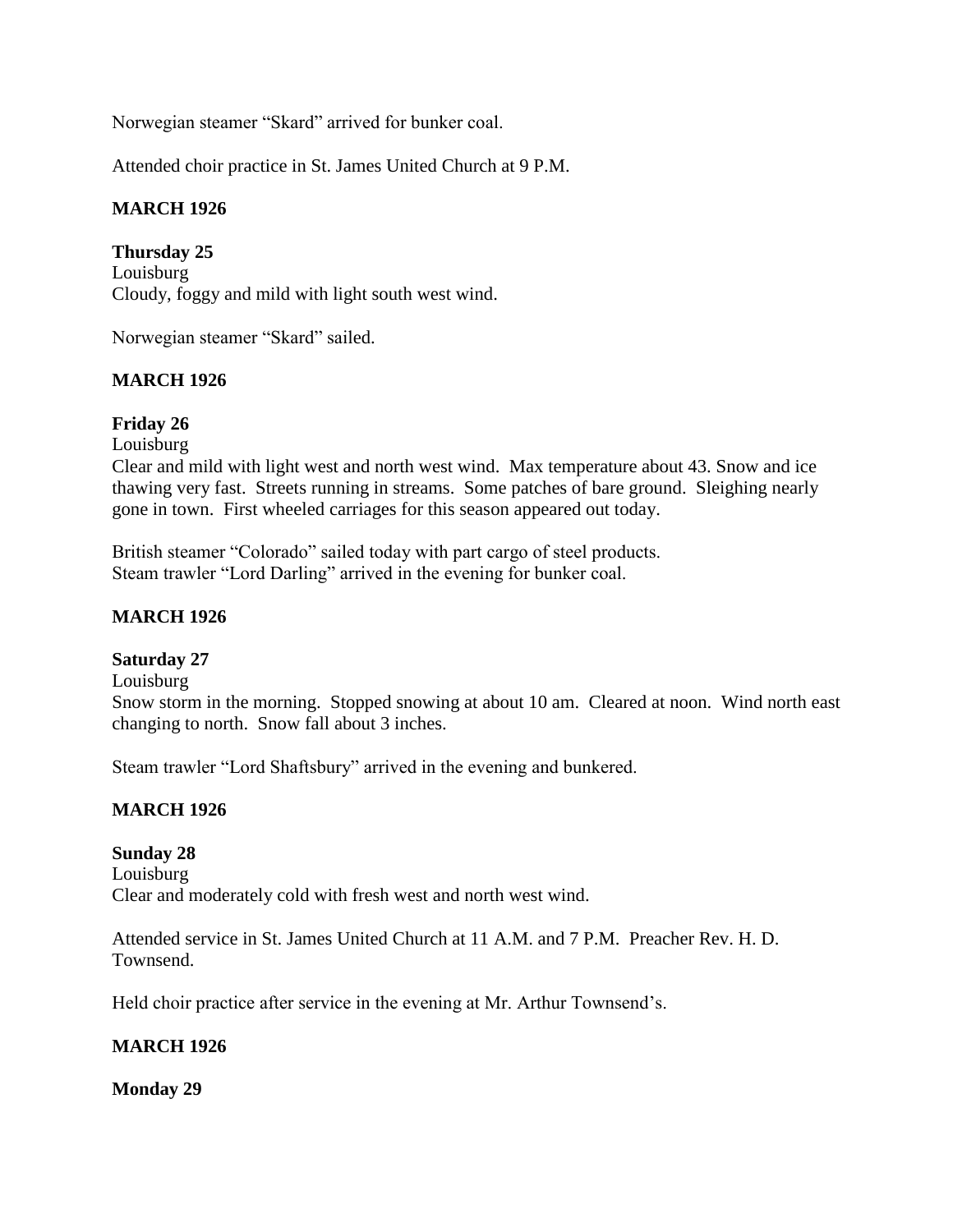Louisburg Partly clear with strong north west wind. Snow squalls. Very cold and raw.

S. S. "Lingan" arrived in the early morning for cargo of coal. Steam trawler "Rayandor" arrived and bunkered.

# **MARCH 1926**

## **Tuesday 30** Louisburg Mostly clear with fresh northerly wind. Snow squalls. Very chilly and raw.

S. S. "Lingan" sailed with cargo of coal. Steam trawler "Affa" arrived, bunkered and sailed.

Marriage of James M. MacRury to Miss Jessie Beaton. Ceremony performed at the home of the bride by Rev. D. A. McMillan.

# **MARCH 1926**

## **Wednesday 31**

Louisburg Clear and mild.

Attended choir practice in St. James United Church at 9 P.M.

# **APRIL 1926**

## **Thursday 1**

Louisburg Cloudy and chilly. Snow began to fall at about 6 P.M. Wind easterly increasing to a fresh breeze at night. Snow fall about 3 inches.

S. S. "Wabana" arrived for cargo of coal.

Attended regular meeting of Town Council at 7:30 P.M.

## **APRIL 1926**

# **Good Friday Friday 2**

Louisburg Cloudy, chilly and raw. Wind north east.

Nfld steamer "Caribou" arrived with passengers and mails at about 7 P.M.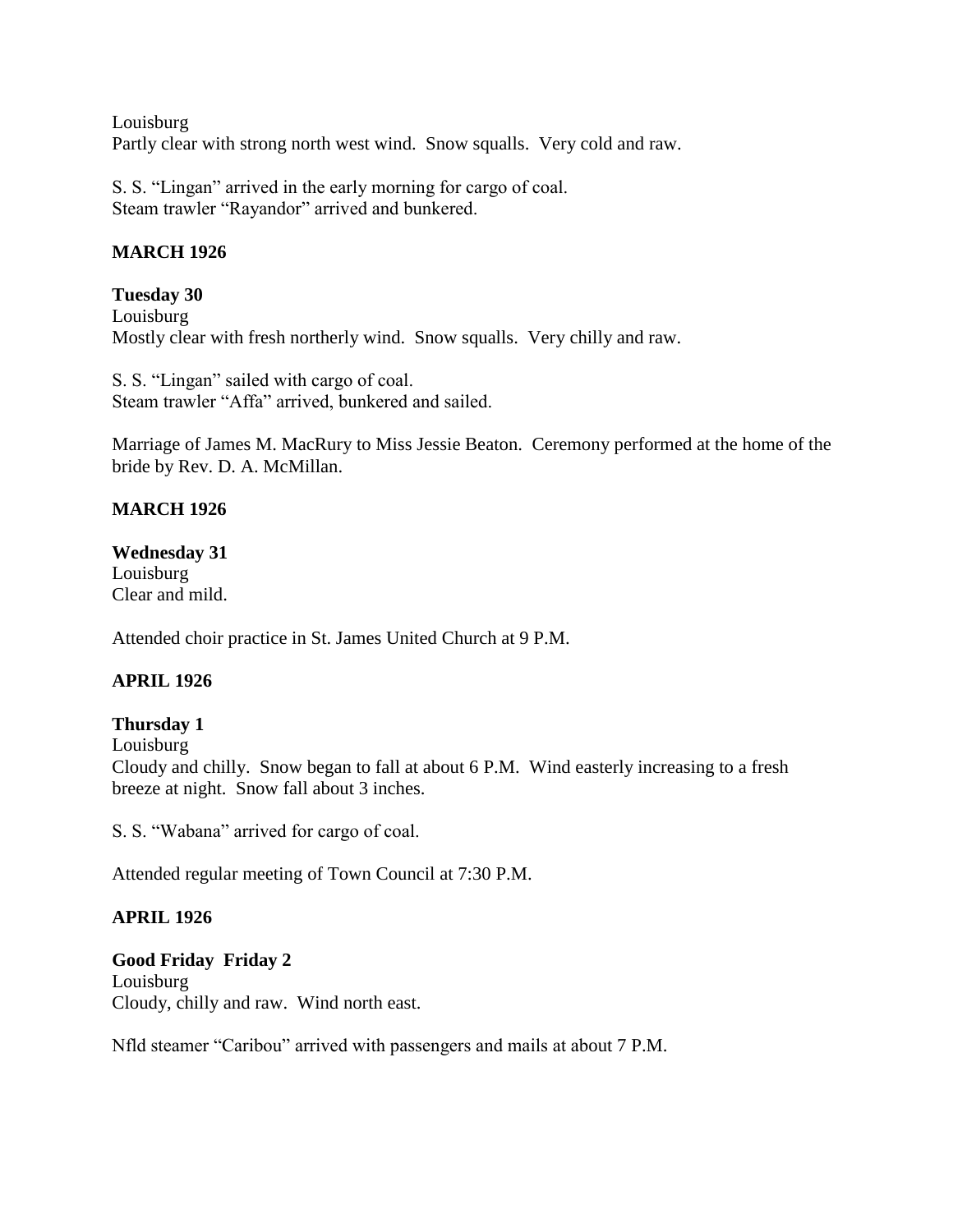Special train left here at about 11 P.M for Sydney with passengers which arrived on S. S. Caribou.

General holiday. Had shop open for business from 9:30 am until about 5 P.M.

## **APRIL 1926**

## **Saturday 3**

Louisburg Clear and moderate with light north east wind.

Steamer "Wabana" sailed with cargo of coal. S. S. "Caribou" sailed in the afternoon with passengers and freight for Nfld.

# **APRIL 1926**

## **Sunday 4**

Louisburg

Partly clear in the forenoon. Cloudy in the afternoon and evening. Snow began to fall at about 8 P.M. Snow fall about 2 inches followed by drizzle. Wind south west, south and south east.

# **APRIL 1926**

## **Monday 5**

Louisburg

Cloudy with snow squalls in the morning. Clear in the afternoon. Fresh westerly wind. Drift ice on the coast.

Nfld steamer "Caribou" arrived at about 8 P.M with passengers and mails from Port-au-Basque.

## **APRIL 1926**

## **Tuesday 6**

Louisburg

Snowed moderately during the forenoon. Partly clear in the afternoon. Decidedly cold for this season of the year. Wind variable. Snow fall about 3 inches.

Nfld steamer "Caribou" sailed in the afternoon with passengers and mails for Nfld.

Attended regular meeting of school board at 7;30 P.M. All members of board present. Entire teaching staff re-engaged for next term beginning about the last of August next. Staff as follows: J. M. Fraser, Principal, Miss Louise Holland, Miss Gertrude Stewart, Miss Rachael McLean, Miss Christina McRury, Miss Bessie Sheppard and Miss Norma Beaton.

## **APRIL 1926**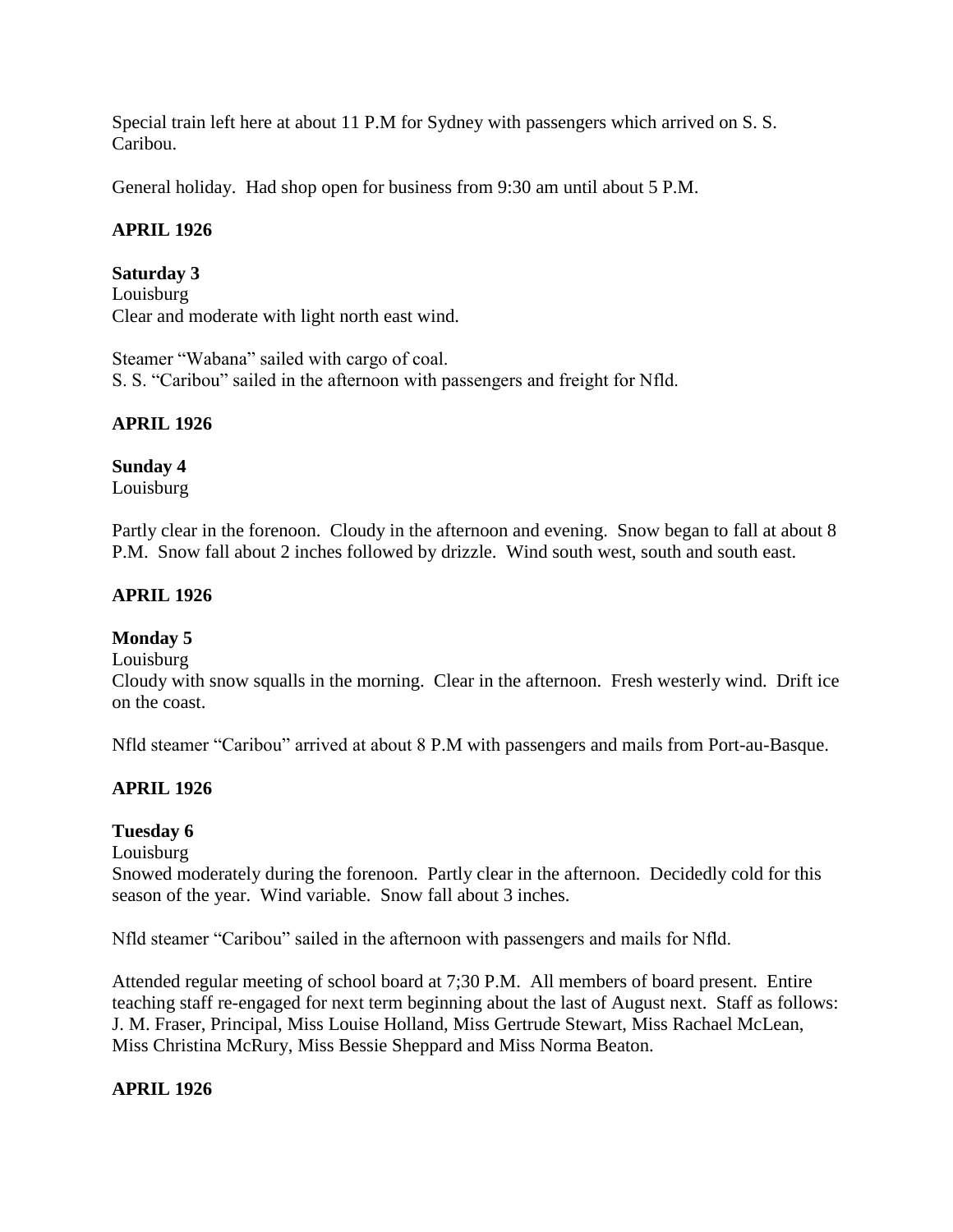### **Wednesday 7** Louisburg Clear and cool with light north west wind.

Danish steamer "Viborg" arrived for cargo of coal for Portland. British steamer "Baron Murray" arrived for part cargo of steel products.

# **APRIL 1926**

**Thursday 8** Louisburg Clear and mild with light variable wind.

# **APRIL 1926**

# **Friday 9**

Louisburg

Cloudy and drizzily in the early morning with silver thaw. All out of doors covered with ice. Light north east wind. Began to thaw early in the forenoon and in a short time all the glitter had fallen from the trees without doing any serious damage.

Nfld steamer "Caribou" arrived at about 4 P.M with passengers and mails from Nfld.

# **APRIL 1926**

## **Saturday 10**

Louisburg Partly cloudy. Cool with light west and north west wind.

Nfld steamer "Caribou" sailed at about 3 P.M with passengers and mails for Port-au-Basque, Nfld.

Steamer "Lingan" which had been delayed by drift ice since yesterday morning, arrived at about 7 P.M for cargo of coal.

# **APRIL 1926**

# **Sunday 11**

Louisburg

Snow storm during the early part of the day. Stopped snowing at about noon. Cleared in the evening. Wind north, north east changing to north west. Min temperature P.M 14 above zero.

Attended service in St. James United Church at 11 A.M. and 7 P.M.

# **APRIL 1926**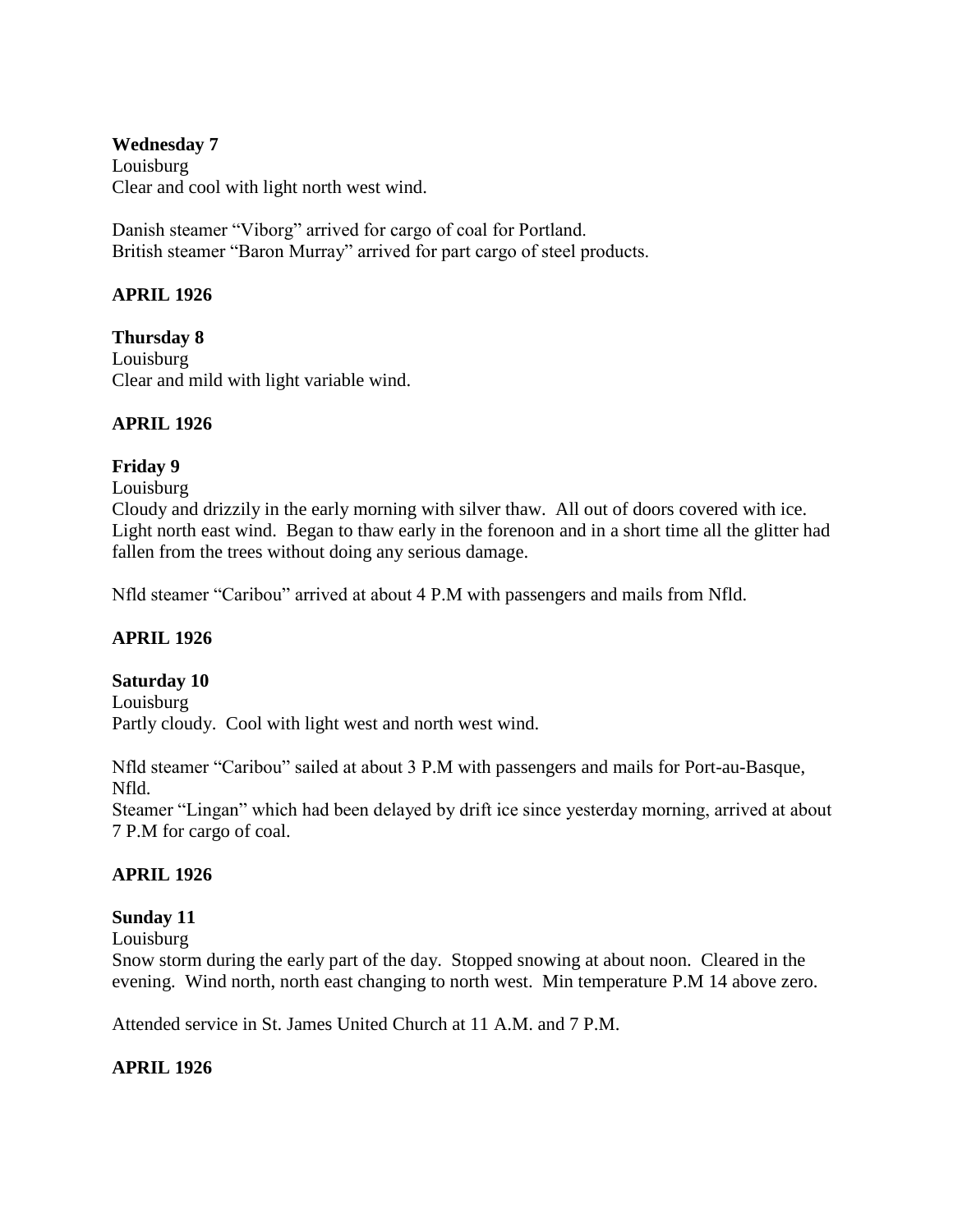## **Monday 12**

### Louisburg

Clear and cold with fresh north west wind. Min temperature reported 4 above zero. Weather very cold and unseasonable.

# **APRIL 1926**

**Tuesday 13** Louisburg Clear and cold with fresh north west wind.

S. S. "Lingan" sailed with cargo of coal for Halifax, NS. Steamer "Amphitrite" arrived, loaded a cargo of coal and sailed.

House at Big Lorraine owned by Fred Fiander and family totally destroyed by fire.

# **APRIL 1926**

# **Wednesday 14**

Louisburg Clear and cool with moderate west and south west wind.

Norwegian steamer "Haugerland" enroute to Sydney to engage in the iron ore trade, arrived and anchored in the upper harbour to wait until ice conditions will permit her to reach Sydney.

Attended choir practice in St. James United Church at 9 P.M.

# **APRIL 1926**

## **Thursday 15**

Louisburg

Rained heavily from about 9 A.M. until 3 P.M. Misty and foggy in the evening. Light easterly wind.

Attended regular meeting of Town Council at 7:30 P.M.

## **APRIL 1926**

# **Friday 16**

Louisburg Clear and cool with strong west south west wind. Danish steamer "Viborg" arrived for cargo of coal. British steamer "Baron Murray" sailed with cargo of steel products.

Death of Kenneth MacKenzie.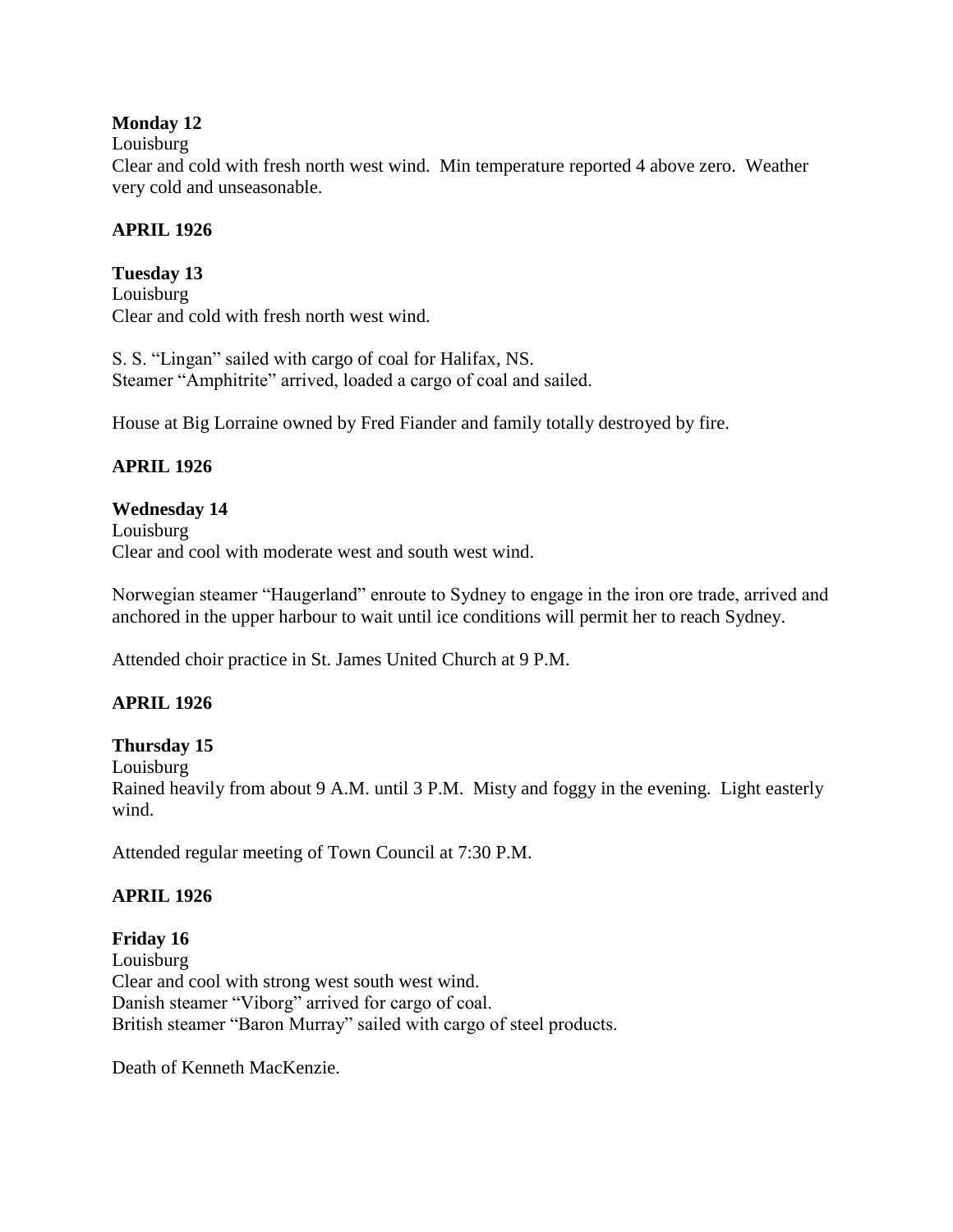## **APRIL 1926**

### **Saturday 17**

Louisburg

Cloudy and moderately warm. Rained heavily for about 4 hours in the evening. Light southerly wind.

Danish steamer "Viborg" sailed with cargo of coal for Portland, Maine.

## **APRIL 1926**

### **Sunday 18**

Louisburg Cool and partly clear with light north west wind.

British steamer "San Lamberto" arrived in the afternoon and anchored in the upper harbour to wait until ice conditions permit her sailing for Montreal. Steamer "Amphatrite" arrived for cargo of coal.

Attended funeral of the late Kenneth MacKenzie at 12:45 P.M. Funeral service conducted in the Anglican Church by Rev. L. H. Draper. Interment in Anglican cemetery. Pall Bearers: A. A. Martell, William Severance, Adolph Garnier, Jeremiah Smith, Matthew Parsons and M. S. Huntington.

Attended service in St. James United Church at 11 A.M. and 7 P.M. Preacher Rev. H. D. Townsend.

## **APRIL 1926**

### **Monday 19**

Louisburg

Clear and moderately warm with light west and south west wind which changed to easterly in the evening.

Norwegian steamer "Haugerland" which arrived here on the 14<sup>th</sup>, sailed for Sydney.

Word received by telegraph that Lewis Townsend, son of Mrs. Patience Townsend of the town, had died suddenly at Hudson Bay Junction, Saskatchewan.

### **APRIL 1926**

### **Tuesday 20**

Louisburg

Snow storm in the early morning. Hail and drizzle during the forenoon. Heavy rain afternoon. Stopped raining in the afternoon. Strong north east wind which changed to south and south east. A very disagreeable day. Snow fall about 4 inches.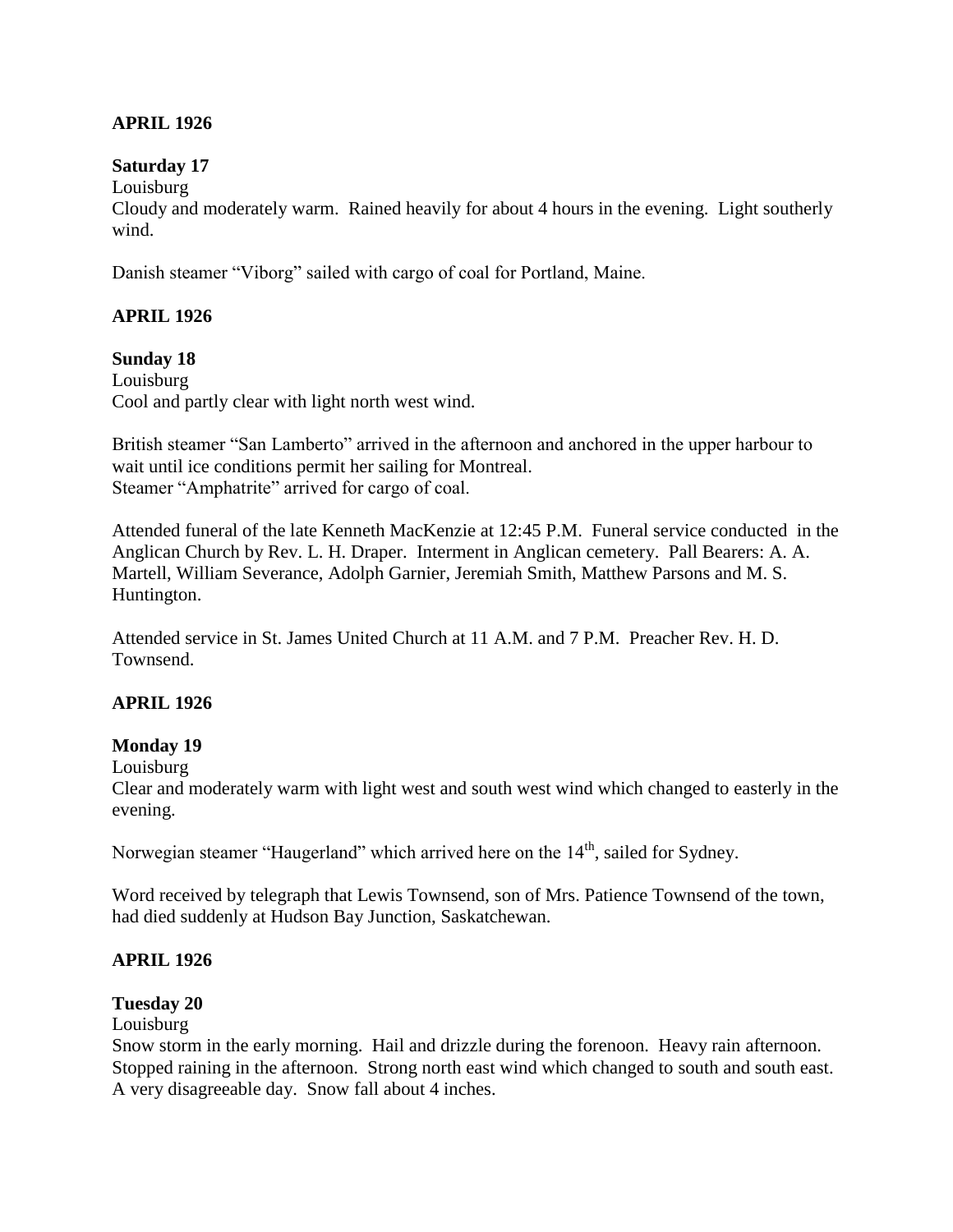## **APRIL 1926**

### **Wednesday 21**

Louisburg Clear and cool. Streets very slushy.

Steamer "Venus" enroute to Pictou, NS, arrived and anchored in the upper harbour to await a favourable opportunity to reach her destination.

In company with Emeline, attended Bean Supper and Fancy Sale in Masonic Hall given by the Ladies of Stella Maris congregation.

Attended choir practice in St. James United Church at 9 P.M.

## **APRIL 1926**

## **Thursday 22**

Louisburg Clear and cool. Mild in the afternoon.

S. S. "Lingan" arrived for cargo of coal. Steam trawler "Affra" arrived and bunkered.

# **APRIL 1926**

**Friday 23** Louisburg Clear and mild with light variable wind. Max temperature about 45.

S. S. "Lingan" sailed with cargo of coal for St. John, NB. S. S. "Sable I" arrived, bunkered and sailed. British steamer "Ceuta" and Norwegian steamer "Pan" arrived for bunker coal. Coastal steamer "Mary Patricia" arrived (first trip this season).

## **APRIL 1926**

### **Saturday 24** Louisburg Clear and moderately warm with light north east and east wind. Max temperature about 45.

Norwegian steamer "Pan" sailed.

## **APRIL 1926**

**Sunday 25** Louisburg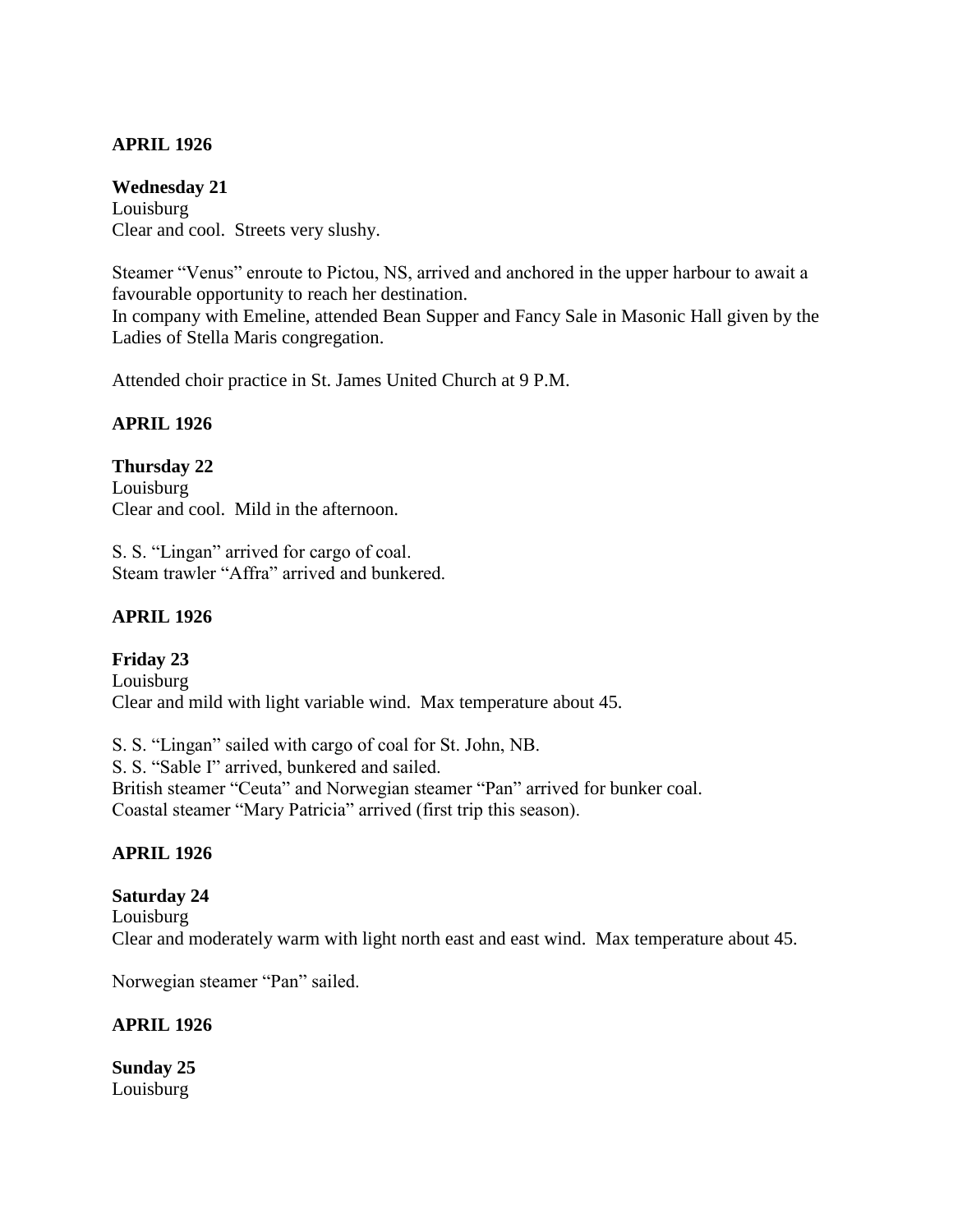Cloudy, chilly and raw with moderate south east wind increasing at night. Rain began to fall at about 5 P.M. Showery during the night.

Steamer "Viborg" arrived for cargo of coal.

Death at Halifax, NS of Henry C. V. Levatte. Mr. Levatte was a former resident of this town but had moved to Halifax several years ago where he held the position of purchasing agent for the Provincial Government until July 1925. He was well and favorably known throughout the province and many will regret to hear of his passing.

Attended service in St. James United Church at 11 A.M. and 7 P.M. Preacher Rev. H. D. Townsend. Service in the evening dismissed before it was through owing to illness of Mr. Townsend.

## **APRIL 1926**

**Monday 26** Louisburg Cloudy and foggy. Partly clear at noon. Wind south west.

S. S. "John S. Pillsbury" arrived during the night enroute to Montreal.

A gloom was cast over the town today by the receipt of the news that Mr. H. C. V. Levatte had passed away at his home at Halifax, NS. Many expressions of regret were heard on all sides from those who know him best. His body will be forwarded to Louisburg for burial and will likely arrive on tomorrow's train.

## **APRIL 1926**

**Tuesday 27** Louisburg Cloudy and mild with light variable wind.

Steamer "Viborg" sailed with cargo of coal for Portland, Maine. The following steamers arrived: "Canadian Spinner", "Canadian Otter", "Twickeyham", "Maidenhead" and "Blackheath".

Bodies of the late Lewis Townsend, who died at Hudson Bay Junction, Saskatchewan on April  $17<sup>th</sup>$  and the late Henry C. V. Levatte, who died at Halifax on April 24<sup>th</sup>, arrived on the morning train.

## **APRIL 1926**

**Wednesday 28** Louisburg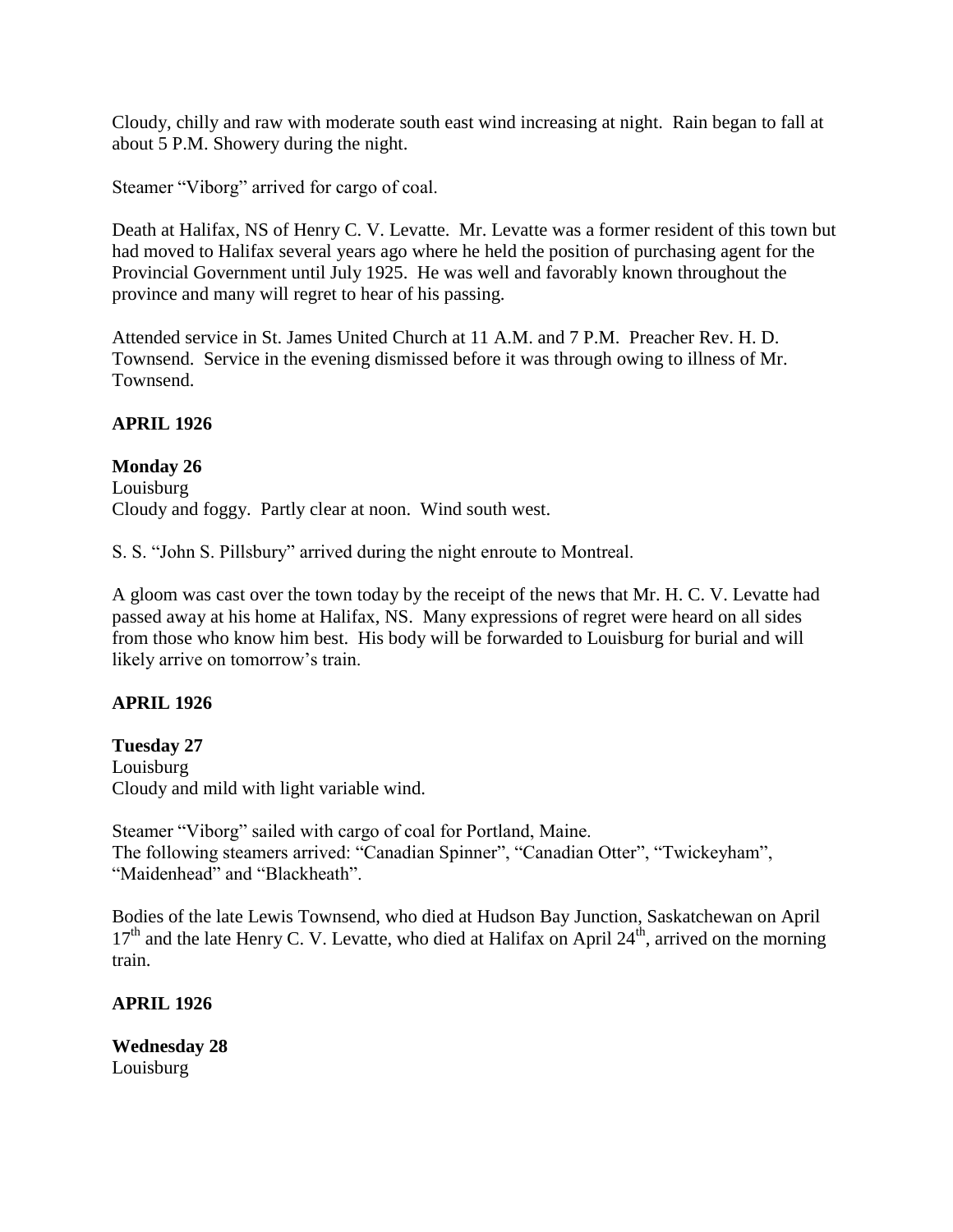Clear and moderately warm with light north west wind which changed early in the day to south west.

Steamer "Lord Strathcona" arrived for cargo of coal. Steamer "Canadian Otter" sailed.

Funeral of the late Henry C. V. Levatte, took place at 10:45 A.M. from the residence of Capt. Thomas Townsend to St. Bartholomew's Church thence to the Anglican cemetery where interment took place. Services at the Church and grave were conducted by Rev. L. H. Draper. Pall Bearers: Robert Peters, James Crowdis, D. A. Cameron, A. B. MacGillivray, A. L. Bates, G. B. Hiltz, W. I. Skinner and M. S. Huntington.

Funeral of the late L. [blank] Townsend took place from his mother's residence at 2 P.M to St. James United Church thence to St. James cemetery. Services at Church and grave conducted by Rev. H. D. Townsend.

# **APRIL 1926**

# **Thursday 29**

Louisburg

Clear and mild in the early part of the day. Cloudy during the afternoon and evening. Rained moderately in the evening and night. Light south west wind.

Steamer "Livichenham" sailed with cargo of coal for Montreal. S. S. "Daghild" (Capt. MacPhail) arrived for cargo of coal.

# **APRIL 30**

# **Friday 30**

Louisburg Clear and mild in the forenoon. Cloudy in the afternoon. Light south west wind.

Steamers "Maidenhead" and "Lord Strathcona" sailed for Montreal with cargoes of coal. S. S. "San Lamberto" which arrived here on the 18<sup>th</sup> enroute to Montreal, sailed today.

S. S. "Hochelaga" arrived for cargo of coal.

Steamers "Manchester Civilian" and "Manchester Spinner" arrived.

S. S. "Eidsborg" arrived for bunker.

## **MAY 1926**

## **Saturday 1**

Louisburg Mostly cloudy and mild with light variable wind.

S. S. "Daghild" sailed for Montreal with cargo of coal.

S. S. "Rosecastle" arrived in the morning and sailed for Sydney at about 11 A.M.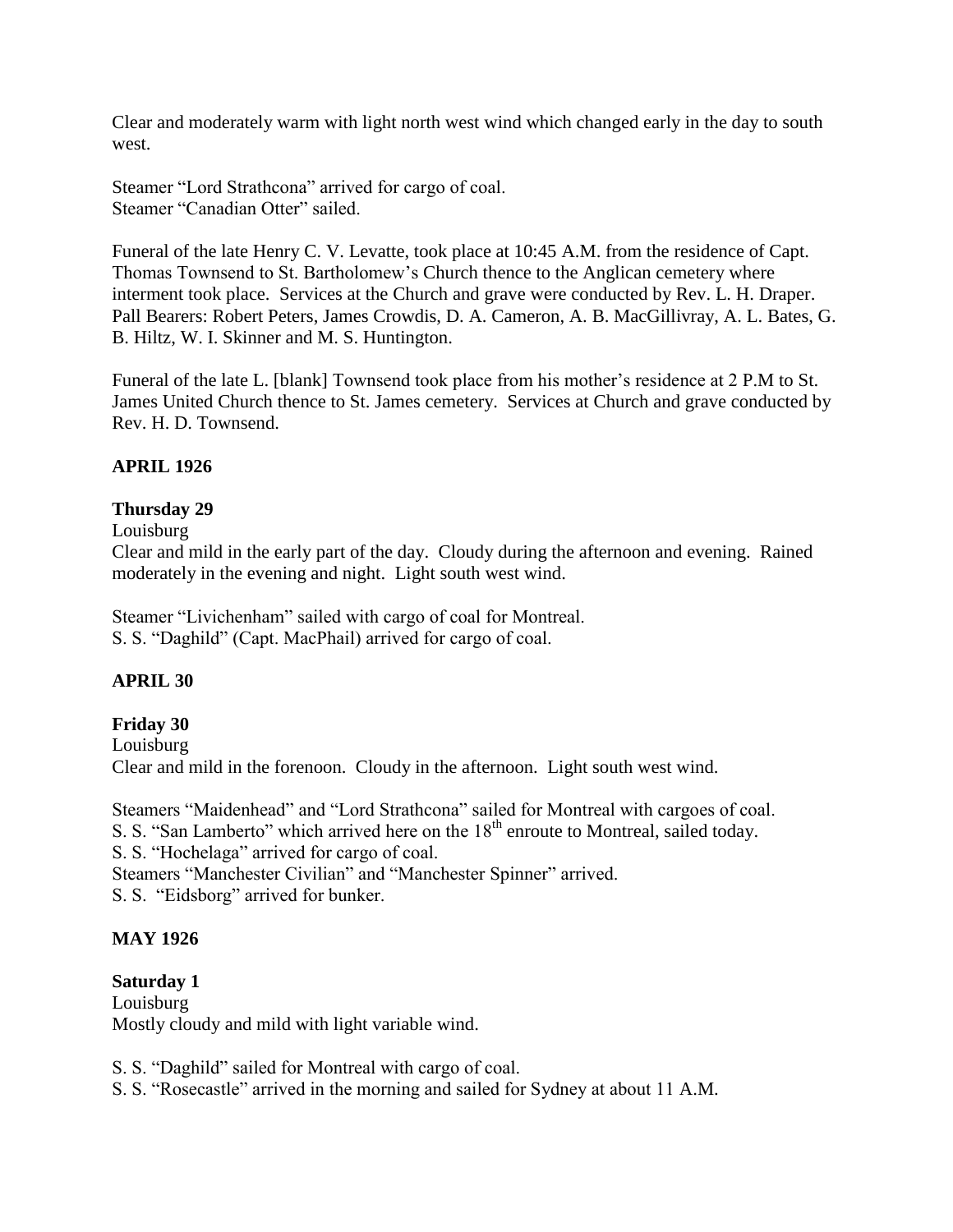- S. S. "Eidsborg" sailed.
- S. S. "Kamouraska" arrived for cargo of coal.
- S. S. "Snar" arrived for bunker coal.

## **MAY 1926**

## **Sunday 2**

Louisburg Clear and cool with light southerly and easterly wind.

Steamer "Blackheath" sailed with cargo of coal for Montreal. Steamer "Turret Cape" arrived from Sydney, loaded with steel products to await a chance to reach the St. Lawrence River.

Attended service in St. James United Church at 11 A.M. and 7 P.M. Preacher Rev. H. D. Townsend.

# **MAY 1926**

## **Monday 3**

Louisburg Cloudy and cool with light southerly and easterly wind.

Norwegian steamer "Wagland" arrived, bunkered and sailed. Steamer "Watuka" arrived for cargo of coal.

## **MAY 1926**

## **Tuesday 4**

Louisburg Cloudy and cool with light south east wind. Misty and foggy in the evening.

S. S. "Turret Cape", which arrived here from Sydney on the 2<sup>nd</sup> inst enroute to Montreal with a cargo of steel products, sailed for her destination today in company with S. S. "Hochelaga" with cargo of coal.

S. S. "Manchester Spinner", which arrived here on April 30<sup>th</sup>, sailed for Sydney to load cargo of coal.

S. S. "Watuka" sailed for Nfld with a cargo of coal.

Attended regular meeting of school board at 7:30 P.M.

## **MAY 1926**

## **Wednesday 5**

Louisburg Cloudy, cool, foggy and misty with light easterly wind.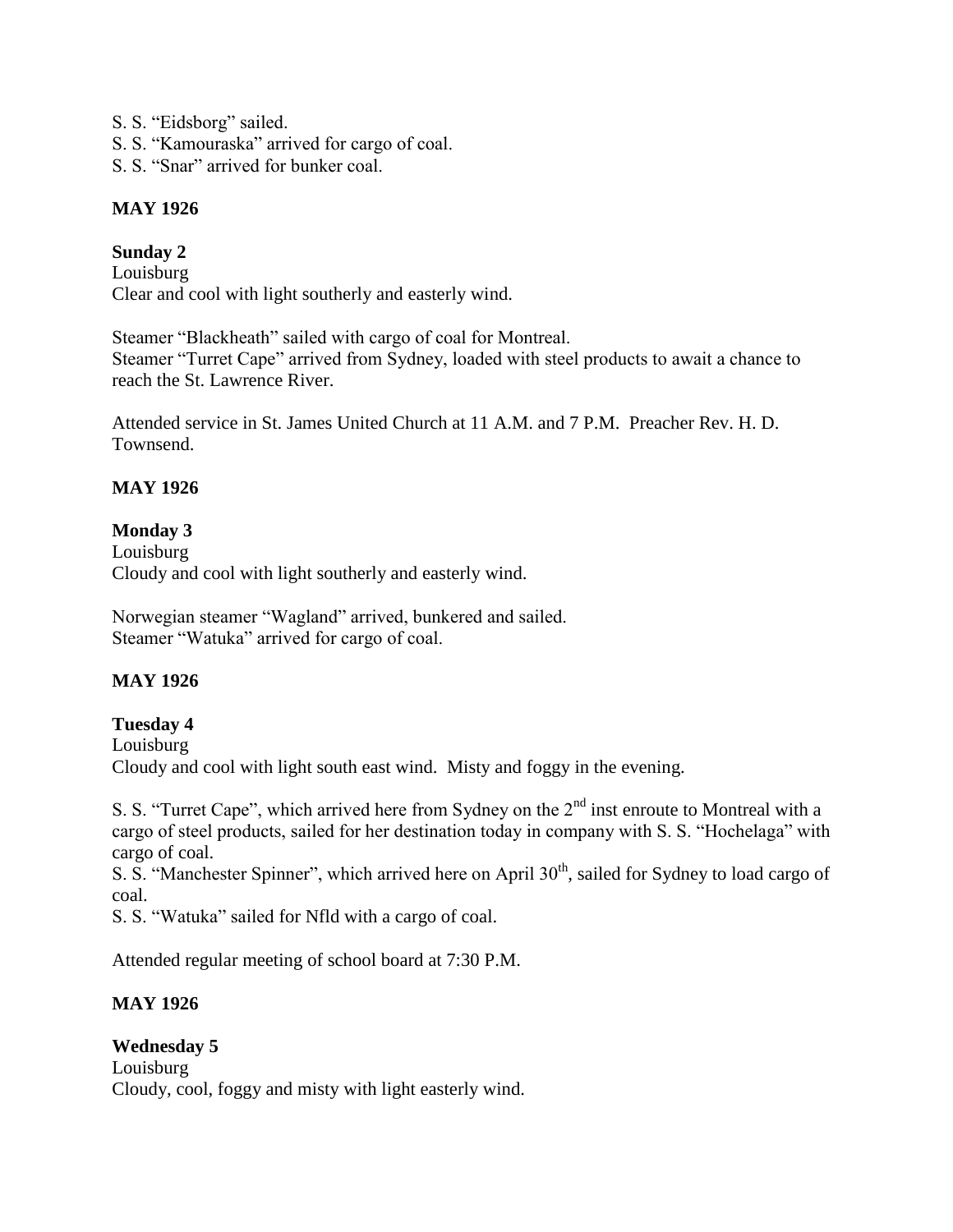British trawler "Lord Darling" arrived for bunker coal. French trawler "Sagitaire" arrived and bunkered. S. S. "Magnhild" arrived and bunkered.

Attended choir practice in St. James United Church at 9 P.M.

## **MAY 1926**

**Thursday 6** Louisburg Cloudy, foggy and misty. Rain during the night.

S. S. "Viborg" arrived for cargo of coal.

Attended regular meeting of Town Council at 7:30 P.M.

# **MAY 1926**

**Friday 7** Louisburg Rained heavily all day. Light easterly wind.

S. S."Kamouraska" and S. S. "Viborg" sailed with cargoes of coal. British Empire Steel Corporation tug "Cruizer" which has been stationed here for some time sailed for Sydney to resume her duties at the latter port.

## **MAY 1926**

## **Saturday 8**

Louisburg Heavy rain in the morning. Cloudy and chilly in the afternoon. Strong east to south east wind.

### **MAY 1926**

## **Sunday 9**

### Louisburg

Clear and cool in the forenoon. Cloudy and foggy in the afternoon and evening. Wind easterly changing to south west at night.

Attended service in St. James United Church at 11 A.M. and 7 P.M. Preacher Rev. H. D. Townsend.

### **MAY 1926**

**Monday 10**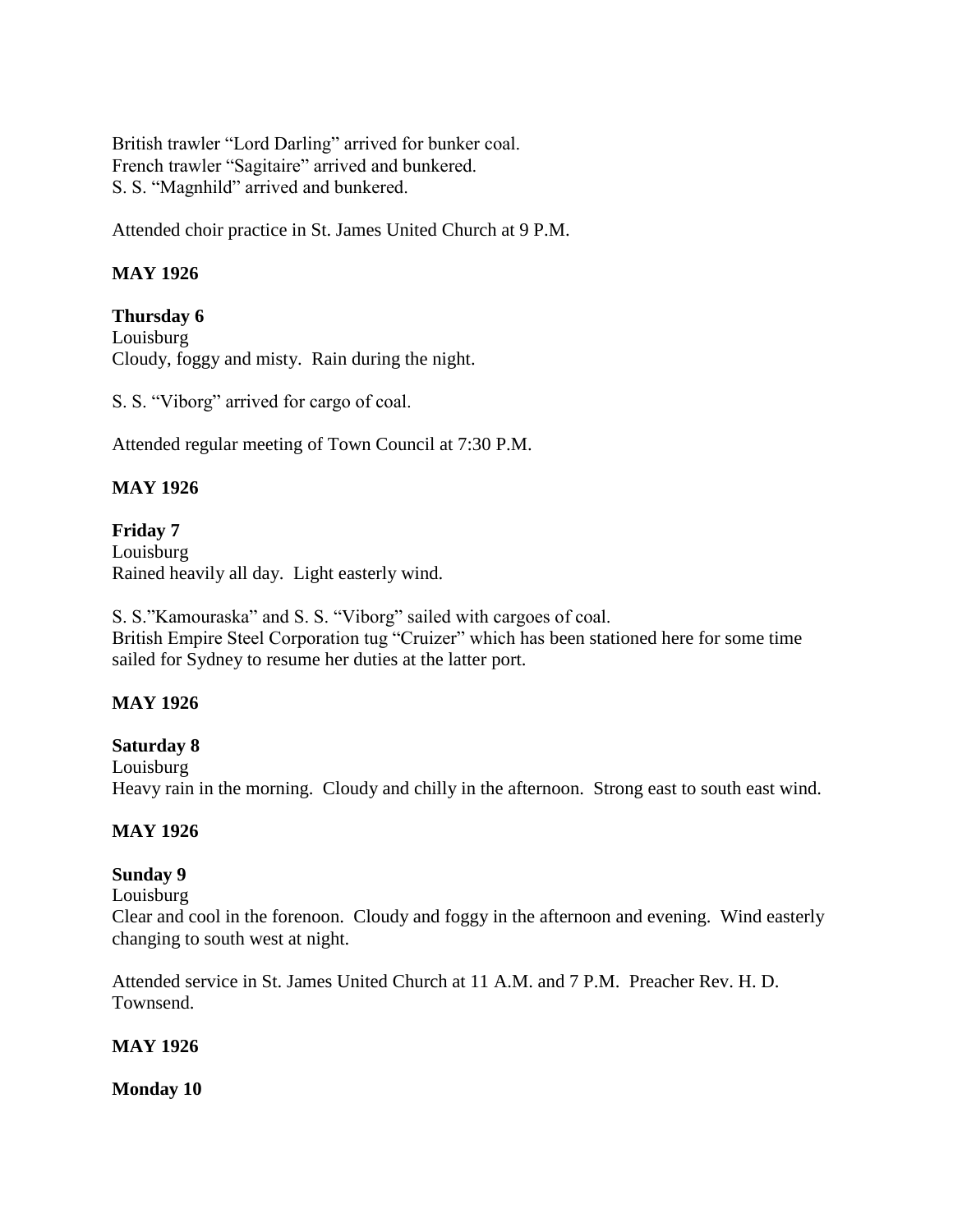Louisburg Clear and cool with light south west wind.

Norwegian steamer "Aslaug" arrived, bunkered and sailed. Norwegian steamer "Snar" which arrived here on May 1<sup>st</sup> and has been awaiting an improvement in ice conditions sailed this morning.

# **MAY 1926**

**Tuesday 11** Louisburg Cloudy and foggy with heavy showers. Thunder and lightning in the forenoon.

# **MAY 1926**

## **Wednesday 12**

Louisburg Cloudy with snow and rain squalls. Very chilly and raw with strong south west wind.

Attended choir practice in St. James United Church at 9 P.M.

# **MAY 1926**

**Thursday 13** Louisburg Clear and cool. Wind west to south west.

Attended reorganization meeting of Tennis Club in Town Hall at 8 P.M.

# **MAY 1926**

## **Friday 14**

Louisburg

Clear and moderately warm during the greater part of the day. Cloudy in the late afternoon and evening. Foggy at night.

Steamer trawler "Affra"arrived and bunkered. British steamer "Cairndhu" arrived for bunker coal.

## **MAY 1926**

## **Saturday 15**

Louisburg

Partly clear and moderately warm with light north east wind which changed to southerly at night.

British steamer "Cairnross" arrived, bunkered and sailed.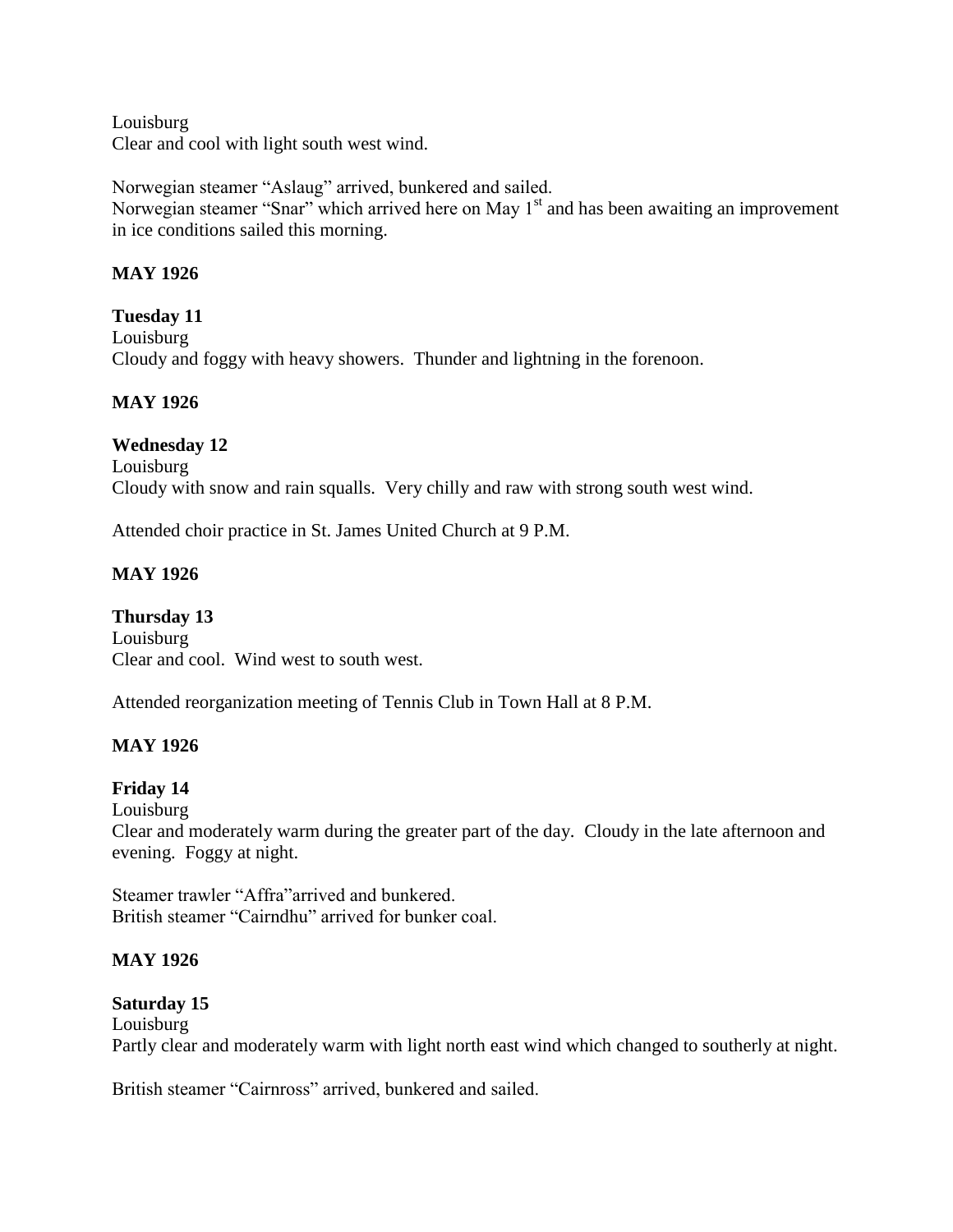British steamer "Cairndhu" after taking on board 1000 tons of bunker coal, sailed for Montreal. Norwegian steamer "Viborg" arrived for cargo of coal. Steam trawler "Lord Shaftsbury" arrived and bunkered. Government Patrol "Grebe" arrived.

# **MAY 1926**

## **Sunday 16**

Louisburg Mostly clear and moderately warm with light south west wind. Foggy at night.

Norwegian steamer "Thekla" arrived for bunker coal. Steamer "Amphitrite" arrived for cargo of coal.

Attended service in St. James United Church at 11 am and 7 P.M. Preacher, Rev. H. D. Townsend.

# **MAY 1926**

# **Monday 17**

Louisburg Cloudy and foggy. Very chilly and raw. Heavy rain in the afternoon. Strong easterly wind.

Steamer "Thekla" sailed. Steam trawler "Rayandor" arrived and bunkered.

## **MAY 1926**

## **Tuesday 18**

Louisburg

Cloudy and misty. Heavy showers in the afternoon and evening. Light north east wind changing to north west at night.

Steamer "Viborg" sailed with cargo of coal.

## **MAY 1926**

### **Wednesday 19**

Louisburg/Sydney Fine and cool. Clear with northerly wind.

Left Louisburg on the 8:45 A.M. train in company with Mr. A. A. Martell for the purpose of interviewing Mr. J. E. McLurg, Vice President of the British Empire Steel Corporation in respect to shipping at the port of Louisburg during the summer months. Met Mr. McLurg in his office at Sydney at 2 P.M and was informed that it was not the intention of the B. E. S. Corp. to carry on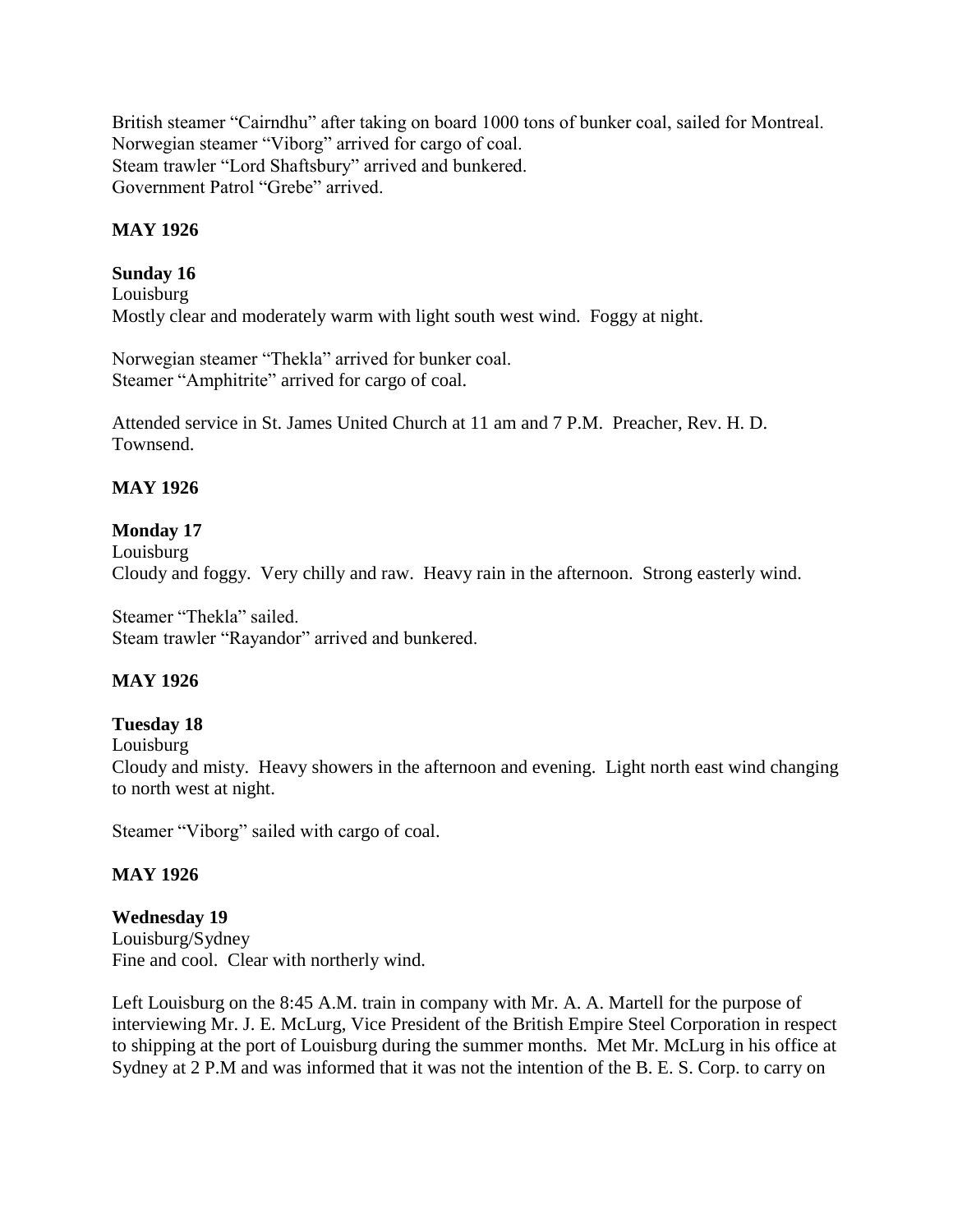any shipping operations at Louisburg during the summer of 1926. Returned to Louisburg on the evening train.

Attended choir practice in St. James United Church at 9 P.M.

## **MAY 1926**

## **Thursday 20**

Louisburg

Clear during the greater part of the day. Cloudy in the late afternoon and evening. Heavy showers at night.

Attended regular meeting of Town Council at 7:30 P.M.

# **MAY 1926**

**Friday 21** Louisburg

Clear and cool with fresh westerly wind.

# **MAY 1926**

## **Saturday 22**

### Louisburg

Clear and moderately warm with light north west wind in the early part of the day which changed to south east in the afternoon. An ideal day.

## **MAY 1926**

**Sunday 23** Louisburg Clear and cool with light south east wind.

Norwegian steamer "Snar" arrived for bunker coal.

Attended service in St. James United Church at 11 A.M. and 7 P.M. Preacher, Rev. H. D. Townsend.

## **MAY 1926**

## **Monday 24**

Louisburg

Rained heavily in the early morning. Misty and foggy during the day with light south west wind.

Norwegian steamer "Snar" bunkered in the early morning and sailed.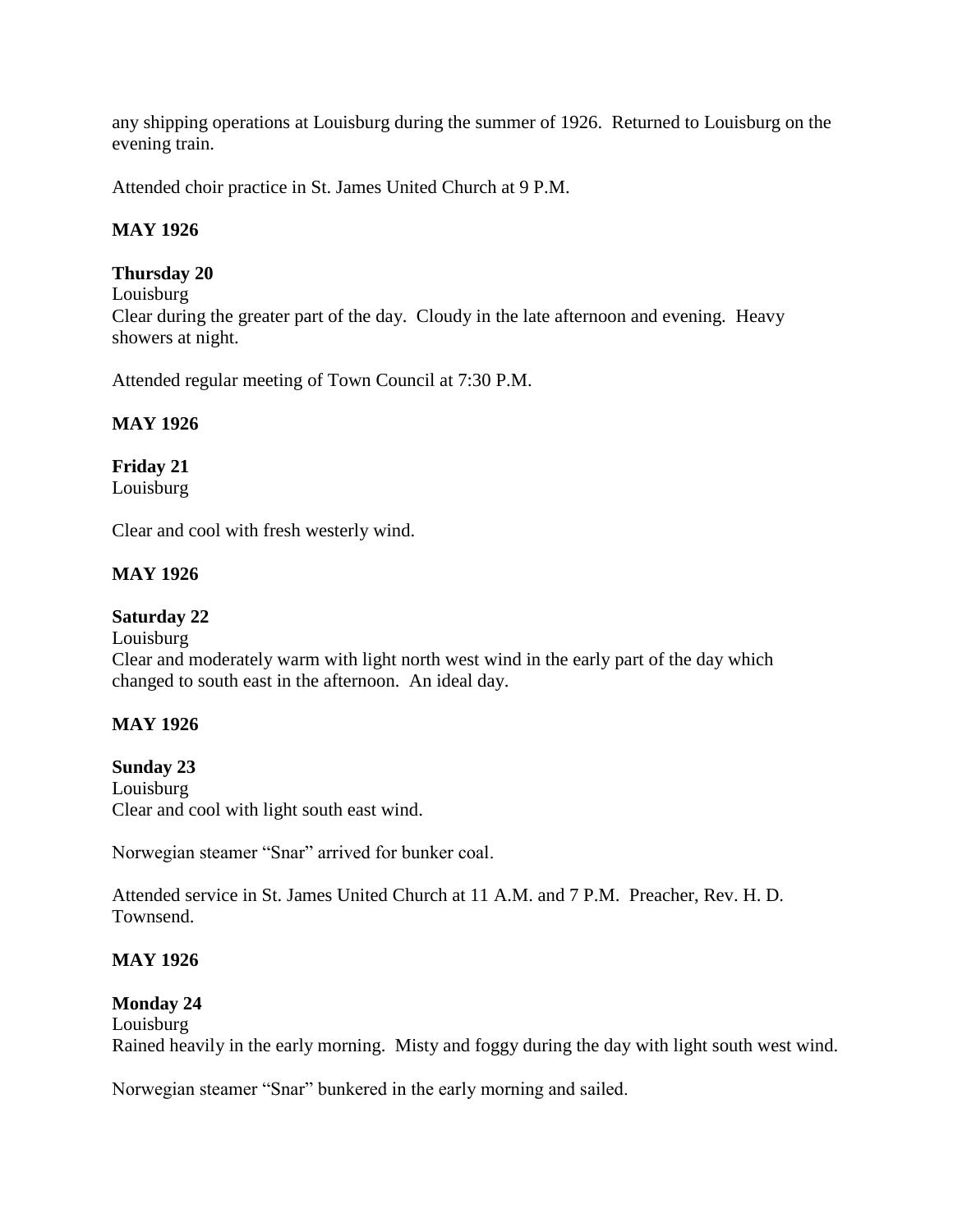### **MAY 1926**

**Tuesday 25** Louisburg Clear and moderately warm.

Death of Malcolm McLean.

### **MAY 1926**

### **Wednesday 26**

Louisburg

Rained heavily in the early morning. Drizzily during the forenoon. Cloudy and cool in the afternoon. Wind north east.

Attended choir practice in St. James United Church at 9 P.M.

### **MAY 1926**

### **Thursday 27**

Louisburg Cloudy and cool with moderate north east wind. Light rain in the early morning.

Attended funeral of the late Malcolm McLean at 11 A.M. Service conducted at the house and grave by Rev. D. A. McMillan. Interment at Catalone.

### **MAY 1926**

**Friday 28** Louisburg Clear and cool with light south east wind.

### **MAY 1926**

**Saturday 29** Louisburg Cloudy and cool.

### **MAY 1926**

**Sunday 30** Louisburg Clear and cool with light west south west wind. Cloudy during the early part of the day.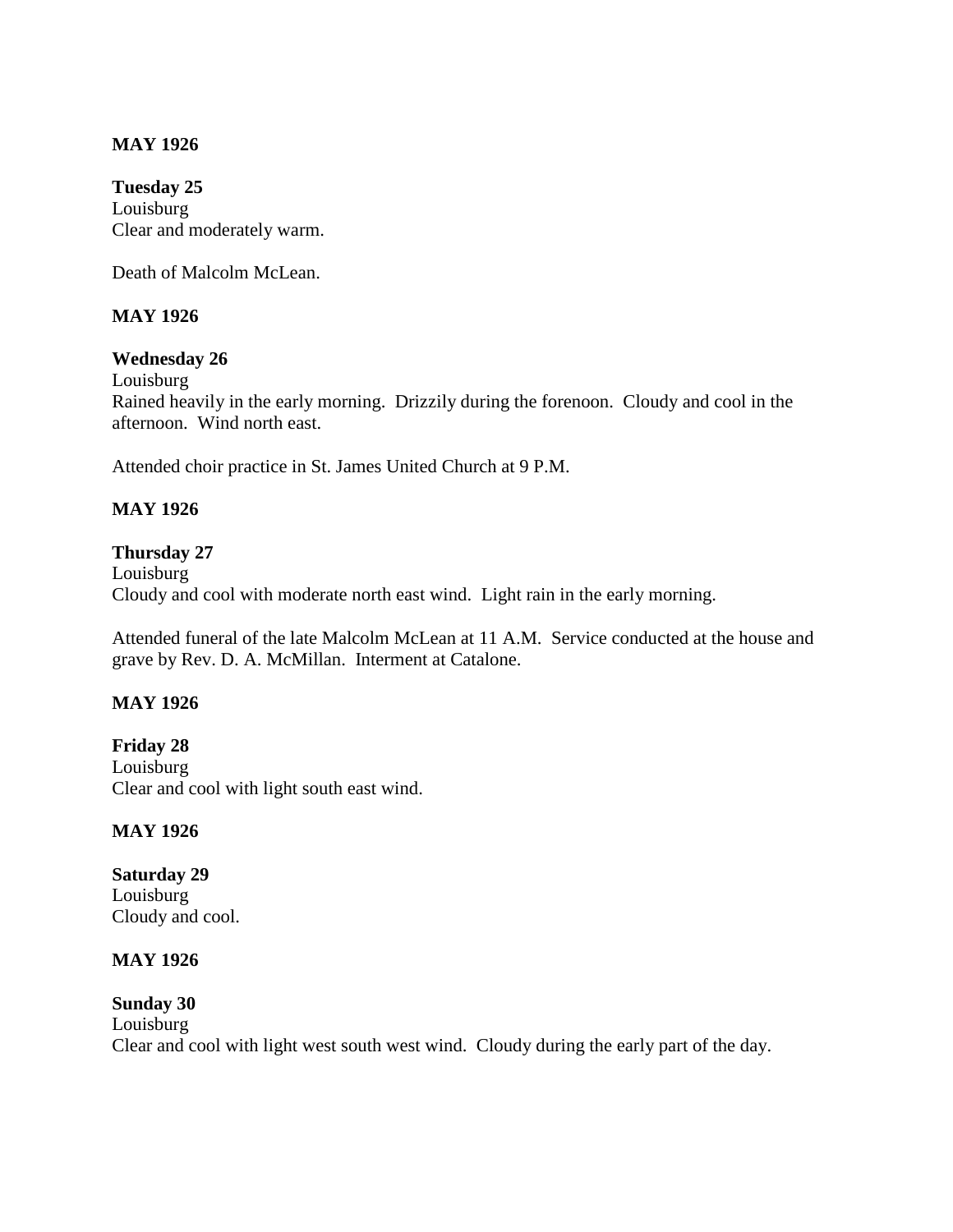Attended service in St. James United Church at 11 A.M. and 7 P.M. Preacher, Rev. H. D. Townsend.

# **MAY 1926**

**Monday 31**

Louisburg Clear and cold. Wind south west.

Norwegian steamer "Speed" arrived, bunkered and sailed.

First mackerel catch of the season from this port arrived today.

# **JUNE 1926**

**Tuesday 1** Louisburg Clear and cool with fresh south west wind.

Attended regular meeting of School Board at 7:30 P.M.

# **JUNE 1926**

**Wednesday 2** Louisburg Cloudy, misty and foggy with light south west wind.

Attended choir practice in St. James United Church at 9 P.M.

# **JUNE 1926**

# **Thursday 3**

Louisburg

Cloudy, foggy, misty and chilly with fresh south west wind. Thunder and lightning in the evening accompanied by light showers.

61<sup>st</sup> Anniversary of the birthday of King George V. School and bank holiday.

At about 6 P.M during the thunder storm the electric lighting system of my residence was struck by lightning and put out of commission. No other damage resulted.

# **JUNE 1926**

**Friday 4** Louisburg Clear and cool.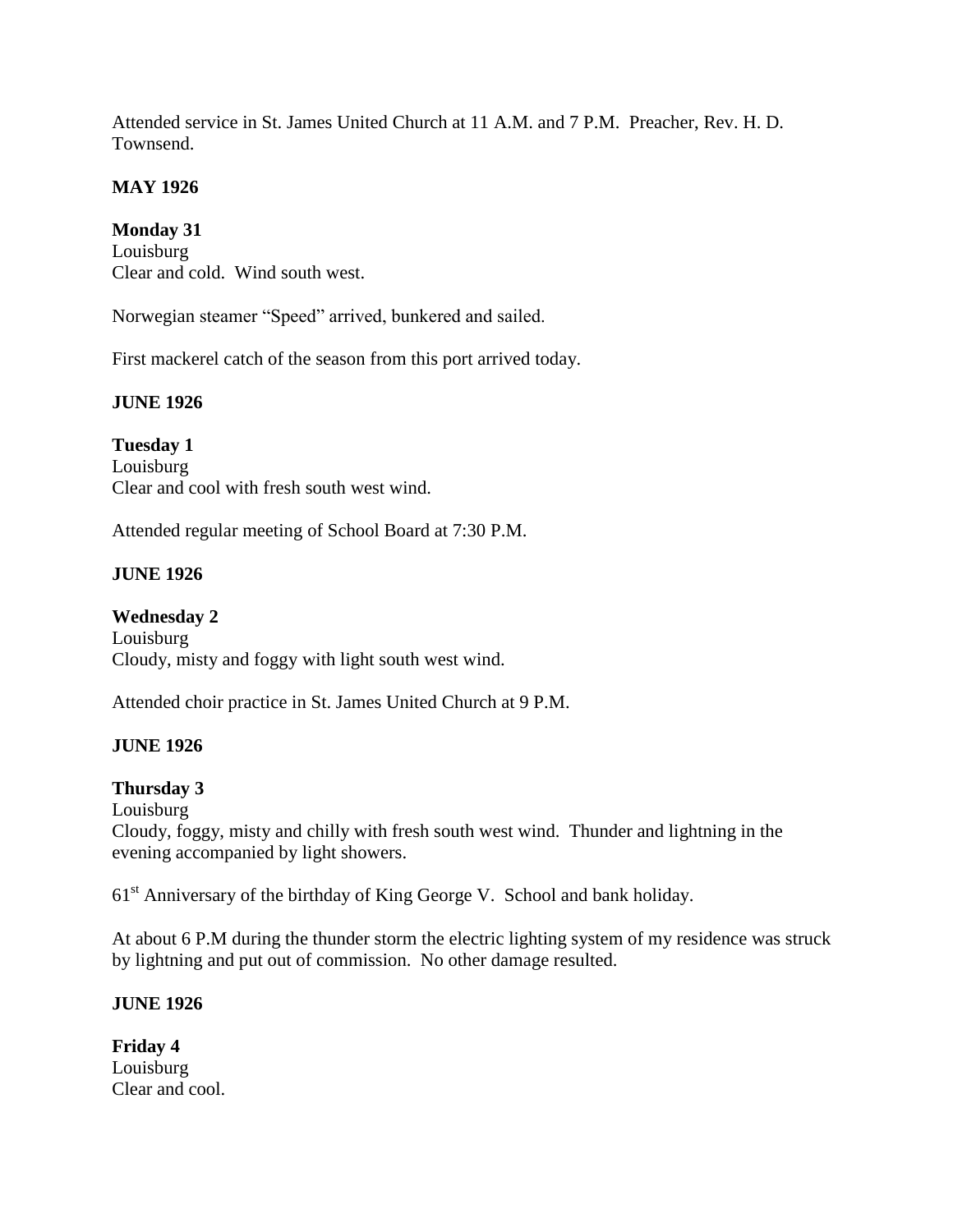Word received that owing to congestion of shipping at Sydney, shipping operations which had been discontinued here would be resumed on the arrival of two steamers from Sydney.

#### **JUNE 1926**

# **Saturday 5**

# Louisburg

Clear and moderately warm in the early part of the day with north west wind. Cool in the afternoon and evening with light easterly wind.

British steamer "Baron Douglas" and Norwegian steamer "Topdeksfjord" arrived in the early morning for bunker coal.

#### **JUNE 1926**

#### **Sunday 6**

Louisburg Cloudy and chilly. Wind east and north east.

Canadian steamer "Clackarnas" and Swedish steamer "Ulla" arrived in the early morning for bunker coal.

Mr. Henry Pike, Presbyterian anti-unionist student, held service in the Temperance Hall in the afternoon. This is the first anti-unionist service held in Louisburg since the union of the Presbyterian, Methodist and Congregationalist which took place on June 10/1925.

Attended service in St. James United Church at 11 A.M. and 7 P.M. Preacher, Rev. H. D. Townsend.

# **JUNE 1926**

#### **Monday 7**

Louisburg Heavy rain in the morning. Intermittent showers during the day and night. Wind south west.

Steamer "Magnhild" arrived, bunkered and sailed. Steamers "Clackarnas" and "Ulla" bunkered and sailed.

#### **JUNE 1926**

#### **Tuesday 8**

Louisburg Cloudy with occasional showers. Very foggy and moderately warm. Wind south west.

Steamer "Sheaflance" arrived for bunker coal.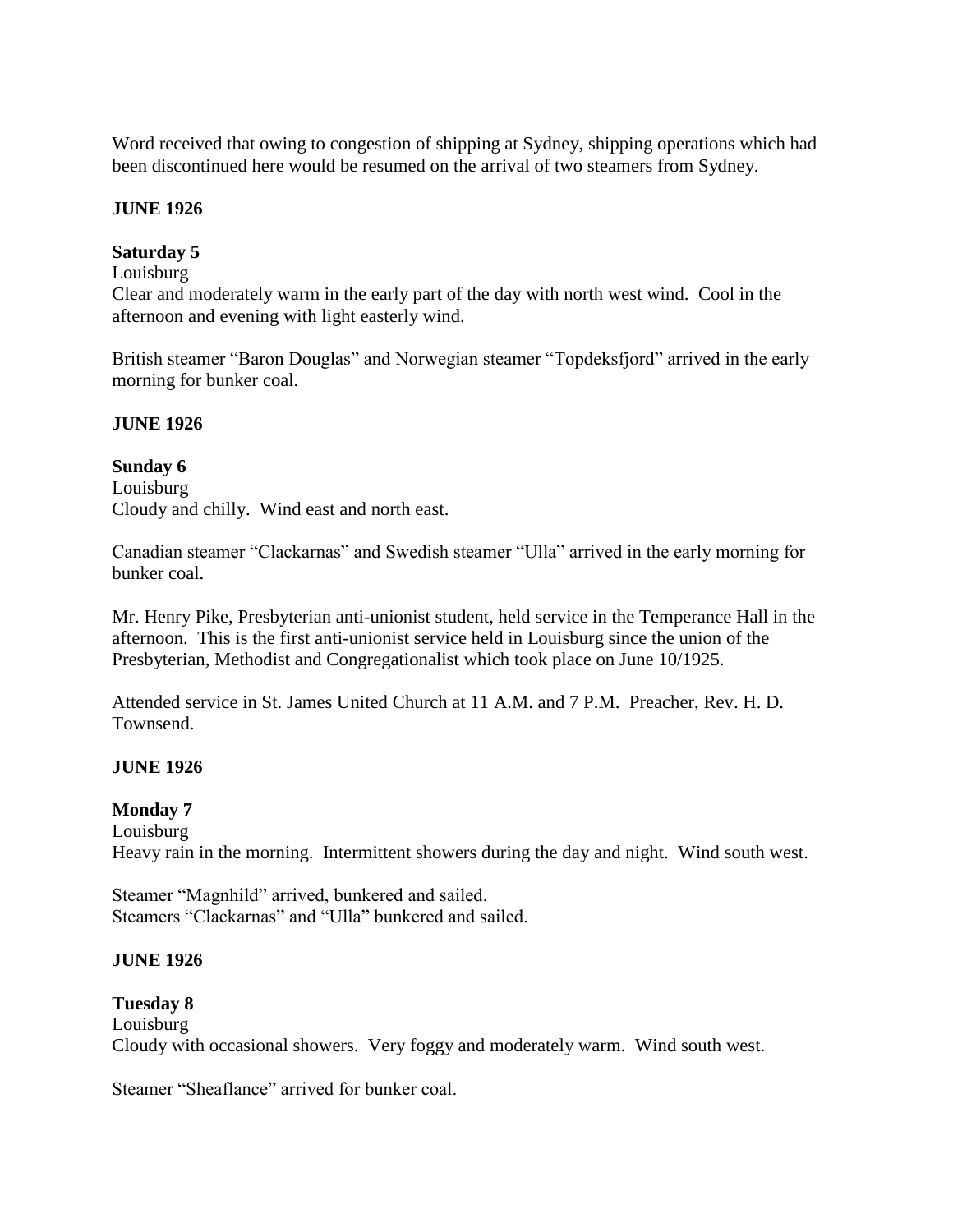Death of James Jewell, aged 81.

Attended special meeting of Town Council and Board of Health at 7:30 P.M.

#### **JUNE 1926**

#### **Wednesday 9**

Louisburg

Cloudy and foggy during the greater part of the day. Cleared in the late afternoon. Wind south west.

Attended choir practice in St. James United Church at 9 P.M.

#### **JUNE 1926**

# **Thursday 10**

Louisburg

Clear and moderately warm. Wind south west. Cloudy in the evening. Showers during the night.

Tug "Mary Currie" arrived. Danish steamer "Bottingsborg" arrived, bunkered and sailed. Steam trawler "Rayandor" arrived, bunkered and sailed.

Attended funeral of the late James Jewell at 2 P.M. Service conducted in St. Bartholomew's Church and at the grave by Rev. L. H. Draper. Interment in Anglican cemetery. Pall Bearers, Joseph Coveyduc, William Severance, [blank] Jewell, [blank] Hill, A. A. Martell and M. S. Huntington.

# **JUNE 1926**

# **Friday 11**

Louisburg

Mostly clear in the forenoon. Cloudy in the afternoon with a few light showers. Distant thunder in the forenoon. Max temperature about 62. Wind south west changing to north east in the afternoon.

British steamer "Colonian" arrived in the afternoon for bunker coal. The Colonian is a 4 masted chip, 450 feet in length and probably the largest to arrive here during the year. Steam trawler "Affra" arrived, bunkered and sailed.

#### **JUNE 1926**

**Saturday 12** Louisburg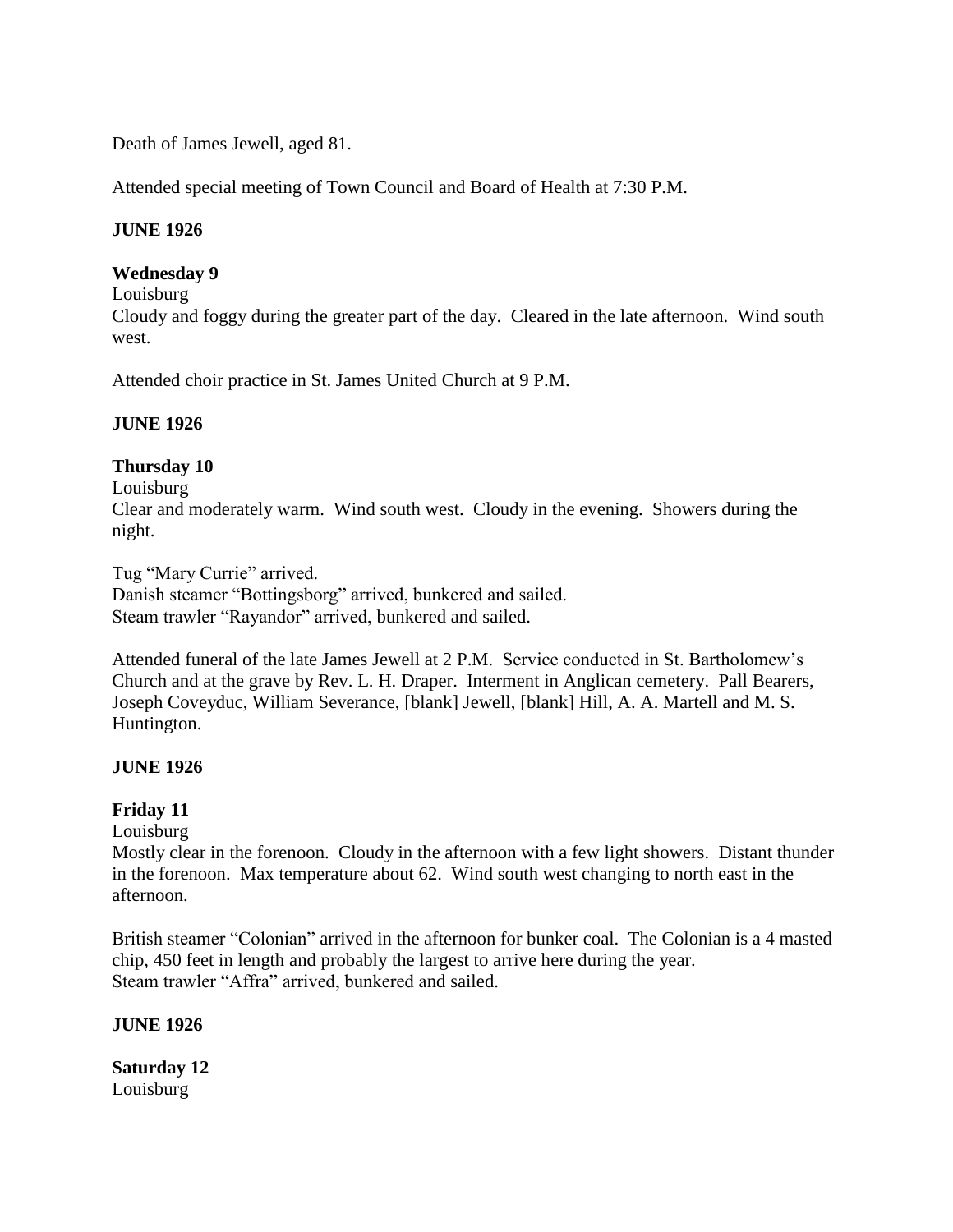Cool and mostly cloudy with strong north, northeast wind.

Steamer "Colonian" sailed at about 8:30 P.M after taking on board 1500 tons of bunker coal.

# **JUNE 1926**

# **Sunday 13**

#### Louisburg

Clear and moderately warm during the early part of the day. Cool in the afternoon and cloudy at night. Wind south west.

Steamer "Amphitrite" arrived for cargo of coal.

Presbyterian anti-union service held in Temperance Hall at 7:30 P.M. Preacher, Mr. [blank].

Attended service in St. James United Church at 11 A.M. and 7 P.M. Preacher, Rev. H. D. **Townsend.** 

# **JUNE 1926**

# **Monday 14**

Louisburg Clear during the greater part of the day. Cool with fresh northerly wind.

# **JUNE 1926**

# **Tuesday 15**

Louisburg

Clear and moderately warm in the forenoon. Cloudy in the afternoon and evening. Light wind changing to easterly in the afternoon.

Steamer "Amphitrite" sailed with cargo of coal.

Party consisting of Emeline, Fletcher, Mrs. Z. W. Townsend, Mrs. (Rev.) H. D. Townsend and Miss Phoebe Townsend, motored to Sydney in the forenoon, returning at about 5:30 P.M.

Attended a meeting in Mr. A. A. Martell's office at 7:30 consisting of A. A. Martell, Rev. L. H. Draper, Rev. M. J. Wallace and Mr. J. M. Fraser, Principal of Louisburg School, for the purpose of allotting the prizes for the various grades in Louisburg school.

# **JUNE 1926**

#### **Wednesday 16** Louisburg Clear and cool with strong north, north east wind.

# **JUNE 1926**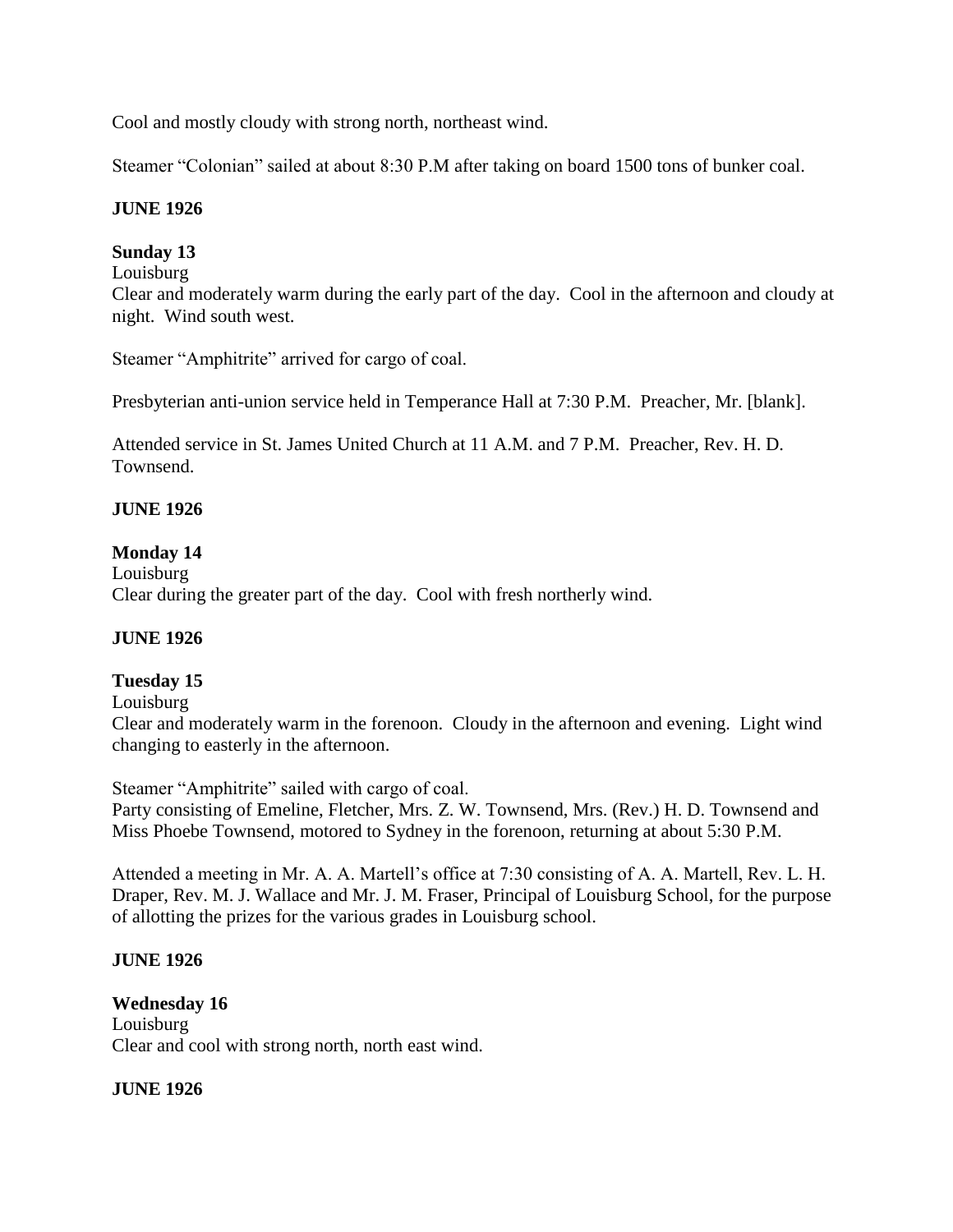#### **Thursday 17** Louisburg Clear and cool with fresh north, north east wind.

Attended regular meeting of Town Council at 7:30 P.M.

# **JUNE 1926**

**Friday 18** Louisburg Mostly cloudy, cool, with moderate south west wind.

# **JUNE 1926**

#### **Saturday 19**

Louisburg Rained heavily in the early morning. Cool, cloudy and foggy during the day. Wind south west.

# **JUNE 1926**

#### **Sunday 20**

Louisburg Clear and cool. Wind north west.

Attended service in St. James United Church at 11 A.M. and 7 P.M. Preacher Rev. H. D. Townsend.

# **JUNE 1926**

**Monday 21** Louisburg Clear and moderately warm. Wind north west.

Norwegian steamer "Olaf Kyrre" arrived in the evening for bunker coal.

# **JUNE 1926**

**Tuesday 22** Louisburg Clear and cool. Light wind increasing to fresh breeze in the afternoon.

#### **JUNE 1926**

**Wednesday 23** Louisburg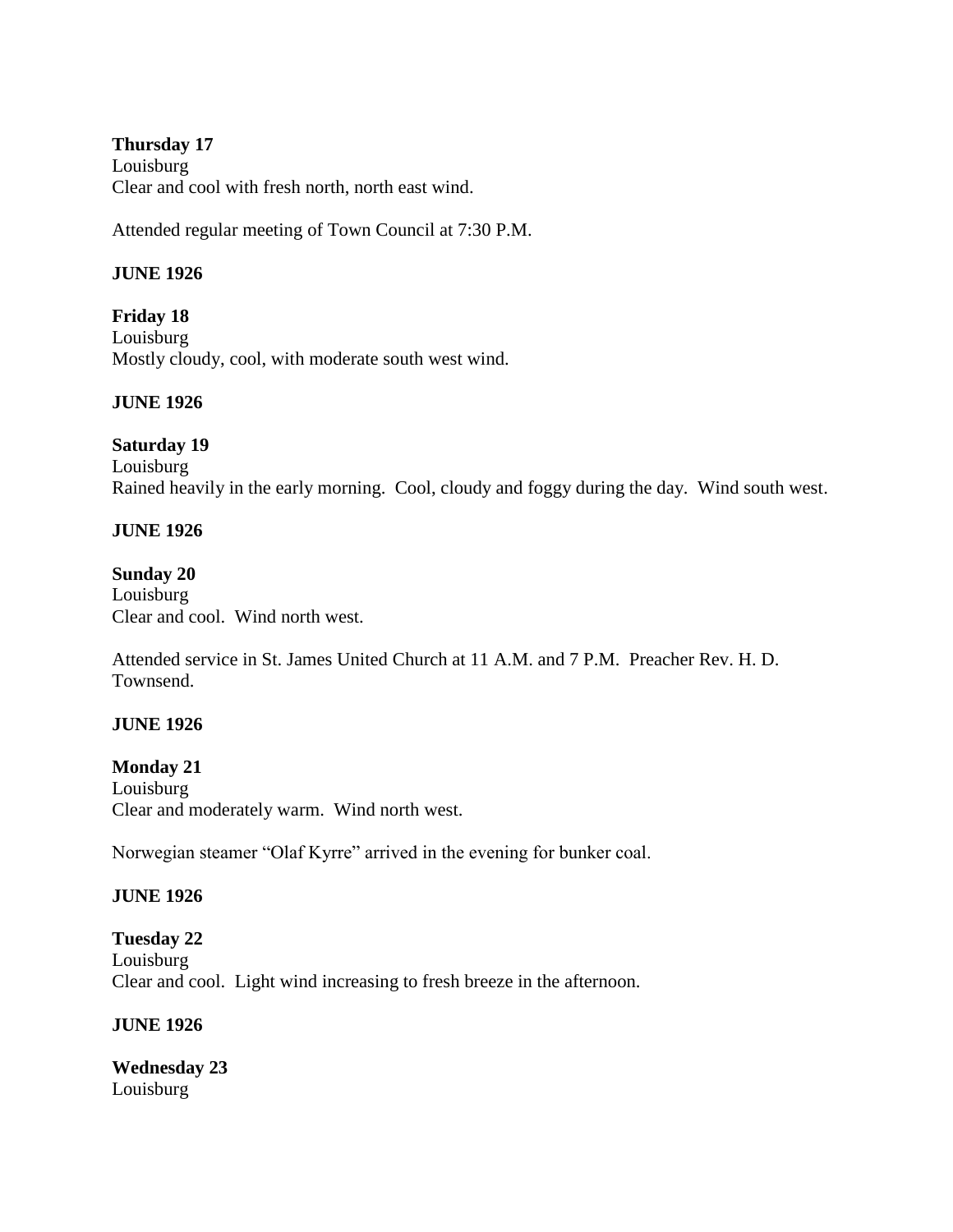Heavy rain in the morning. Cloudy and foggy during the day. Wind south west.

Attended choir practice in St. James United Church at 9 P.M.

#### **JUNE 1926**

#### **Thursday 24**

Louisburg Rainy during the forenoon. Cloudy and foggy in the afternoon. Wind south west.

# **JUNE 1926**

#### **Friday 25**

Louisburg Clear and warm with light south west wind. Partly foggy in the afternoon and evening.

Attended and took part in the closing exercises of the public school at 10:30 am. After grading certificates and prizes were distributed, short addresses were given by Rev. L. H. Draper, Rev. D. A. MacMillan and Rev. H. D. Townsend.

Miss Frances Huntington, who has been attending high school here since the beginning of the term, left for her home on the 8:45 A.M. train.

#### **JUNE 1926**

#### **Saturday 26**

Louisburg

Clear and moderately warm in the forenoon. Foggy, cloudy and cool in the afternoon and evening. Light south west wind.

#### **JUNE 1926**

# **Sunday 27**

Louisburg Cloudy, misty and foggy. Wind south west.

Mariners Lodge A. H. & A. M. paraded to St. James United Church at 11 A.M. where they were addressed by Rev. D. A. McMillan of Calvin United Church.

Attended service in St. James United Church at 11 am and 7 P.M. Preacher Rev. H. D. Townsend at 7 P.M and Rev. D. A. MacMillan at 11 am.

#### **JUNE 1926**

**Monday 28** Louisburg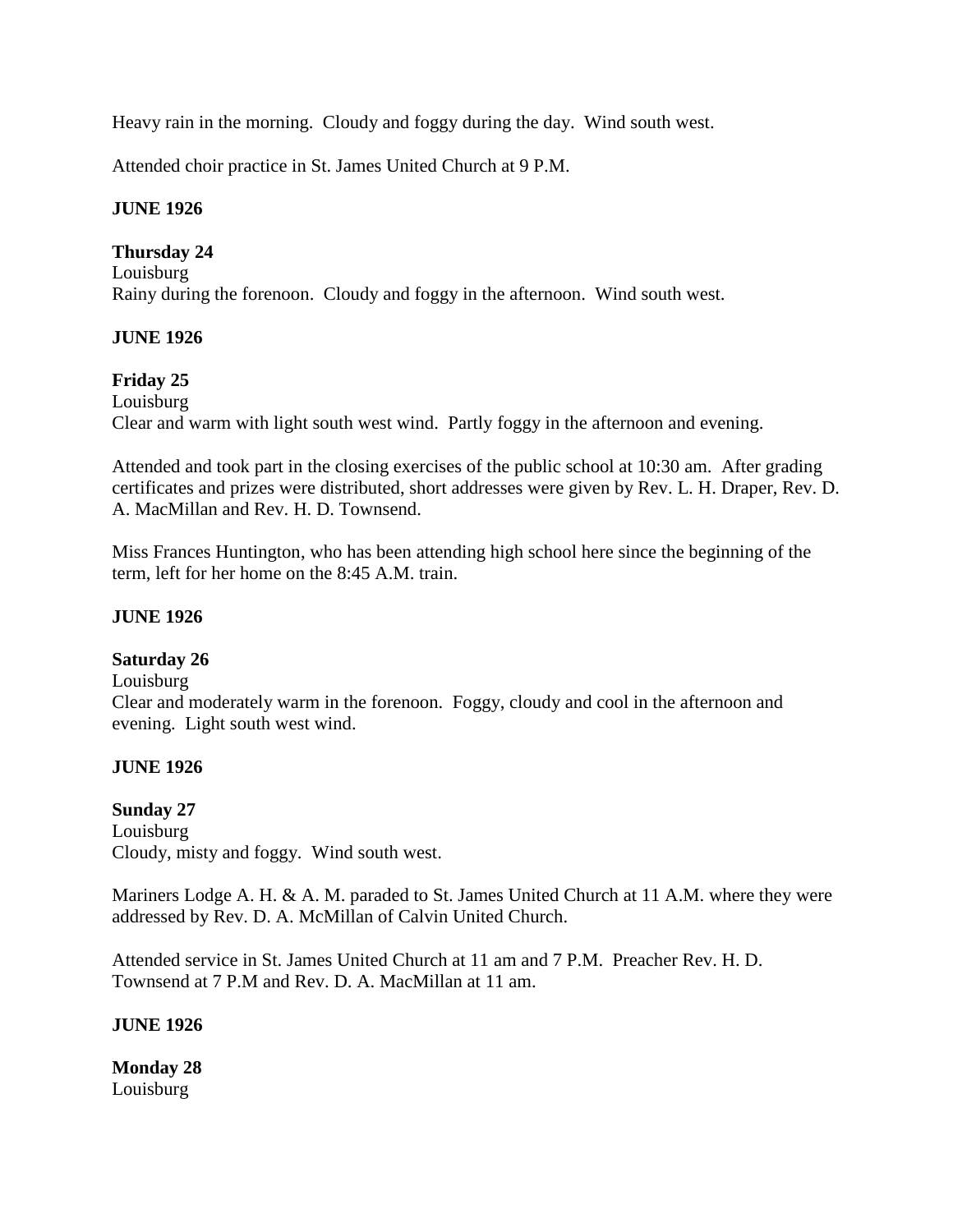Cloudy and cool in the forenoon. Mostly clear in the afternoon. Wind south west.

# **JUNE 1926**

# **Tuesday 29**

Louisburg Clear and cool with fresh south west wind.

Government steamer "Arronmore" arrived in the afternoon.

Held conference in A. A. Martell's office in the afternoon with D. J. Buckley of Sydney and Mr. A. A. Martell respecting arrangements for programme for Old Home Carnival.

# **JUNE 1926**

# **Wednesday 30**

Louisburg Cloudy, foggy and cool. Wind south west. Government steamer "Arronmore" which arrived here yesterday afternoon on Buoy service, bunkered at the pier in the afternoon.

# **JULY 1926**

**Thursday 1** Louisburg Clear and moderately warm with light north east wind. An ideal day.

General Holiday Had shop open for business until 1 P.M.

In the afternoon in company with Emeline, Mrs. Z.W.Townsend, Fletcher and Wesley Townsend, motored to Marion Bridge and back. Stopped at Catalone on the return trip and had tea at the United Church picnic on the grounds of John N. McLean. On reaching Louisburg, motored to Old Town before returning home.

Norwegian steamer "Magnhild" which arrived last night bunkered and sailed.

# **JULY 1926**

**Friday 2** Louisburg Mostly clear and cool. Wind south west.

#### **JULY 1926**

**Saturday 3**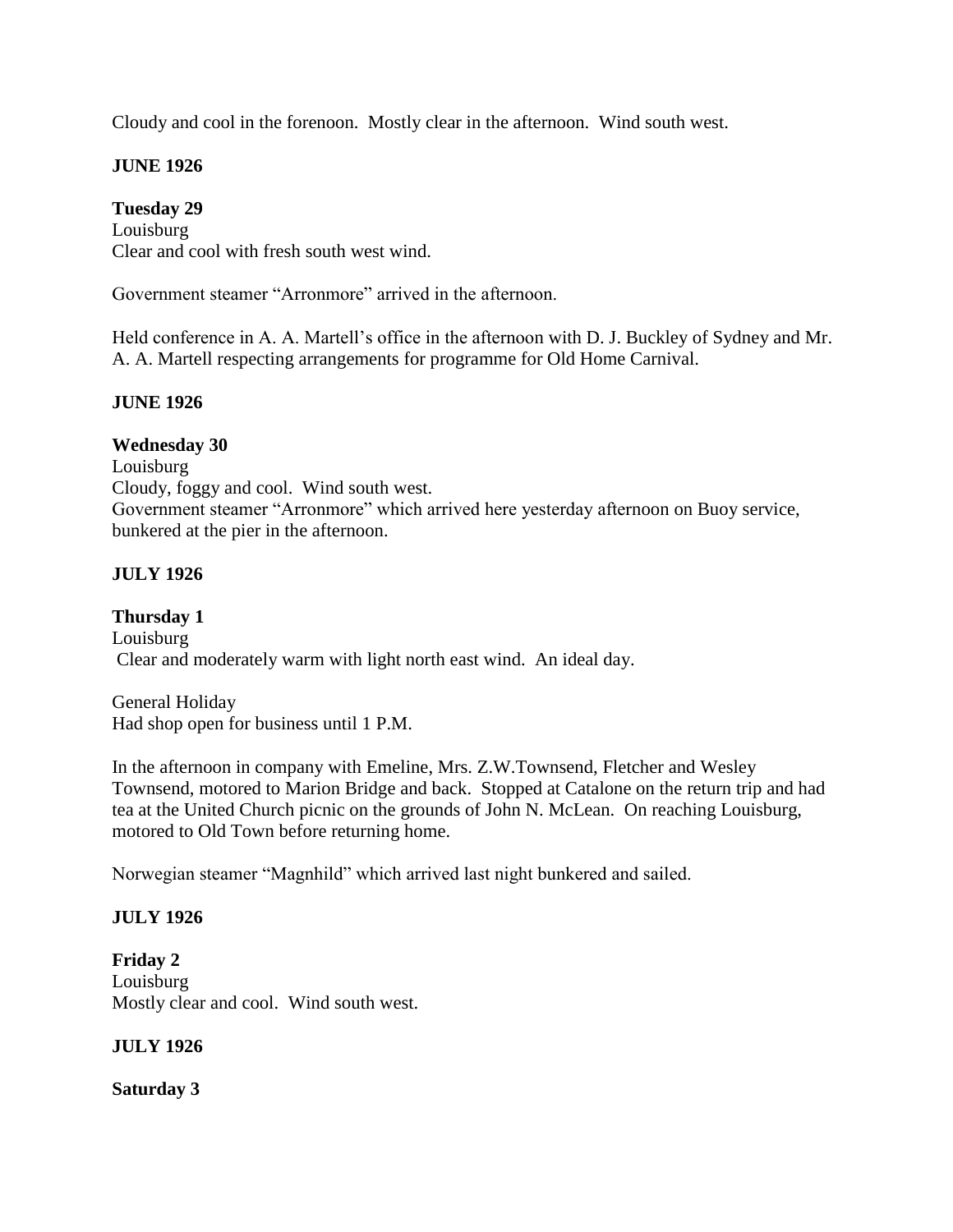Louisburg Mostly clear and moderately warm with light south and south west wind.

# **JULY 1926**

# **Sunday 4**

Louisburg Rain accompanied by thunder and lightning in the morning. Cleared at about noon.

Attended service in St. James United Church at 11 A.M. and 7 P.M. Preacher, Rev. H. D. Townsend.

# **JULY 1926**

# **Monday 5**

Louisburg Clear and moderately warm. Wind northerly.

# **JULY 1926**

**Tuesday 6** Louisburg Clear and moderately warm. Wind south west.

# **JULY 1926**

# **Wednesday 7**

Louisburg Rained heavily in the morning. Showers during the day. Cleared in the evening.

American steamer "Charles L. Conners" Capt. Fiander arrived, bunkered and sailed.

Attended choir practice in St. James United Church at 9 P.M.

# **JULY 1926**

# **Thursday 8** Louisburg Clear and moderately warm with fresh westerly wind.

# **JULY 1926**

**Friday 9** Louisburg Clear and warm. Wind north west. Max temperature about 72. An ideal day.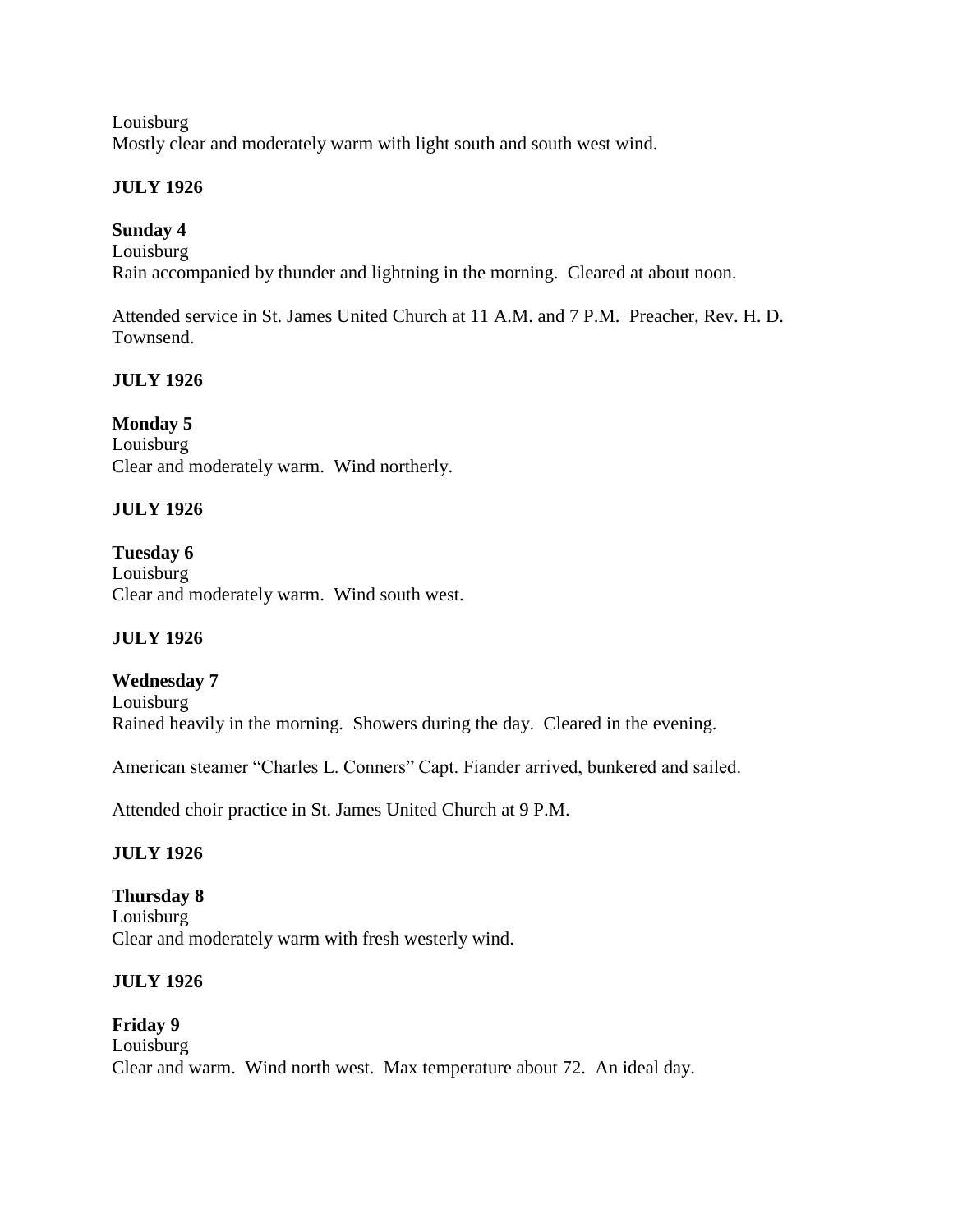# **JULY 1926**

#### **Saturday 10**

Louisburg Clear and warm. Cloudy in the afternoon. Showers in the evening. Max temperature about 73.

#### **JULY 1926**

#### **Sunday 11**

Louisburg

Rained heavily in the early part of the day. Foggy, misty with occasional showers in the afternoon. Very cool. Wind south east and south.

Attended service in St. James United Church at 11 am and 7 P.M. Preacher, Rev. H. D. Townsend.

#### **JULY 1926**

# **Monday 12**

Louisburg

Cloudy and foggy. Partly clear in the afternoon. Foggy at night. Max temperature about 75. Light variable wind.

#### **JULY 1926**

**Tuesday 13** Louisburg Clear and moderately warm. Wind south west. Max temperature about 68.

Attended special meeting of School Board at 7:30 P.M.

#### **JULY 1926**

# **Wednesday 14**

Louisburg Mostly cloudy. Foggy. Moderately warm. Wind south west.

#### **JULY 1926**

**Thursday 15** Louisburg/Sydney Clear and moderately warm. Wind north east.

Left Louisburg in company with A. A. Martell on the 8:45 A.M. train enroute for Sydney. Arrived at Sydney at 11:30 A.M. Met Judge Walter Crowe, Alderman, D. J. Buckley and Arthur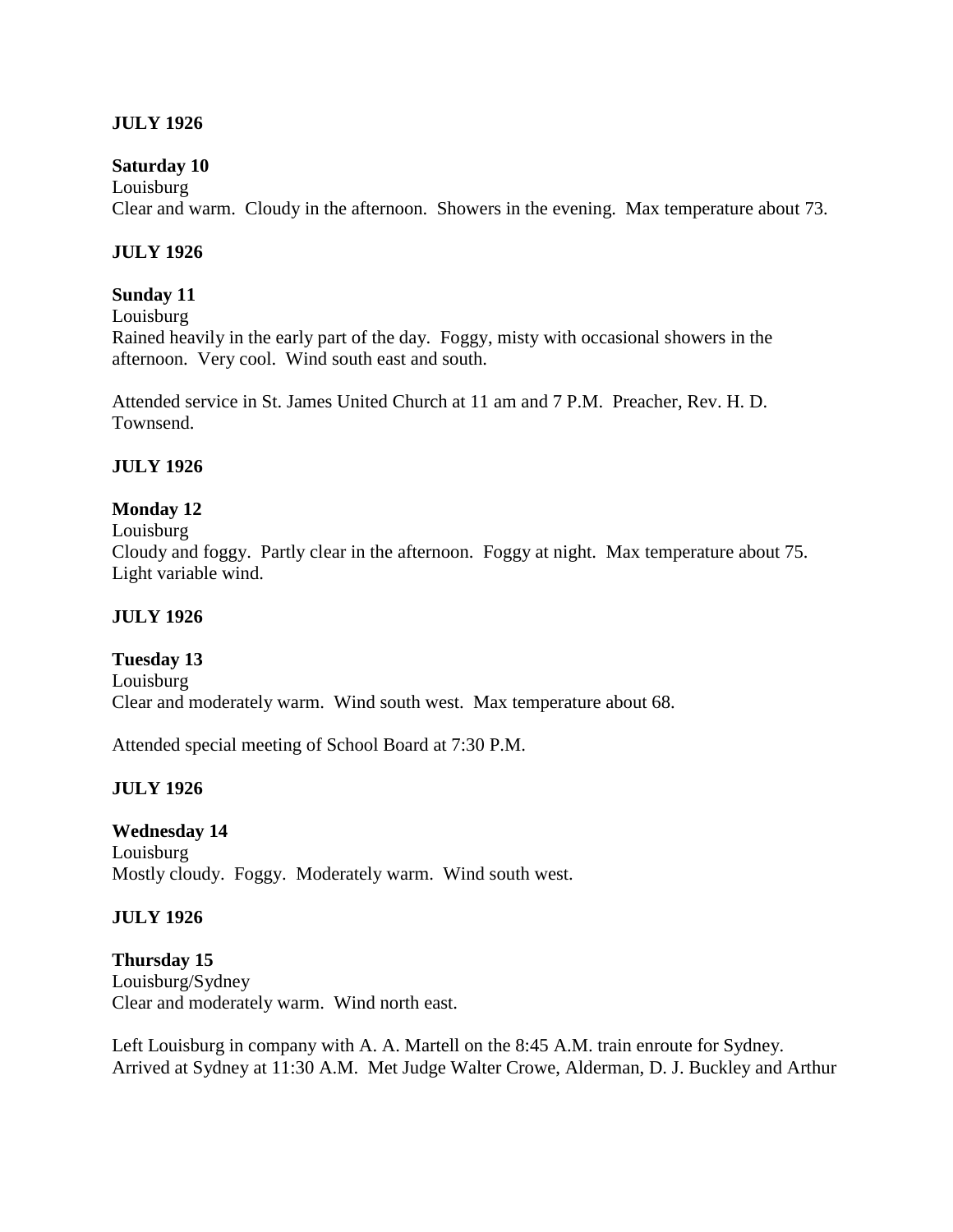Burchell and discussed Louisburg's part in Cape Breton's "Old Home Month" celebrations. Returned to Louisburg on the evening train.

Attended regular meeting of Town Council at 7:30 P.M.

# **JULY 1926**

# **Friday 16**

Louisburg

Mostly cloudy. Moderately warm. Light southerly wind.

Attended funeral of the late William Hanham.

# **JULY 1926**

# **Saturday 17**

Louisburg [no entry]

# **JULY 1926**

# **Sunday 18**

Louisburg Clear and cool with strong south west wind.

In the afternoon, Emeline and I walked around to Havenside and visited the light house.

Attended service in St. James Church at 11 A.M. and 7 P.M. Preacher, Rev. H. D. Townsend.

# **JULY 1926**

**Monday 19** Louisburg Cloudy and foggy. Rained heavily nearly all day.

# **JULY 1926**

**Tuesday 20** Louisburg Clear and moderately warm. Wind northerly.

# **JULY 1926**

**Wednesday 21** Louisburg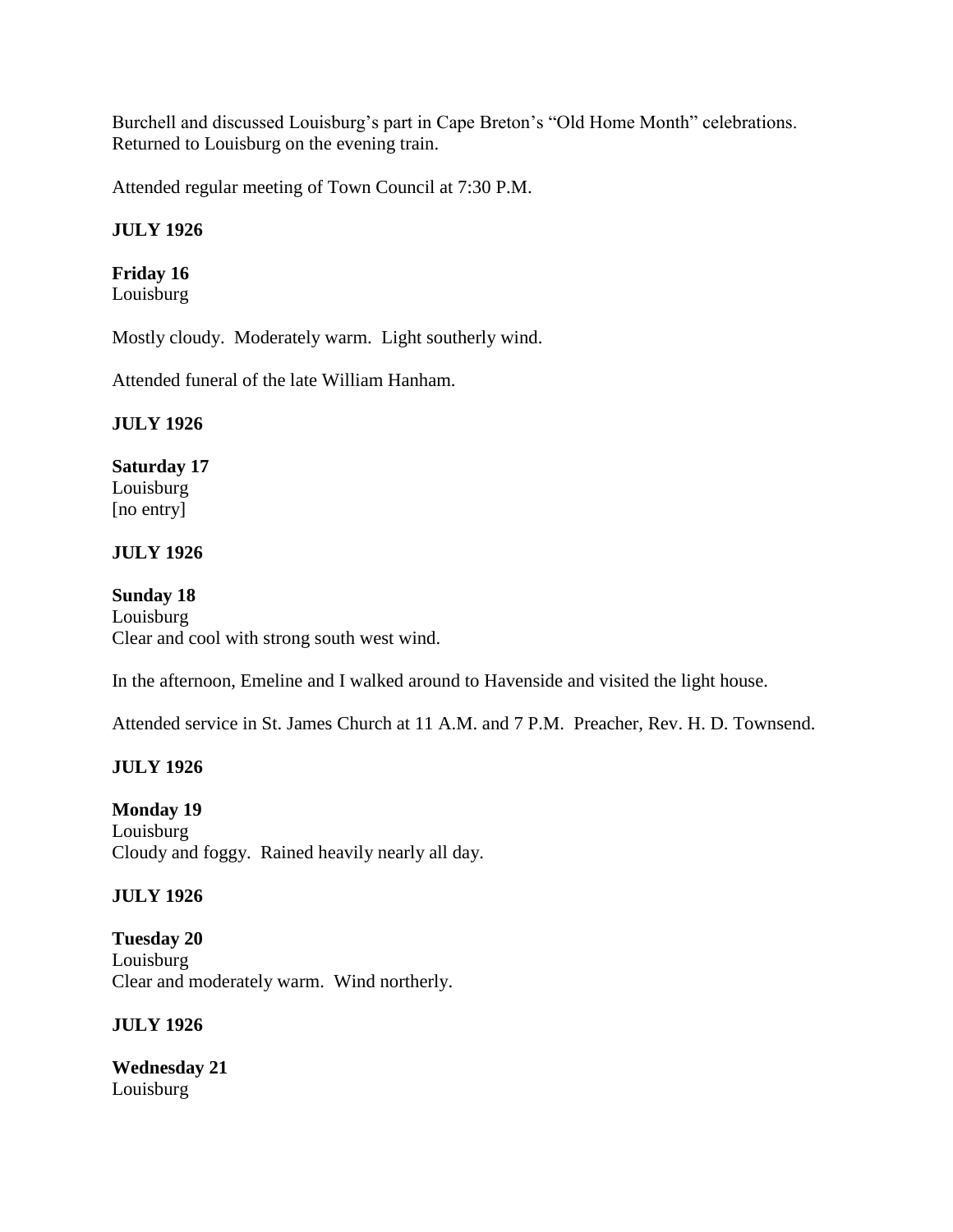Clear in the morning. Cloudy and showery in the afternoon. Wind south west.

Attended choir practice in St. James Church at 9 P.M.

# **JULY 1926**

# **Thursday 22**

Louisburg Clear and warm with light south west wind.

Attended and presided at a meeting in the Town Hall called for the purpose of making arrangements for athletic sports for the "Old Home Celebration" on Aug.  $10<sup>th</sup>$ .

# **JULY 1926**

# **Friday 23**

Louisburg

Clear and very warm with light north west wind which changed to north east in the afternoon. Max temperature about 82.

Mrs. Clifford Huntington and daughter Lillian arrived on the evening train to visit us for a few days.

# **JULY 1926**

# **Saturday 24**

Louisburg Clear and warm. Wind west, south west. Max temperature about 70.

Steamer "Magnhild" arrived, bunkered and sailed.

# **JULY 1926**

# **Sunday 25**

Louisburg Partly clear with light north west wind. Moderately warm.

Attended service in St. James United Church at 11 A.M. and 7 P.M. Preacher Rev. H. D. Townsend.

# **JULY 1926**

#### **Monday 26** Louisburg Clear and warm with light west, south west wind.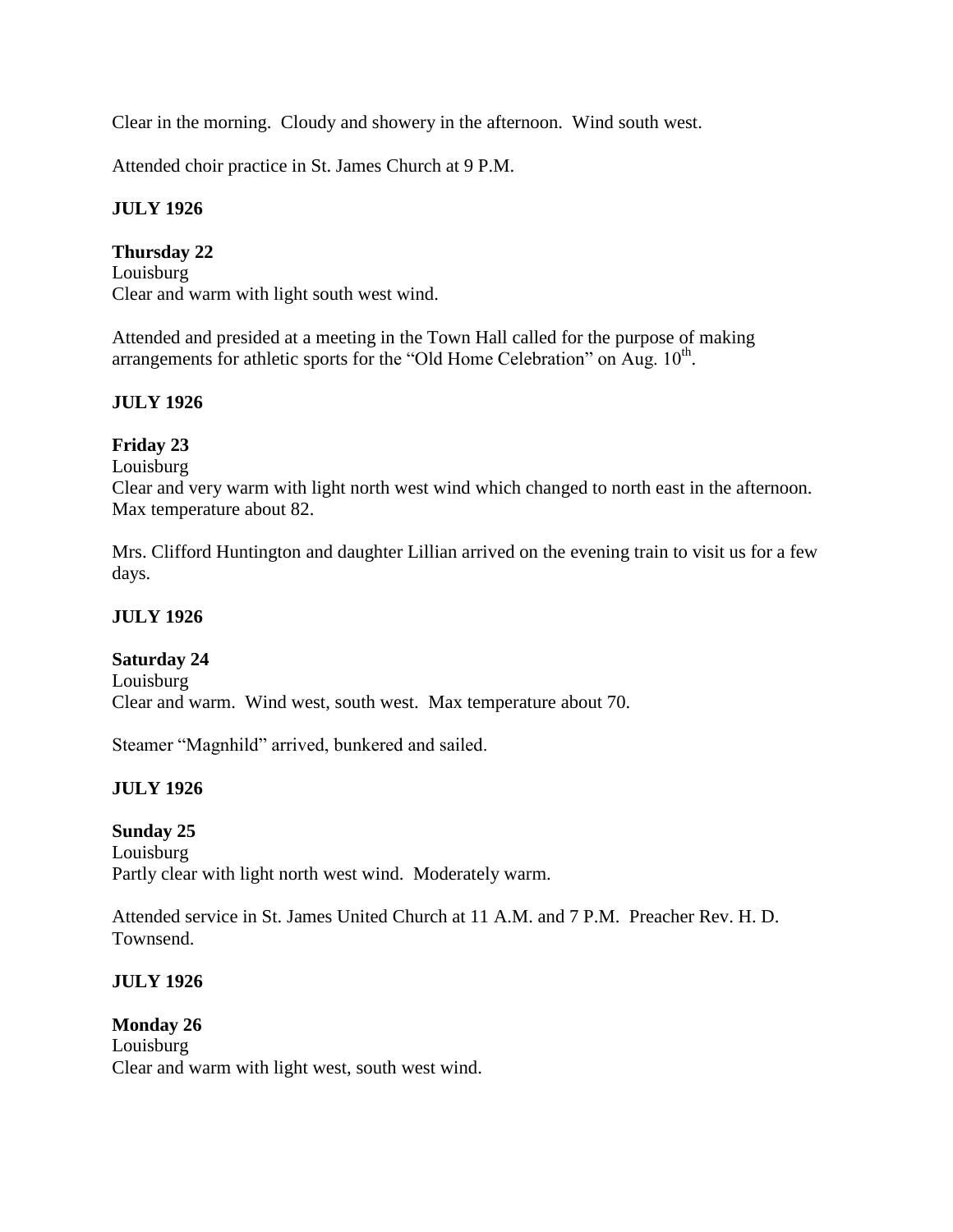Visited "Old Town" in the afternoon in company with Rev. L. H. Draper of this town, D. J. Buckley of Sydney and a party of American tourists consisting of Mr. And Mrs. Grosvenor, Miss Grosvenor, Mrs. Guy, Miss MacKenzie and Mr. Birstead.

Mr. [blank], government engineer, arrived on the morning train for the purpose of erecting cairns at "Old Town" to support memorial tablets which are to be unveiled on Aug.  $10<sup>th</sup>$ .

# **JULY 1926**

# **Tuesday 27**

Louisburg

Clear and warm. Hazy in the afternoon and evening. Light southerly wind. Max temperature about 76.

Mrs. Clifford Huntington and daughter, Lillian left for their home on the 8:45 am train.

# **JULY 1926**

#### **Wednesday 28**

Louisburg Clear and warm with light variable wind. Max temperature about 75.

First sword fish to be landed here this season arrived today and was purchased by A. L. Bates.

# **JULY 1926**

#### **Thursday 29**

Louisburg Clear and warm with light variable wind. An ideal day. Max temperature about 80.

Attended a committee meeting in Town Hall at 8 P.M to deal with matters concerning sporting events for the Aug.  $10^{th}$  "Old Home Celebration".

# **JULY 1926**

**Friday 30** Louisburg Cloudy, misty and showery with light easterly wind.

#### **JULY 1926**

**Saturday 31** Louisburg Cloudy and foggy with light winds.

**AUGUST 1926**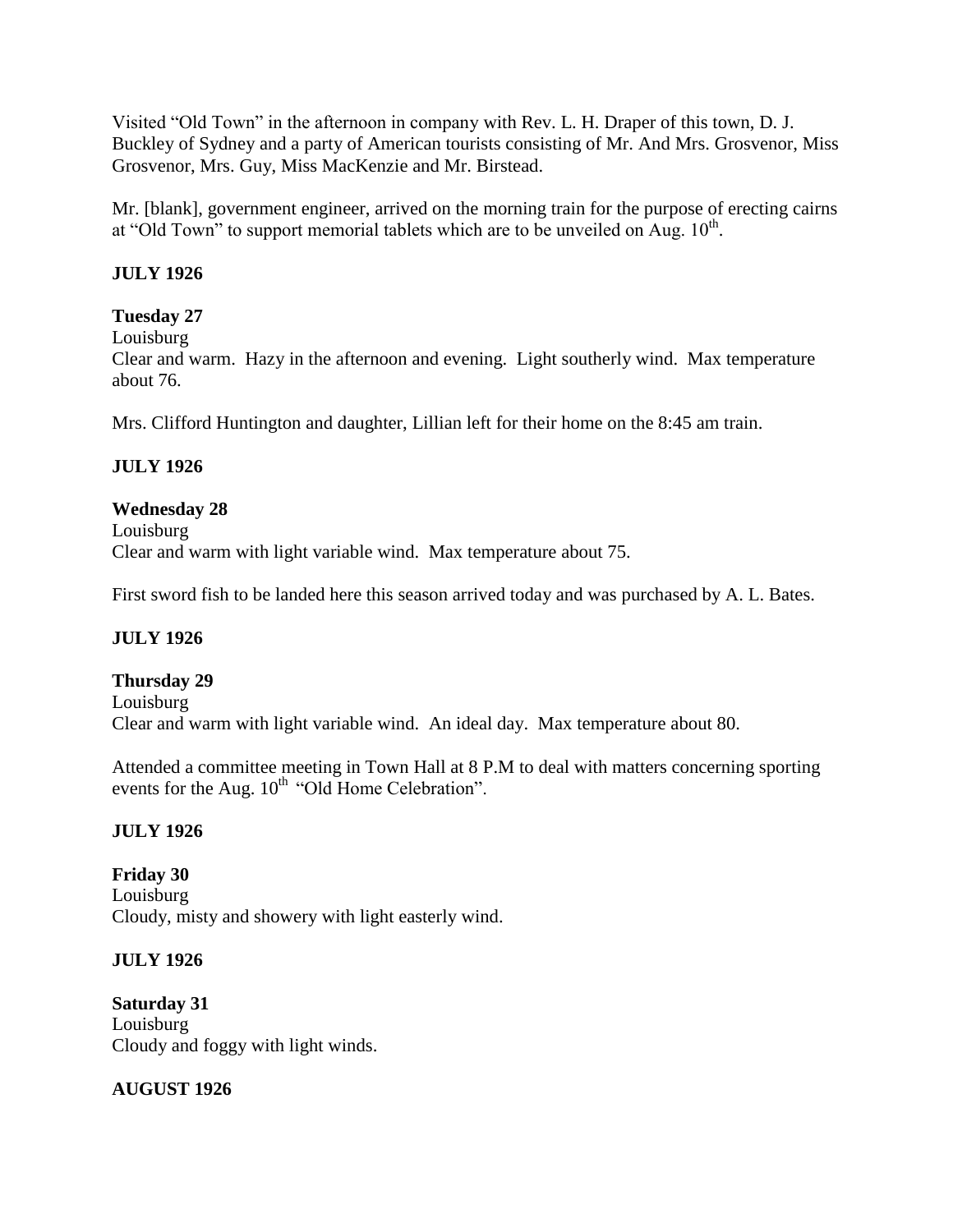#### **Sunday 1**

Louisburg Cloudy with light south west wind.

Attended service in St. James United Church at 11 A.M. and 7 P.M. Preacher, Rev. H. D. Townsend.

#### **AUGUST 1926**

**Monday 2** Louisburg Clear and moderately warm. Wind south west. Foggy in the late afternoon and evening.

#### **AUGUST 1926**

**Tuesday 3** Louisburg Mostly and moderately warm. Wind south west.

Motored to "Old Town" in company with A. A. Martell and Mr. Morrison and two assistants from Dominion Coal Co. engineering staff to arrange for the placing of signs to mark places of historic importance around the old Fortress.

Went to Havenside in company with Clarence Peters to inspect the streets in that part of the town. Was driven over by Rev. H. D. Townsend in his auto.

In company with A. A. Martell, placed a sign to mark sight of Royal Battery in the evening.

# **AUGUST 1926**

#### **Wednesday 4**

Louisburg

Clear and warm. Wind south west. Rain in the early morning accompanied by heavy rain. Max temperature about 75.

Attended choir practice in St. James United Church at 9 P.M.

# **AUGUST 1926**

#### **Thursday 5**

Louisburg Clear and warm with light north west wind. A perfect day. Max temperature about 80.

British steamer "Charterhyth" arrived, bunkered and sailed.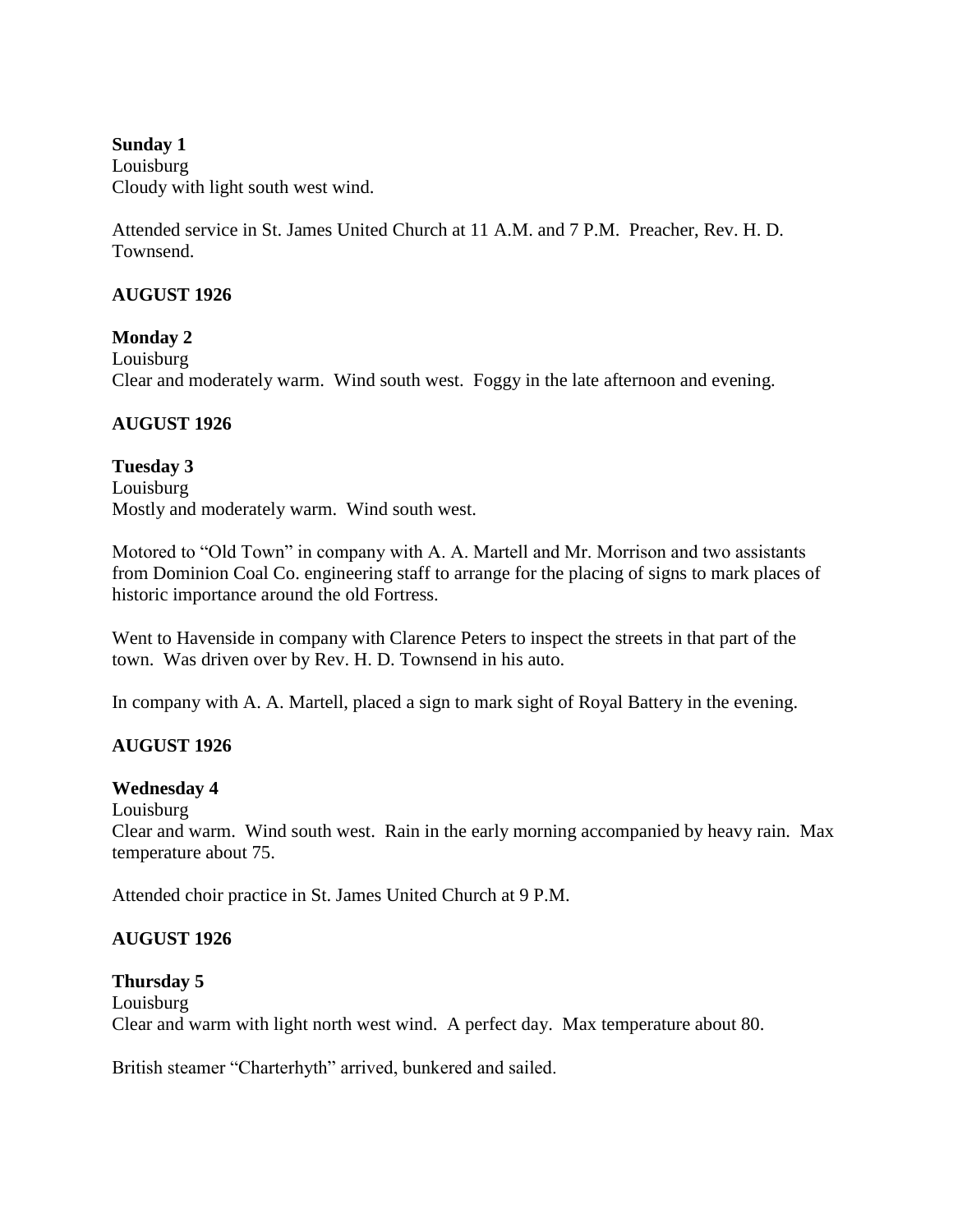Delegates to Liberal Convention motored to St. Peters where D. D. Boyd was nominated to contest Cape Breton west and Richmond at the Federal election which takes place on Sept. 14 next.

First sword fish of any importance this season. About 25 landed today.

Attended meeting of Town Council at 7:30 P.M.

# **AUGUST 1926**

**Friday 6** Louisburg Clear and warm. Wind south west. Max temperature about 78.

# **AUGUST 1926**

# **Saturday 7**

Louisburg Cloudy, foggy and warm. Wind south west, south and south east. Max temperature about 70.

Norwegian steamer "Ringhorm" ran ashore on Scatari Island at about 11 P.M.

# **AUGUST 1926**

# **Sunday 8**

Louisburg

Terrific gale in the early morning accompanied by heavy rain. Wind moderated to some extent at about 8 am when it changed from south east to westerly. Heavy breeze all day. Very heavy sea running.

5 men of the Norwegian steamer "Ringhorm" which ran ashore on Scateri Island last night were drowned while attempting to get ashore in the early morning during the height of the gale. 12 men including Capt. Halverson landed safely.

Attended service in St. James United Church at 11 A.M. and 7 P.M.

# **AUGUST 1926**

#### **Monday 9** Louisburg Cloudy, foggy and misty. Wind north east.

Word received from H. M. C. S. "Patriot" which was due here yesterday, that she was proceeding to Halifax owing to damage she received during yesterday's gale. The "Patriot" was expected here to take part in the "Old Home Celebration" which is to take place tomorrow.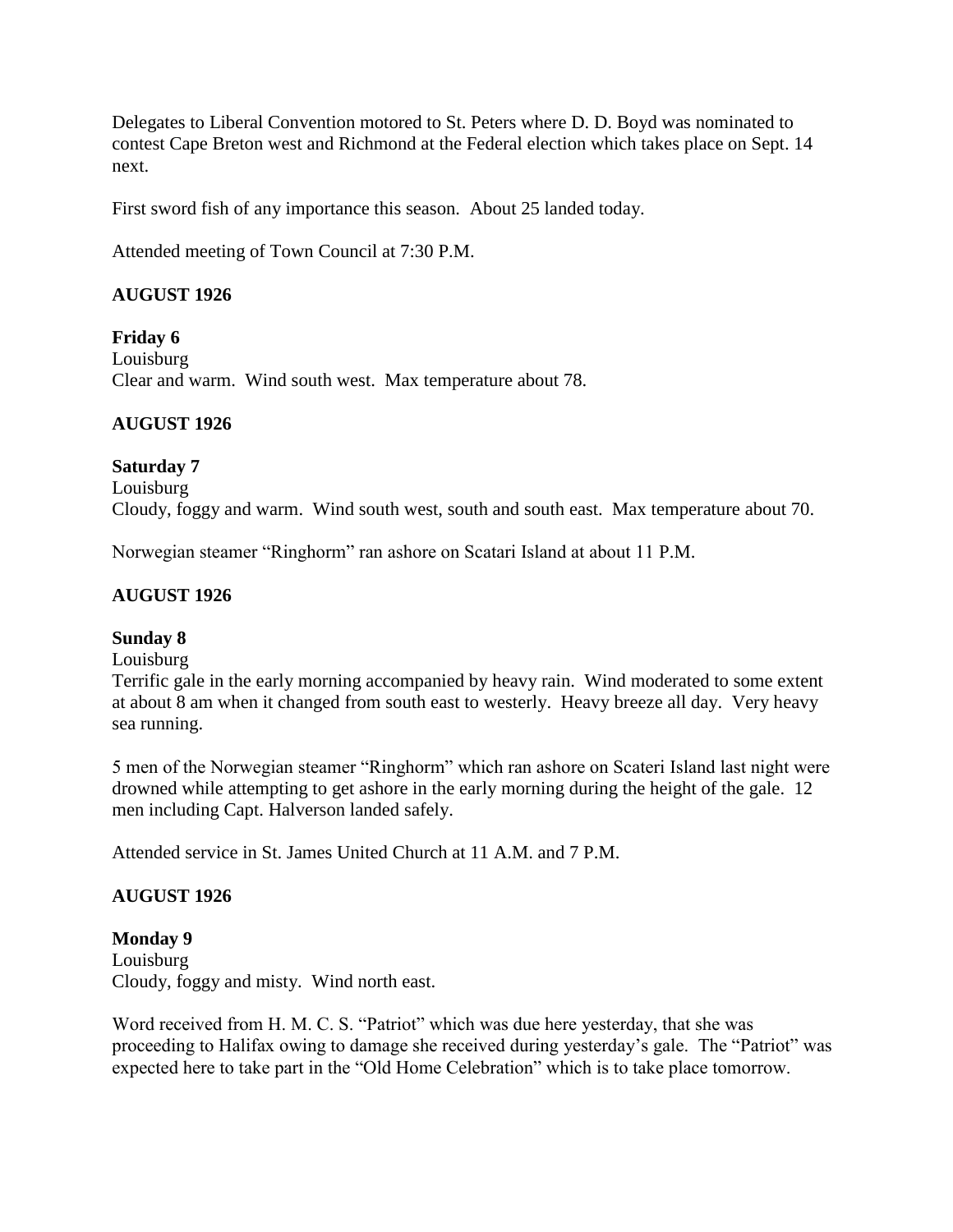# **AUGUST 1926**

#### **Tuesday 10**

Louisburg Clear and moderately warm with light west and north west wind. A perfect day.

Louisburg "Old Home Celebration" 3-mile road race at 10:30 A.M. won by Truman Hunt with James Pope, second.

Unveiling of commemorative tablets on Lighthouse at 11:30 A.M.

Unveiling of two commemorative tablets at "Old Town" on site of old Fortress at 12:30 P.M. Unveiling ceremonies in charge of Judge Crow of Sydney, representative of Historic Sites and Monuments Board, who acted as chairman. Address by chairman and address of welcome by Mayor M. S. Huntington at the lighthouse. Address by chairman and address by Senator J. S. MacLennan at old Fortress.

Unveiling at Lighthouse by Mayor Huntington, at "Old Town" by councillor for the district, Capt. William W. Lewis.

#### **AUGUST 1926**

#### **Wednesday 11**

Louisburg

Partly clear. Mostly cloudy and foggy. Wind south west.

Death of William Aker, aged about 26.

#### **AUGUST 1926**

**Thursday 12** Louisburg Clear and warm. Wind northerly. Max temperature about 70.

Drove to Sydney in the evening in Townsend's motor car with Emeline, Mrs. Townsend, Wesley Townsend and Emerson Grant to witness part of Sydney's "Old Home Celebration". Saw Jerry Hudson "Human Fly" climb to top of Court House. Also fireworks display on harbour opposite Victoria Park. Returned to Louisburg at about midnight.

#### **AUGUST 1926**

**Friday 13** Louisburg Clear and warm with light south west wind. Max temperature about 70.

Big catch of sword fish. About 270 fish landed and sold to local dealers.

#### **AUGUST 1926**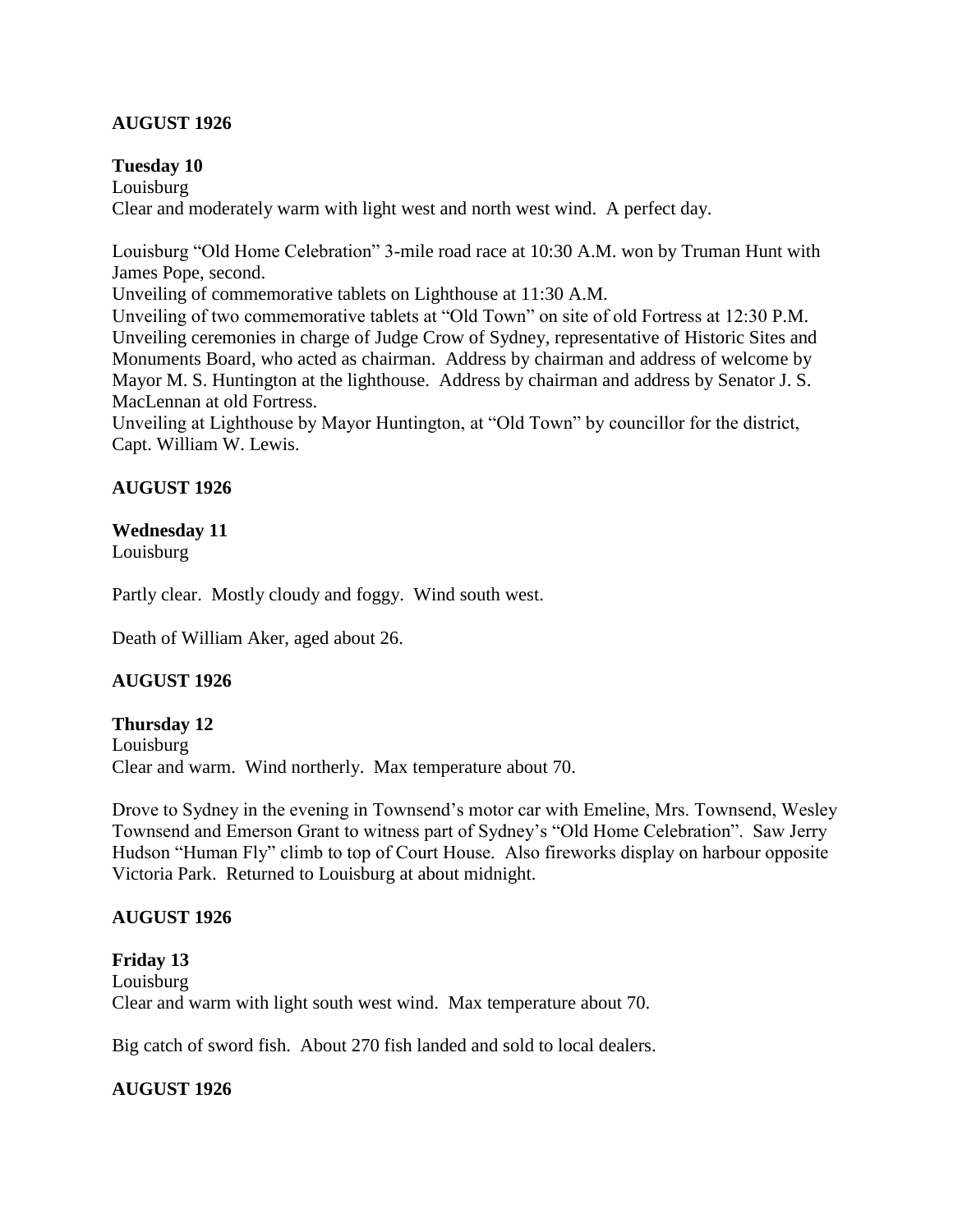# **Saturday 14** Louisburg Cloudy, foggy, heavy showers in the afternoon. Wind south west.

# **AUGUST 1926**

# **Sunday 15** Louisburg Clear and moderately warm. Wind westerly.

In company with Emeline, motored to Catalone with Rev. H. D. Townsend and attended dedication service of the new United Church building at 3 P.M. Sermon by Rev. A. H. Campbell of Sydney

Attended service in the St. James United Church at 11 am and 7 P.M. Preacher, Rev. H. D. Townsend.

# **AUGUST 1926**

**Monday 16** Louisburg Clear and warm with light northerly wind.

# **AUGUST 1926**

# **Tuesday 17** Louisburg Cloudy and moderately warm. Misty in the late afternoon and evening. Wind southerly.

Death by drowning of James Townsend, son of Mrs. Harry Townsend of this town. His body was found in about 5 feet of water near Alonzo Tutty's wharf where he had fallen from a boat while playing. He was aged 11years.

# **AUGUST 1926**

# **Wednesday 18** Louisburg Mostly clear and moderately warm. Cool at night. Wind north west.

Inquest into the death by drowning of the late James Townsend was held by Coroner Douglas MacDonald in the town hall in the evening and a verdict of accidental drowning reached.

# **AUGUST 1926**

**Thursday 19**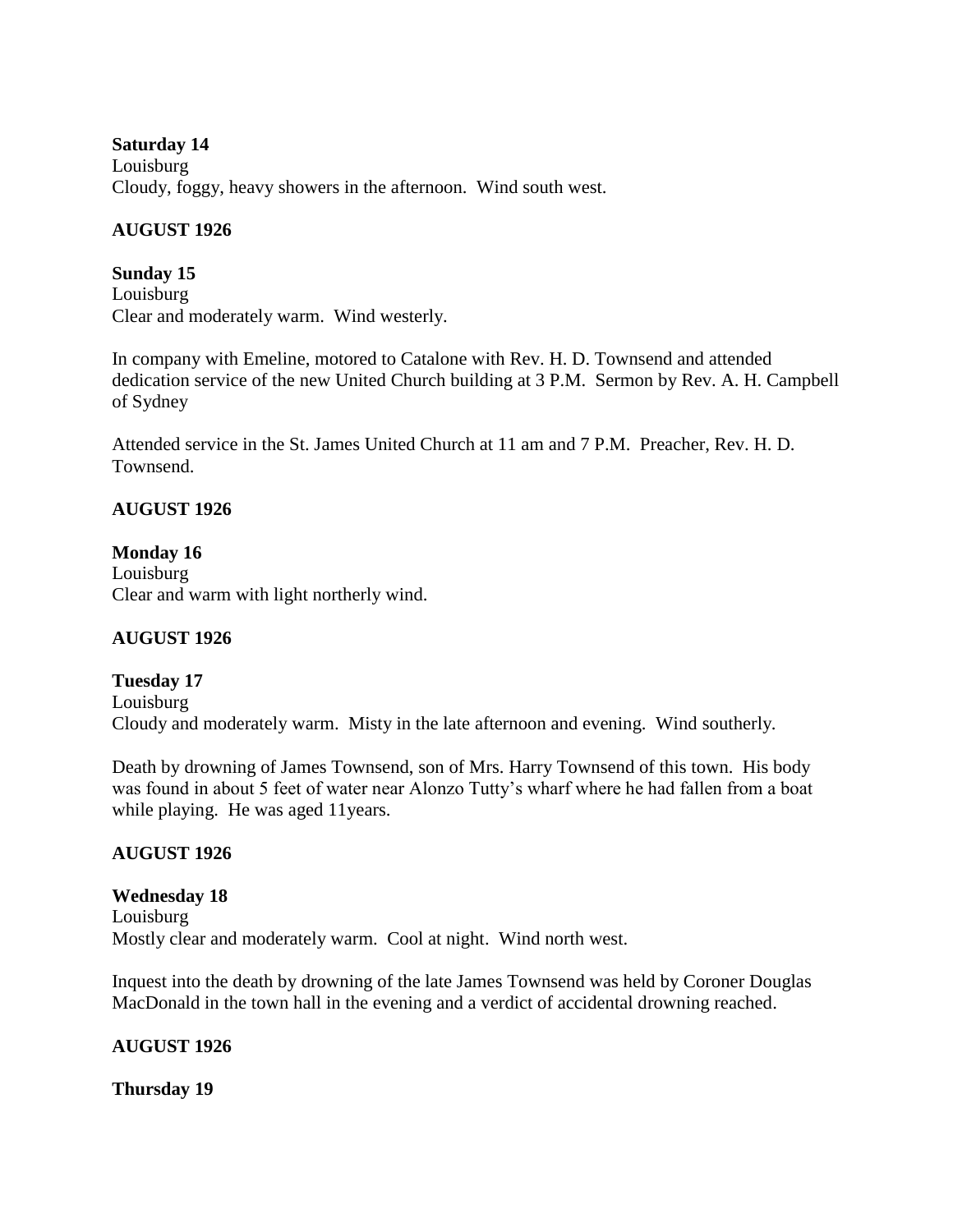Louisburg

Partly cloudy and cool with fresh north west wind which changed to north east in the afternoon.

Attended funeral of the late James Townsend at 8:30 am. Service in Stella Maris Church and at the grave conducted by Rev. Father Doyle. Interment in Roman Catholic cemetery.

Attended regular meeting of Town Council at 7:30 P.M.

# **AUGUST 1926**

**Friday 20** Louisburg Clear and cool with light north east wind.

# **AUGUST 1926**

**Saturday 21** Louisburg Clear and moderately warm. Wind north east.

Mr. Cutter, in the interest of the Canadian Forestry Association, conducted a picture show and Lecture dealing with the preservation of the forests in Peter's Hall at 8 P.M.

# **AUGUST 1926**

# **Sunday 22**

Louisburg Clear and moderately warm with light easterly and southerly wind. An ideal day.

Motored to Salmon River with Fletcher and Wesley Townsend, Emeline and Mrs. Z W. Townsend in Fletcher Townsend's car. Had dinner at Clifford's, motored to Heber's at 2 P.M and spent the afternoon there. After tea, left for Louisburg arriving at 8:20 P.M.

# **AUGUST 1926**

**Monday 23** Louisburg Clear and moderately warm with fresh south west wind.

# **AUGUST 1926**

# **Tuesday 24**

# Louisburg

Clear and warm in the early part of the day. Mostly cloudy in the afternoon. Fresh south west wind.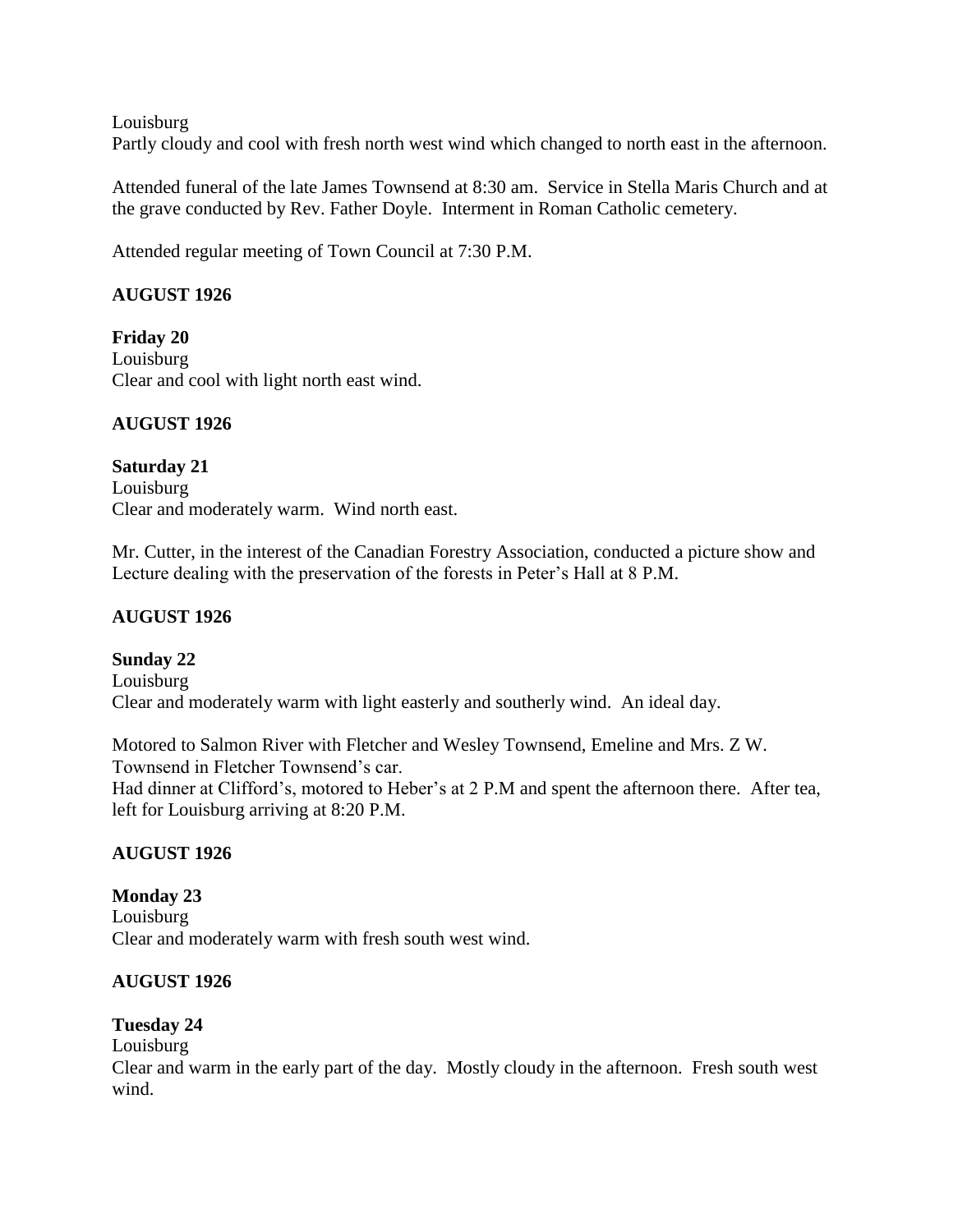#### **AUGUST 1926**

#### **Wednesday 25**

Louisburg Cloudy during the day. Very heavy rain in the early morning. Light variable wind.

#### **AUGUST 1926**

**Thursday 26** Louisburg Cloudy and misty with light north east wind.

# **AUGUST 1926**

**Friday 27** Louisburg Cloudy and cool. Cleared in the evening. Light east and south east wind.

Drove to Marconi Station with James Kennedy in the evening and took snap shots of "Old Town" from hill near the wireless station.

#### **AUGUST 1926**

#### **Saturday 28**

Louisburg Cloudy and cool with light south east wind.

British steamer "King City" arrived, bunkered and sailed.

Government steamer "Lady Laurier" arrived.

# **AUGUST 1926**

#### **Sunday 29**

Louisburg

Cloudy during the greater part of the day with moderate south west wind. Showers during the night.

Steamer "Magnhild" arrived, took bunker coal and sailed.

Attended service in St. James United Church at 11 am and 7 P.M.

#### **AUGUST 1926**

**Monday 30**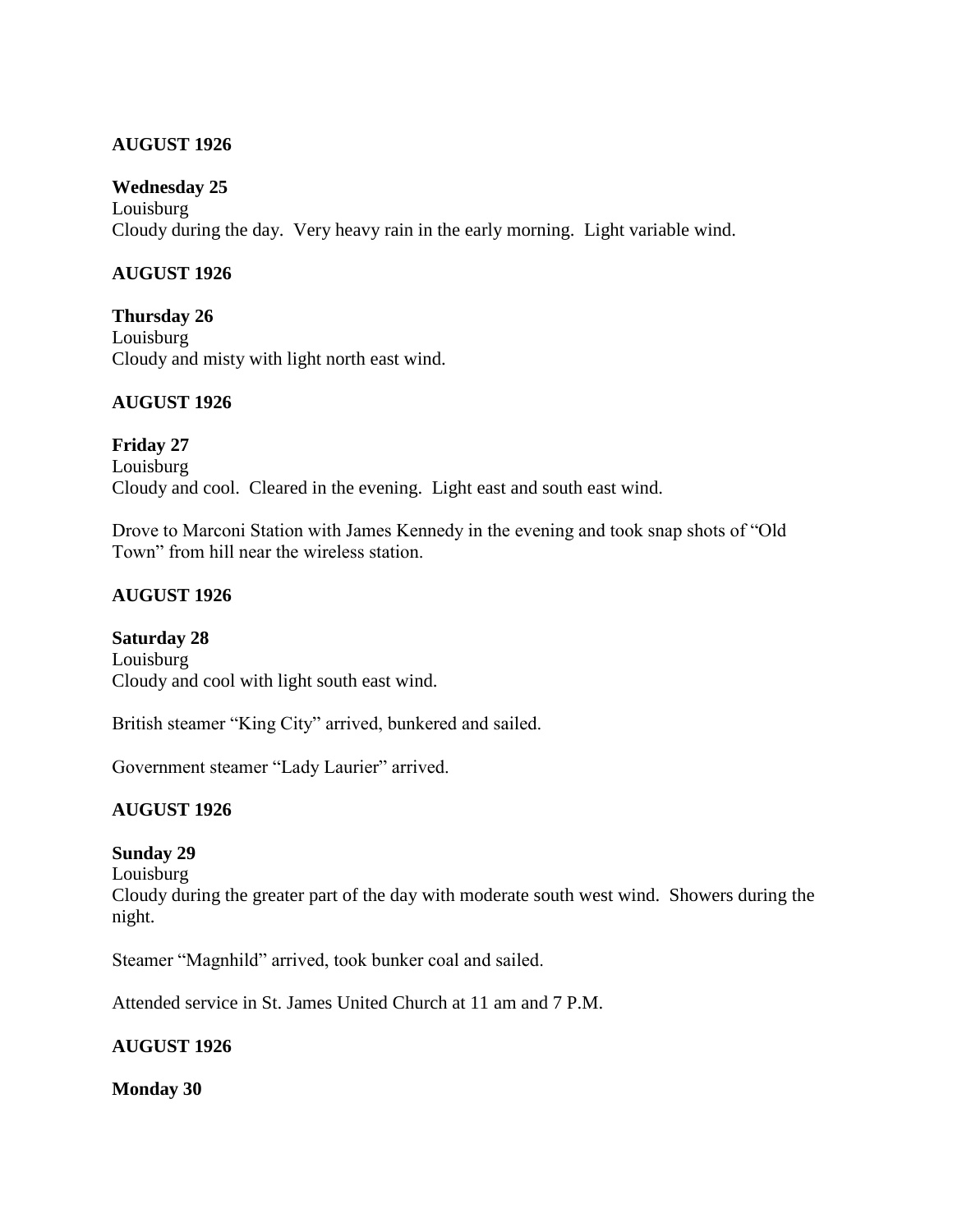Louisburg Mostly cloudy with light westerly wind. Moderately warm.

Public schools opened today for the 1926-27 term. Was present at the opening with other members of the school board and presented prizes to the successful students of grade B and C who made the highest aggregate in their respective grades. Prizes will be awarded to grade D students as soon as the corrected returns have been received.

# **AUGUST 1926**

**Tuesday 31** Louisburg Partly clear with occasional light showers. Cool with north west wind.

Italian steamer "Sursum Corda" arrived in the evening for bunker coal.

# **SEPTEMBER 1926**

**Wednesday 1** Louisburg Partly clear and cool with moderate north west wind. Intermittent light showers.

Italian steamer "Sursum Corda" bunkered and sailed.

Six members of the crew of the steamer "Sursum Corda" deserted the ship at the wharf and were arrested and locked up until the ship was ready to sail. At which time they put up a fight against going on board and it required the efforts of three police constables to subdue them and place them on the ship which had anchored in the stream.

# **SEPTEMBER 1926**

# **Thursday 2**

Louisburg

Thunder in the early morning. Partly clear during the day. Fresh north west wind in the forenoon which moderated and changed to north and north east. Very cool.

Ladies Aid of St. James United Church held a Bean supper and Fancy sale in Orange Hall in the evening.

Drove to wireless station with James Kennedy and photographed "Old Town" from hill near the wireless station in the afternoon.

Attended regular meeting of Town Council at 7:30 P.M.

# **SEPTEMBER 1926**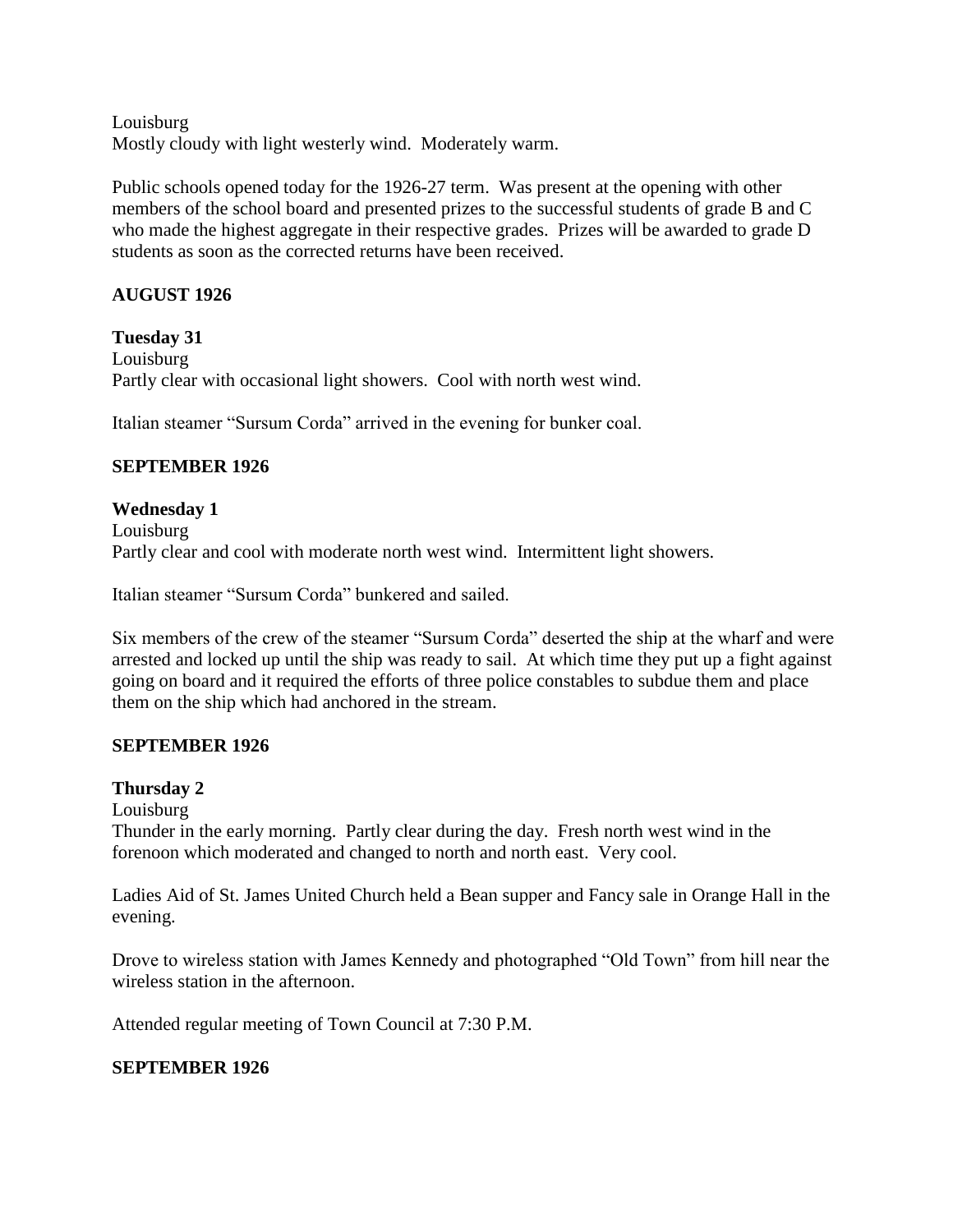# **Friday 3**

Louisburg

Clear in the early part of the day. Mostly cloudy in the afternoon. Heavy showers in the evening. Wind variable.

Steamer "Monkton" arrived at about 10 P.M for bunker coal.

#### **SEPTEMBER 1926**

#### **Saturday 4**

Louisburg Clear and cold with moderate north east wind.

Steamer "Monkton" bunkered and sailed. British steamer "Hartington" arrived in the early morning and took bunker coal during the day.

Conservative political meeting held in Masonic Hall at 8P.M and addressed by Dr. J. A. MacDonald, candidate for Cape Breton West and Richmond, and Hon. W. L. Hall, Attorney General of Nova Scotia.

#### **SEPTEMBER 1926**

# **Sunday 5**

Louisburg Cool and remarkably clear with light north east wind. A perfect day.

Steamer "Hartington" sailed in the early morning.

Attended service in St. James United Church at 11 am and 7 P.M. Preacher, Rev. H. D. Townsend.

# **SEPTEMBER 1926**

#### **Monday 6**

Louisburg Labor Day Clear and moderately warm with light east - south east and south west wind. A perfect day.

General Holiday. Had shop open for business all day. American yacht "Ara" owned by Mr. Vanderbilt of New York, arrived in the afternoon and anchored in the lower harbour.

Big fire at Baddeck, NS. Business section wiped out. Damage estimated at about \$200,000.

Death of Mrs. Page, widow of the late James Page, aged about 86 years.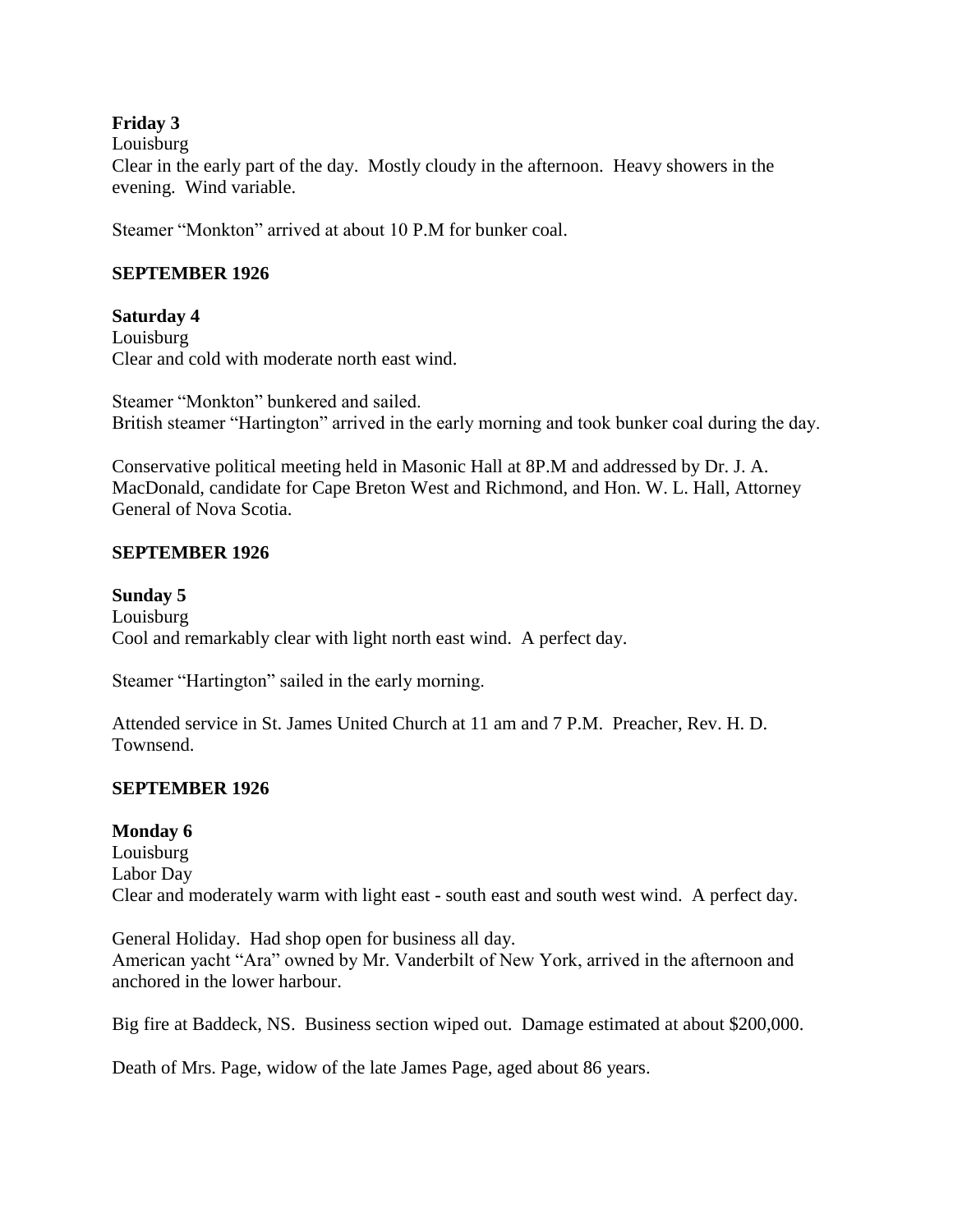#### **SEPTEMBER 1926**

**Tuesday 7** Louisburg Cloudy with rain in the afternoon and evening. Strong south west wind.

British steamer "Tottenham" arrived, bunkered and sailed. Trawler "Affa" arrived in the evening for bunker coal. American yacht "Ara" sailed.

#### **SEPTEMBER 1926**

#### **Wednesday 8**

Louisburg Clear during the forenoon. Mostly cloudy in the afternoon and evening. Wind northwest. Moderately warm.

Attended funeral of the late Mrs. James Page at 1:30 P.M. Service in Calvin United Church and at the grave conducted by Rev. H. D. Townsend.

#### **SEPTEMBER 1926**

**Thursday 9** Louisburg/Sydney Partly clear with light west, south west wind.

Steamer "Philip L. Dodge" arrived in the early morning for bunker coal.

Motored to Sydney in truck owned and driven by Abe Cameron. Left Louisburg at 6:40 am returned at about 5:20 P.M. While in Sydney, met Mr. J. C. MacKay, representative of Moirs Limited of Halifax and purchased supply of chocolates for the Christmas trade.

Government steamer "Lady Laurier" arrived.

#### **SEPTEMBER 1926**

#### **Friday 10**

Louisburg Partly clear in the morning. Cloudy, showery and misty in the afternoon. Fresh south west wind in the morning which moderated during the day. Moderately warm.

Steamer "Philip L. Dodge" sailed. Steamer "Magnhild" arrived in the afternoon and bunkered. Steamer "Dalblair" arrived in the morning, bunkered and sailed.

#### **SEPTEMBER 1926**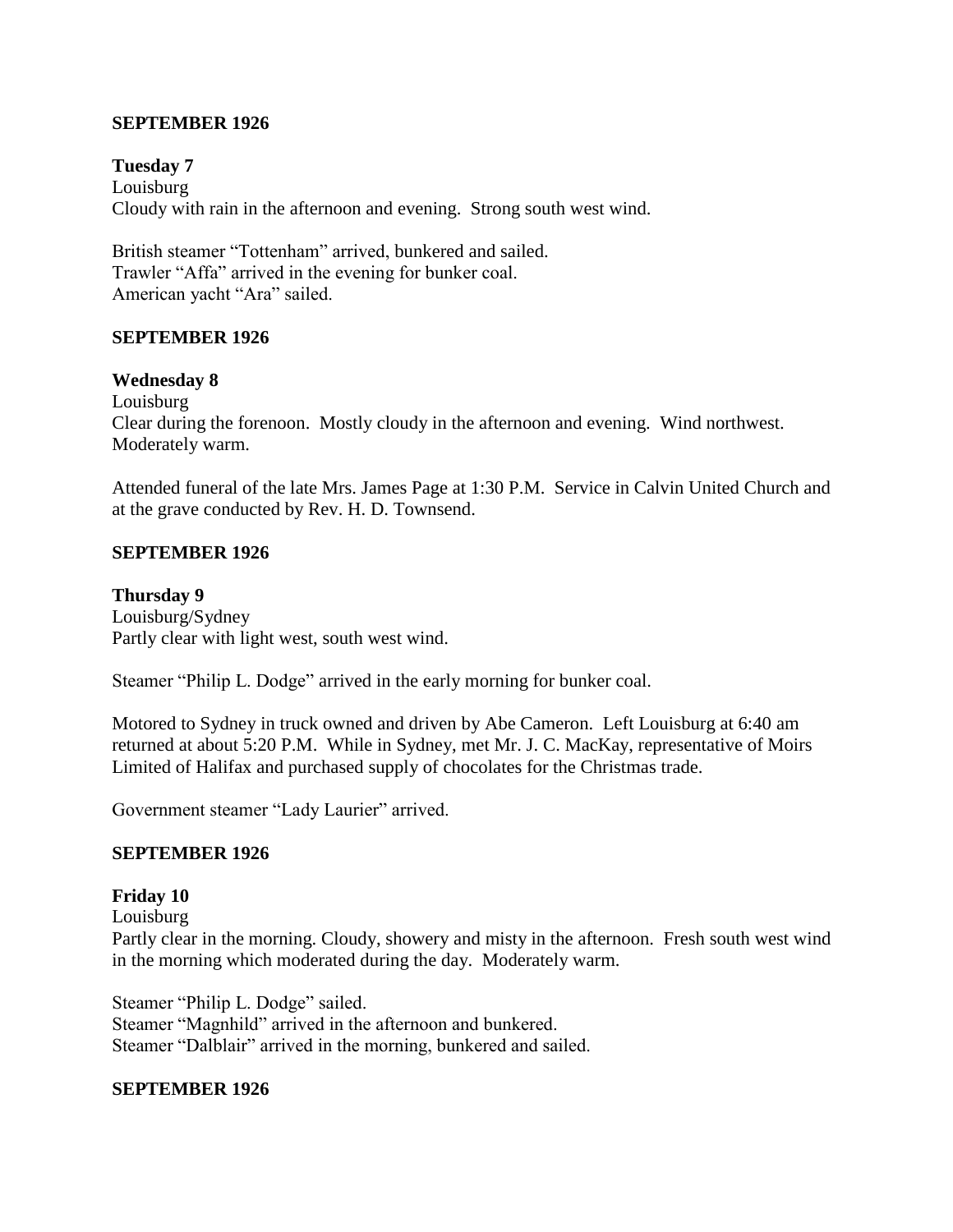**Saturday 11** Louisburg Clear and warm with light south west wind. A perfect day.

Death of Mrs. Murphy, widow of the late Stephen Murphy, aged about 80 years.

Meeting in the interest of the Liberal party held in Masonic Hall at 8 P.M. Address by D. D. Boyd, candidate for Cape Breton West & Richmond.

#### **SEPTEMBER 1926**

#### **Sunday 12**

Louisburg

Clear in the early part of the day. Cloudy during the afternoon and evening. Moderately warm with light west, south west wind.

Party consisting of Mr. and Mrs. Clifford Huntington, Fred and Lillian Huntington, Mr. and Mrs. Philip Gibbons and three daughters and son Henry motored from Grand Mira arriving here at 10:30 am. Spent the day with us and left for home at about 5:45 P.M.

Members of several Lodges of I. O. O. F. held Decoration Day services in the United Church cemetaries in the afternoon.

Attended service in St. James United Church at 11 am and 7 P.M. Preacher, Rev. H. D. Townsend.

#### **SEPTEMBER 1926**

**Monday 13**

Louisburg Cloudy. Rained heavily during the afternoon. Wind south west.

Attended funeral of the late Mrs. Murphy at 1:30 P.M. Service at the house conducted by Rev. D. A. MacMillan at the Anglican Church and grave by Rev. L. H. Draper. Death of Mrs. Sarah Ann Skinner, widow of the late D. M. Skinner at 11P.M, aged [blank].

#### **SEPTEMBER 1926**

**Tuesday 14** Louisburg Clear and cool with light north west wind. An ideal day.

Italian steamer "Monte Novasco" arrived for bunker coal.

Canadian Federal Elections: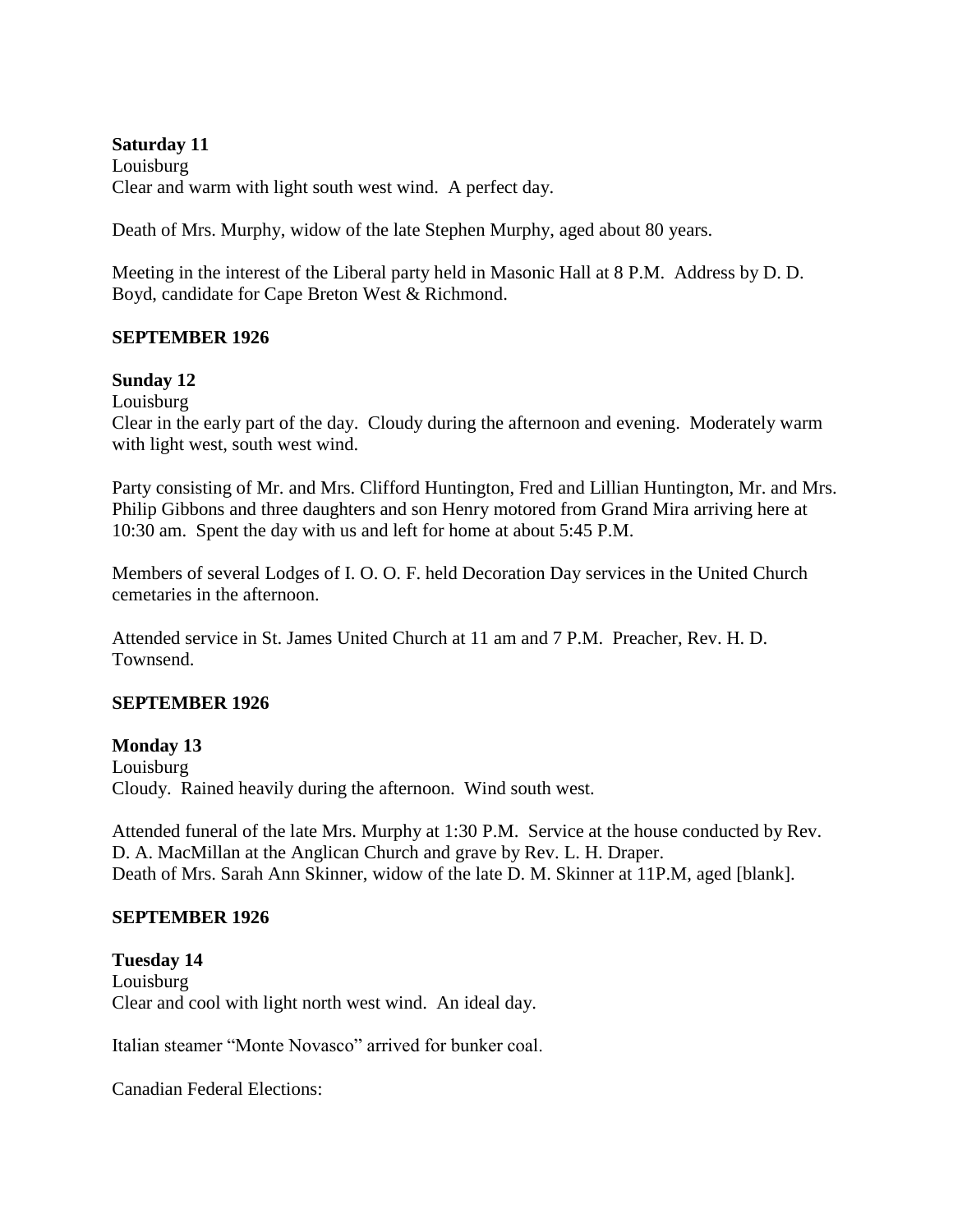Liberal Government under Hon. W. L. MacKenzie King returned to power. Result in Cape Breton West and Richmond, J. A. MacDonald M.D. Con. 3760, D. D. Boyd, Lib 3280. Results in Louisburg Town: MacDonald 246, Boyd 250 Louisburg District: MacDonald 97, Boyd 99.

#### **SEPTEMBER 1926**

#### **Wednesday 15**

Louisburg Clear and cool with light north west wind. An ideal day.

British steamer "Comino" arrived for bunker coal.

Attended funeral of the late Mrs. Sarah Ann Skinner which took place at 2 P.M. Service at the house, in Calvin Church and at the grave conducted by Mr. Harry Pike, student Presbyterian minister, assisted by Rev. D. A. MacMillan of Calvin United Church.

Italian steamer "Monte Novosco" sailed.

#### **SEPTEMBER 1926**

#### **Thursday 16**

Louisburg Cloudy and cool with light variable winds. Light showers in the afternoon.

Attended concert in Masonic Hall at 8 P.M given by Brass Band of 85<sup>th</sup> Battalion, Cape Breton Highlanders.

#### **SEPTEMBER 1926**

#### **Friday 17**

Louisburg Cool and partly clear with light east north east wind.

Norwegian steamer "Starfjeld" arrived for bunker coal.

Attended special meeting of Town Council at 7:30 P.M.

#### **SEPTEMBER 1926**

#### **Saturday 18**

Louisburg

Clear and moderately warm. Wind north east. An ideal day. Very heavy sea running on the coast.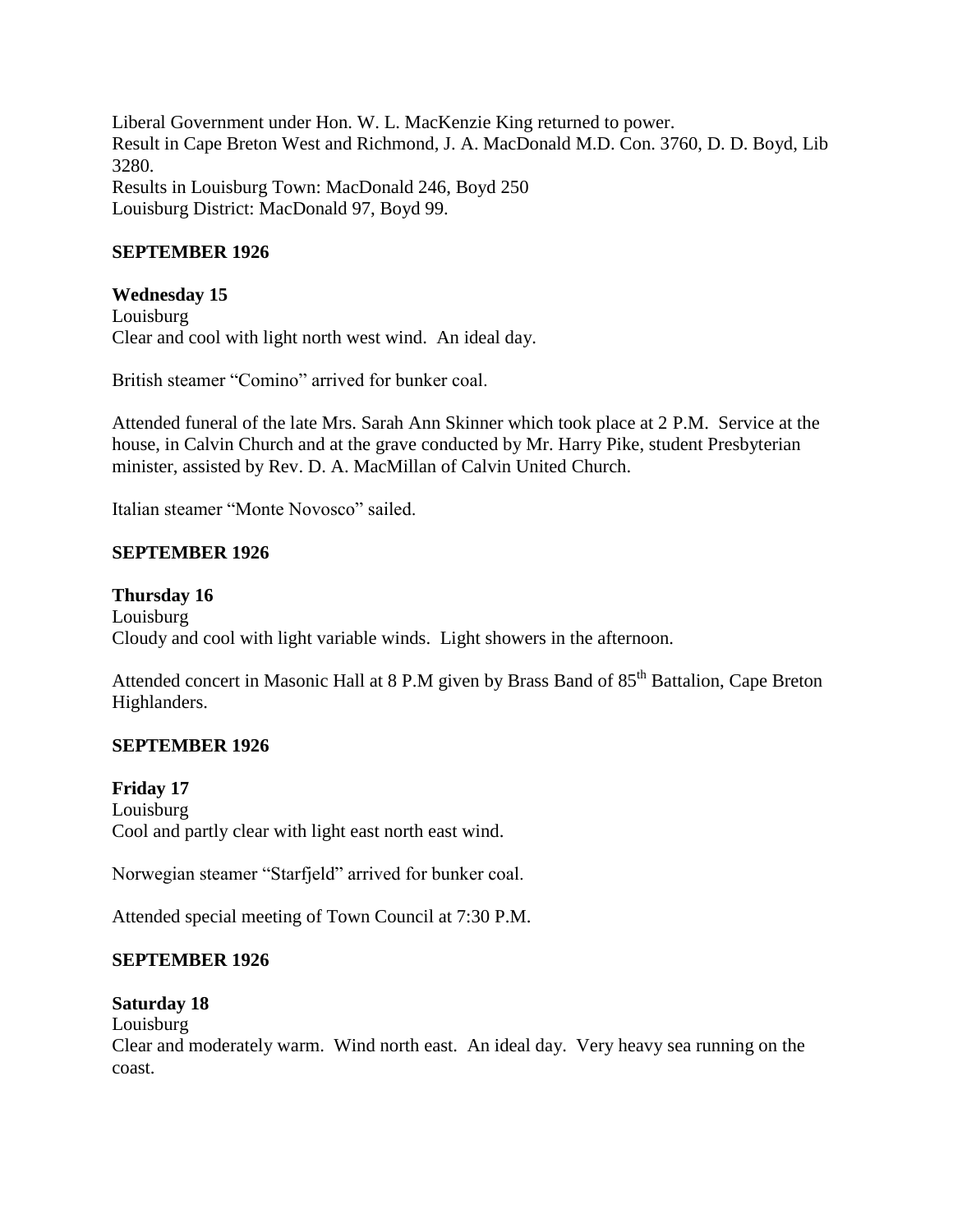#### **SEPTEMBER 1926**

#### **Sunday 19**

Louisburg

Clear and moderately warm in the early part of the day. Cloudy in the afternoon and evening. Wind south east.

Mr. and Mrs. William Phalen and their two boys who arrived from New Waterford yesterday to spend the week end in Louisburg had dinner with us and spent the afternoon at our house.

Attended service in the St. James United Church at 11 am and 7 P.M. Preacher Rev. H. D. Townsend.

#### **SEPTEMBER 1926**

#### **Monday 20**

Louisburg Mostly cloudy, warm and sultry with light southerly wind. Max temperature about 75.

#### **SEPTEMBER 1926**

#### **Tuesday 21**

Louisburg Cloudy and warm with light north east wind. Misty in the afternoon. Rain at night.

Steamer "Clachornas" which has been laid up at this port for several weeks, sailed for Sydney.

#### **SEPTEMBER 1926**

**Wednesday 22** Louisburg Clear and cool. Wind northerly.

Attended choir practice in St. James United Church at 9 P.M.

# **SEPTEMBER 1926**

#### **Thursday 23**

Louisburg

Clear during the early part of the day. Cloudy in the afternoon and evening. Rain during the night. Wind south west.

Government steamers "Constina" and "Lady Laurier" arrived.

#### **SEPTEMBER 1926**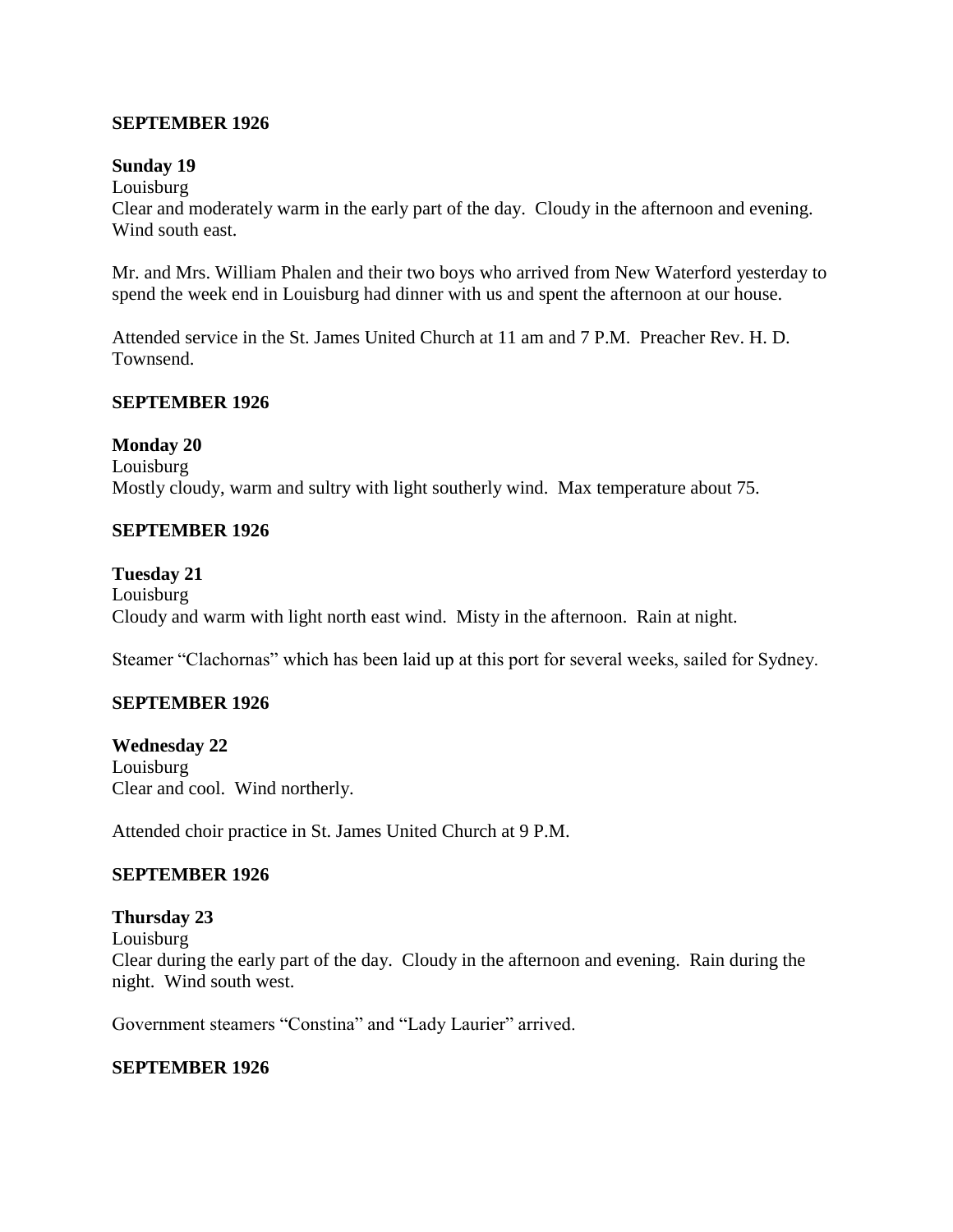#### **Friday 24**

#### Louisburg

Cloudy in the morning. Clear in the afternoon. Foggy at night. Warm throughout the day. Wind north west, west and south west.

#### **SEPTEMBER 1926**

#### **Saturday 25**

Louisburg Cloudy and warm. Max temperature about 70.

#### **SEPTEMBER 1926**

**Sunday 26** Louisburg Mostly cloudy with fresh north west wind. Very cool.

Party consisting of Fred, Maud, Francis and Elinor Huntington from Grand Mira and Hector McLean from Marion Bridge, arrived at about 10 am and spent the day with us returning at about 5:30 P.M. Maud Huntington, who has been away on her holiday since Sept.  $12<sup>th</sup>$ , returned today and will resume her duties in the shop tomorrow.

British steamer "Philip L. Dodge" arrived at night for bunker coal.

Attended service in St. James United Church at 11 am and 7 P.M. Preacher Rev. H. D. Townsend.

#### **SEPTEMBER 1926**

**Monday 27** Louisburg Partly clear and very cool with light north west wind. Frost in the morning.

#### **SEPTEMBER 1926**

**Tuesday 28** Louisburg Mostly hazy with light variable wind. Cool. An ideal day. Very heavy frost in the morning.

British steamer "Baluchiston" arrive, bunkered and sailed. Steamer "Magnhild" arrived during the night for bunker coal.

Cape Breton Island annual Exhibition opened at Sydney.

Severe frost last night believed to be the heaviest at this time of year for a great number of years. Barrachois at lower end of harbour all frozen over in the morning. Most all tender plants and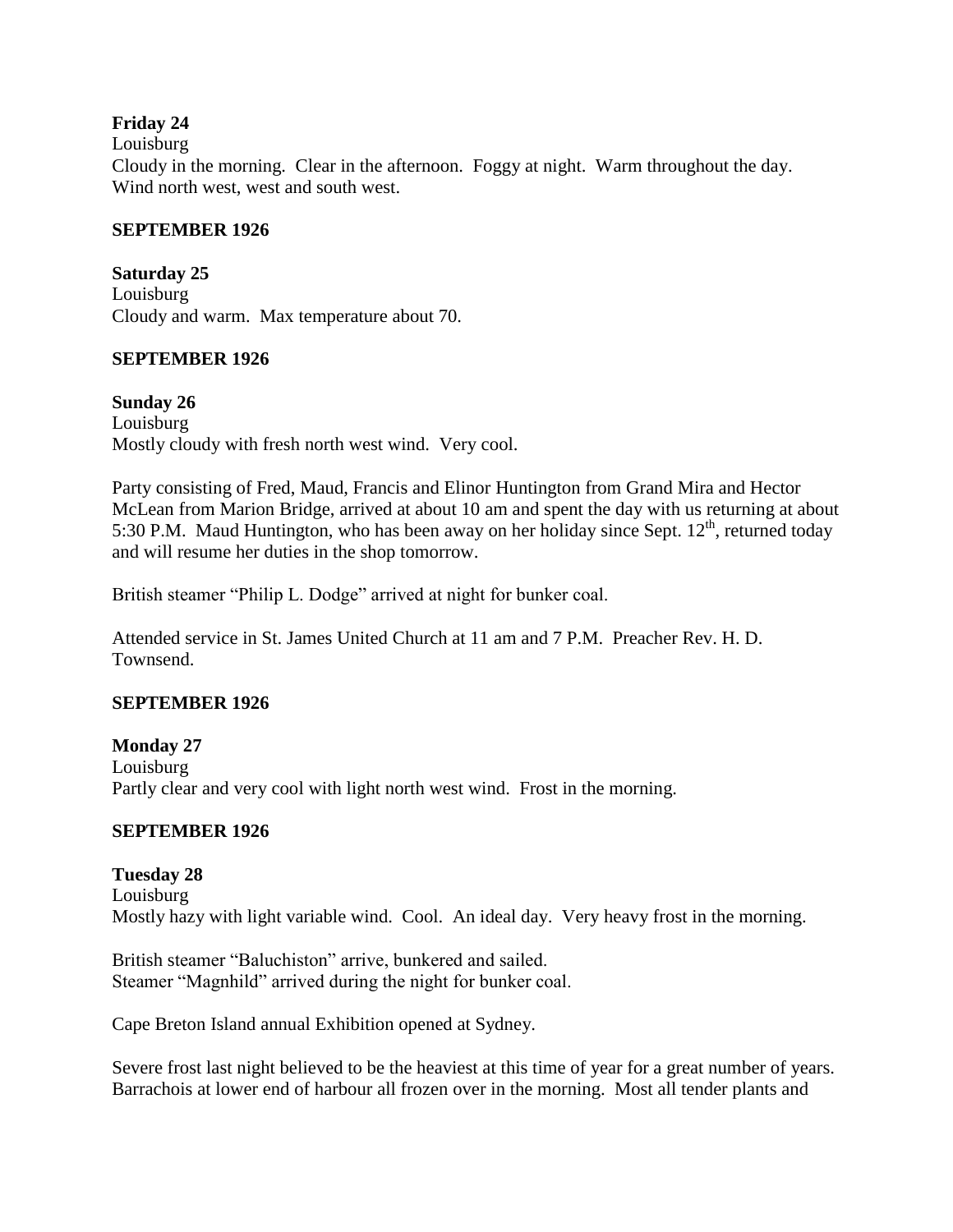vegetables throughout the town and district killed. Dahlias in my front garden badly frozen. Those in back yard escaped with slight injury.

# **SEPTEMBER 1926**

**Wednesday 29** Louisburg Clear and cool with moderate south west wind.

Attended choir practice in St. James United Church at 9 P.M.

# **SEPTEMBER 1926**

**Thursday 30** Louisburg/Sydney Clear and moderately cool. Partly cloudy at noon with light showers. Wind north west.

Motored to Sydney and back in Townsend's motor car with Mrs. Z. W. Townsend, Wesley Townsend and Emeline. Left Louisburg at about 10:40 am. Returned at about 7 P.M. Visited Cape Breton Island Exhibition at Sydney in the afternoon.

# **OCTOBER 1926**

**Friday 1** Louisburg Partly clear. Cool with north wind. Heavy frost during the night.

British steamer "Liberton" arrived, bunkered and sailed. British steamer "Charterhythe" arrived, bunkered and sailed. British steamer "Charterhurst" arrived and bunkered.

# **OCTOBER 1926**

# **Saturday 2**

Louisburg

Clear in the morning. Mostly cloudy during the day. Showers at night. Fresh west and south west wind. Severe frost in the morning.

Frost of last night about completed the work of destruction begun last Monday night. Dahlias in my garden almost totally destroyed with the exception of six near the barn which escaped with comparatively slight injury.

# **OCTOBER 1926**

**Sunday 3** Louisburg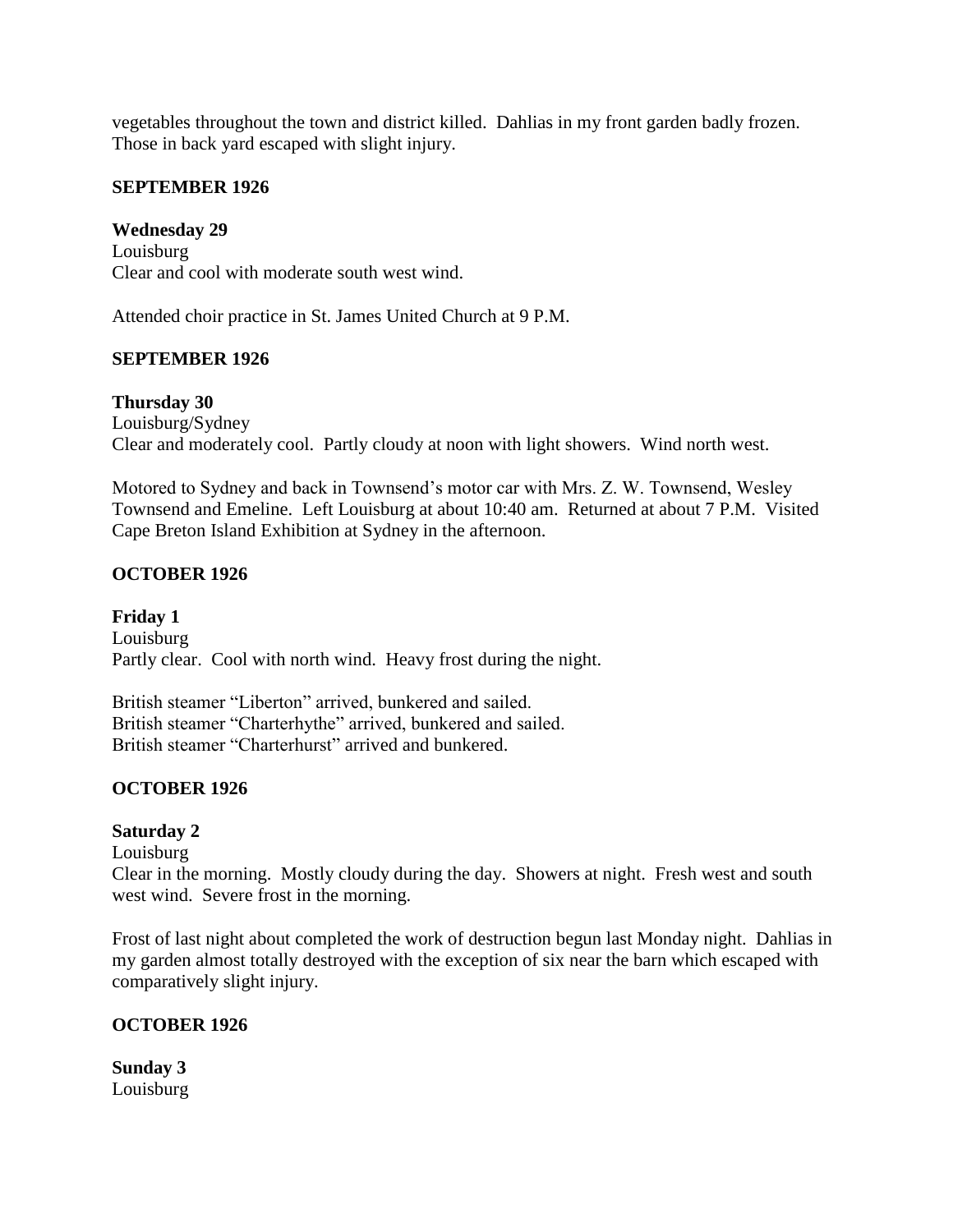Mostly clear and moderately warm. Cloudy in the evening. Rain during the night. Wind north west changing to north east and east at night.

Attended service in St. James United Church at 11 am and 7 P.M. Preacher Rev. H. D. Townsend.

#### **OCTOBER 1926**

#### **Monday 4**

Louisburg

Cloudy and mild with light variable wind.

Had supper at Rev. H. D. Townsend's at the St. James United Church parsonage. Those present were: Rev. H. D. Townsend and family, Mrs. Z. W. Townsend, Fletcher and Wesley Townsend, Mrs. Patience Townsend, Mrs. Sarah Bagnell of Gabarus and Mrs. Alex Hardy of Sydney.

#### **OCTOBER 1926**

#### **Tuesday 5**

Louisburg Cloudy and moderately warm with fresh south west wind. Light showers in the forenoon.

Trawler "Affa" arrived and bunkered.

Mrs. Alex Hardy of Sydney, who had been visiting us since Sept.  $26<sup>th</sup>$ , returned to her home by motor car. She was accompanied by Emeline, Mrs. Z. W. Townsend, Mrs. H. D. Townsend and Fletcher Townsend, all of whom returned in the afternoon.

Attended regular meeting of School Board at 7:30 P.M.

# **OCTOBER 1926**

#### **Wednesday 6**

Louisburg Cloudy in the early part of the day. Clear and warm that afternoon with fresh south east wind.

Attended choir practice in St. James United Church at 9 P.M.

# **OCTOBER 1926**

**Thursday 7** Louisburg Cloudy and mild with light showers. Wind south west.

Attended regular meeting of Town Council at 7:30 P.M.

# **OCTOBER 1926**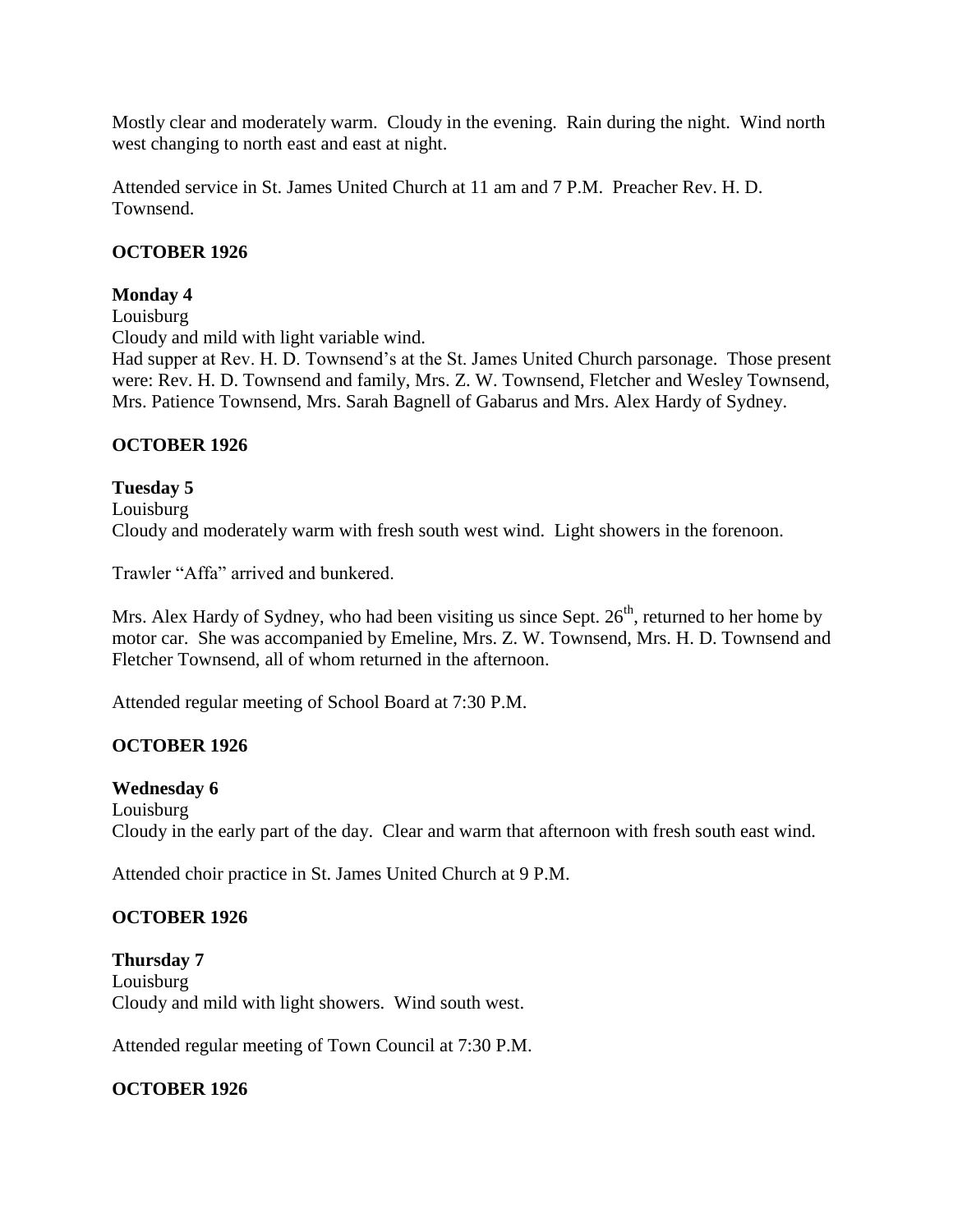# **Friday 8**

Louisburg

Cloudy and foggy in the morning, partly clear during the greater part of the day. Light variable wind.

# **OCTOBER 1926**

# **Saturday 9**

Louisburg

Cloudy and mild. Cool in the evening. Light variable wind, north east at night and increasing to a fresh breeze.

# **OCTOBER 1926**

# **Sunday 10**

Louisburg Rain in the early morning. Mostly clear during the day. Wind north west.

Attended service in St. James United Church at 11 am and 7 P.M. Preacher, Rev. H. D. Townsend.

# **OCTOBER 1926**

**Monday 11** Louisburg Mostly clear and moderately warm.

# **OCTOBER 1926**

**Tuesday 12** Louisburg Cloudy and moderately cool with light westerly wind.

Steamer "Golden Way" arrived, bunkered and sailed.

Walked to the Lighthouse and Landing Cove in company with Bert Snow and took snap shots of the Lighthouse and Fog Alarm also of Landing Cove and old trenches at its head.

# **OCTOBER 1926**

**Wednesday 13** Louisburg Mostly clear with light westerly wind. An ideal day.

# **OCTOBER 1926**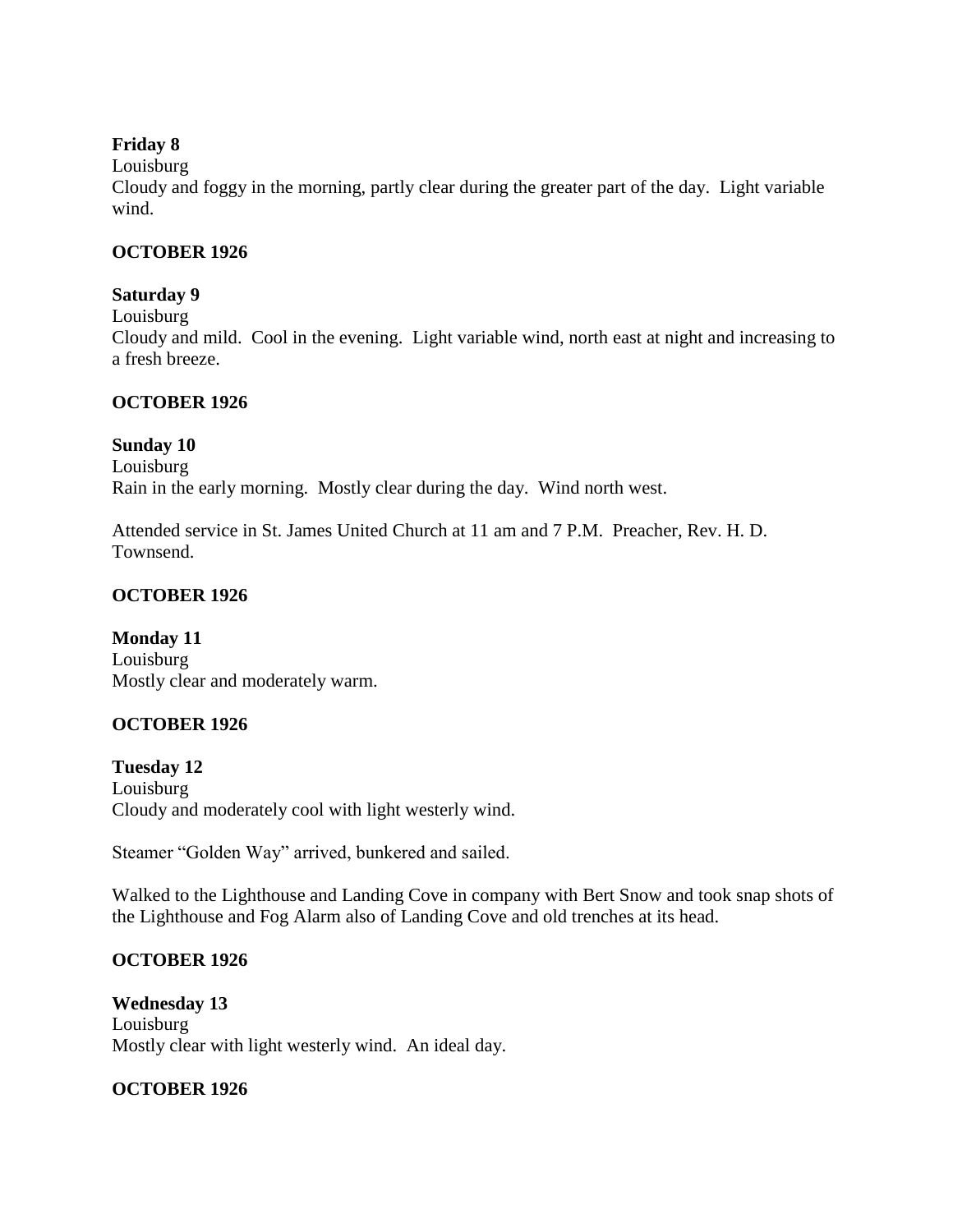# **Thursday 14**

#### Louisburg

Partly clear in the morning. Cloudy and threatening during the greater part of the day. Rain at night. Wind south changing to south west.

Steamer "Sambro" and trawler "Lord Darling" arrived and bunkered. Government cruiser "Constance" arrived.

Captain W. Lewis and I accompanied Judge W. Crow of Sydney who arrived here by automobile at 10:40 am to Old Town from whence Laurence Price rowed us to Battery Island. After about 40 minutes exploring the island, we rowed back to Point Rochford where we landed and walked around the ruins of the old fortifications. After which, we had dinner at Mr. Price's. Returned to town at about 3:30 P.M after having a very pleasant outing.

# **OCTOBER 1926**

# **Friday 15**

#### Louisburg

Rained in the early morning. Cloudy in the forenoon. Mostly clear in the afternoon. Cloudy at night. Wind southerly.

Management of the local Marconi Station received word that part of the staff of this station is to proceed immediately to Montreal where a large transatlantic station has been built. This move has been under consideration for some time and did not come unexpectedly. This will likely mean the closing down of the Louisburg station in the near future. Two operators, C. Farland and James Myrick are under orders to leave tomorrow morning. Sam Carnie, J. A. Wilson, H. I. Betten, L. S. Newell, J. B. Hicks, and P. P. Hachett are to follow on next Thursday, Oct. 21.

# **OCTOBER 1926**

# **Saturday 16**

Louisburg Heavy thunder accompanied by gale in the early morning. Mostly cloudy during the day.

Fred and Bertha Huntington arrived in the afternoon by motor car to spend the week end with us.

# **OCTOBER 1926**

# **Sunday 17**

Louisburg Clear and cool. Cloudy in the afternoon and evening. Fred and Bertha Huntington left for home at 5 P.M.

Attended service in St. James United Church at 11 am and 7 P.M. Service conducted by Rev. H. D. Townsend. A. W. Stacey gave report of conference at Halifax in the evening.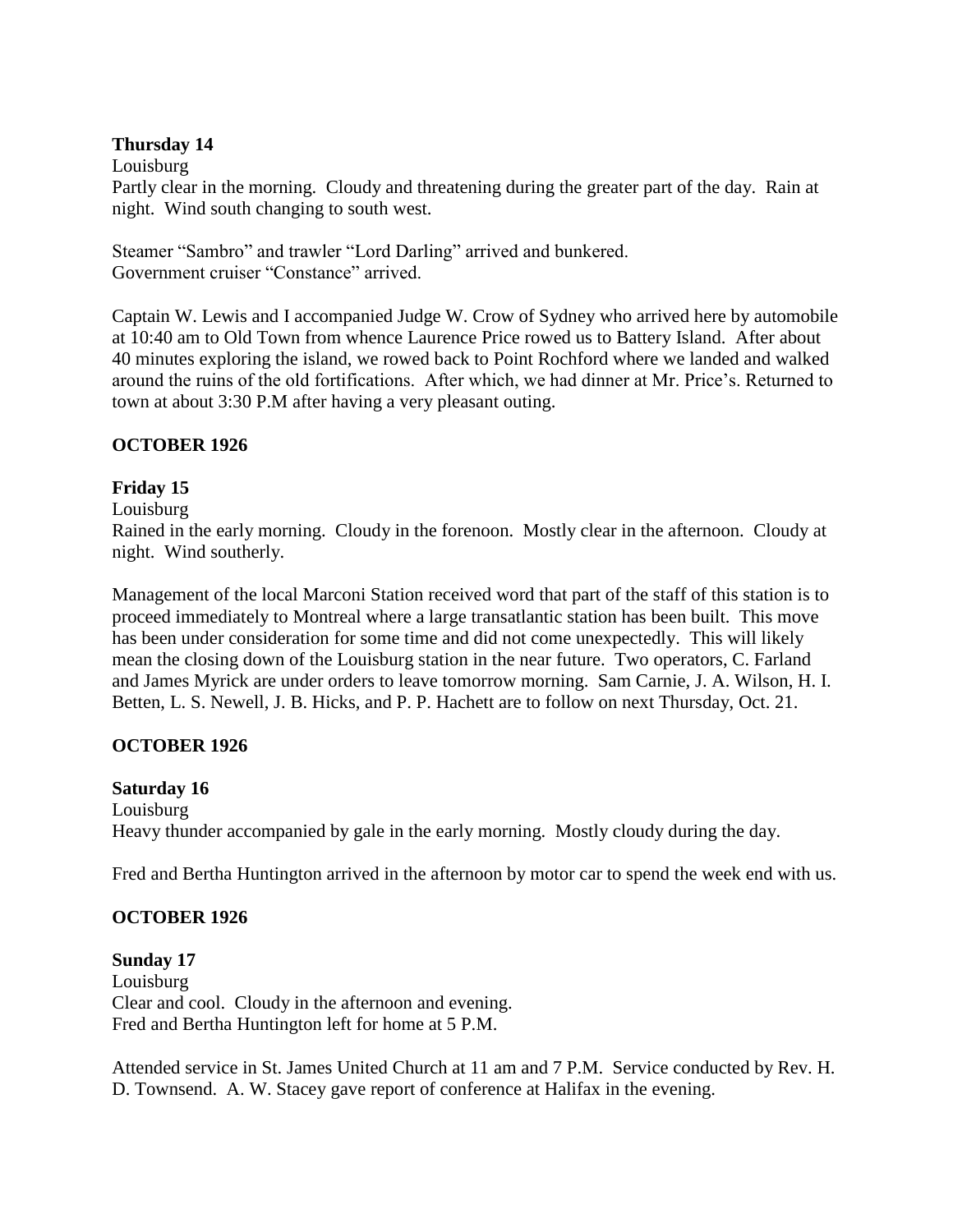#### **OCTOBER 1926**

#### **Monday 18**

Louisburg

Heavy rain accompanied by gale in the early morning. Cloudy and moderately warm during hte day. Wind south west changing to northerly.

Steamer "Magnhild" arrived in the evening for bunker coal.

#### **OCTOBER 1926**

**Tuesday 19** Louisburg Clear and cool. Partly cloudy in the afternoon. Fresh north west wind.

#### **OCTOBER 1926**

**Wednesday 20** Louisburg Clear and cool with light north west wind.

Willam W. Dickson, a former resident of this town arrived by the morning train on business in connection with the transfer of his property on Main Street to James M. MacRury.

Mr. Charles Wilcox , one of the engineers of the local Marconi station left for Montreal accompanied by his wife. Mr. Wilcox , who has been on the engineering staff of the Louisburg station for several years, will be employed in a similar capacity at the Montreal Wireless station.

# **OCTOBER 1926**

#### **Thursday 21**

Louisburg

Rain, accompanied by heavy south east gale. Wind moderated at night and changed to south west. Cleared during the night. Heaviest storm for several months.

Steamer "Skipper" arrived and bunkered.

The following members of the staff of Louisburg Marconi station accompanied by their families, left for Montreal where they will reside. Sam Currie, H. E. Batten, L. S. Newell, J. B. Hicks, J. A. Wilson and P. P. Hachett.

Attended regular meeting of Town Council at 7:30 P.M.

#### **OCTOBER 1926**

**Friday 22**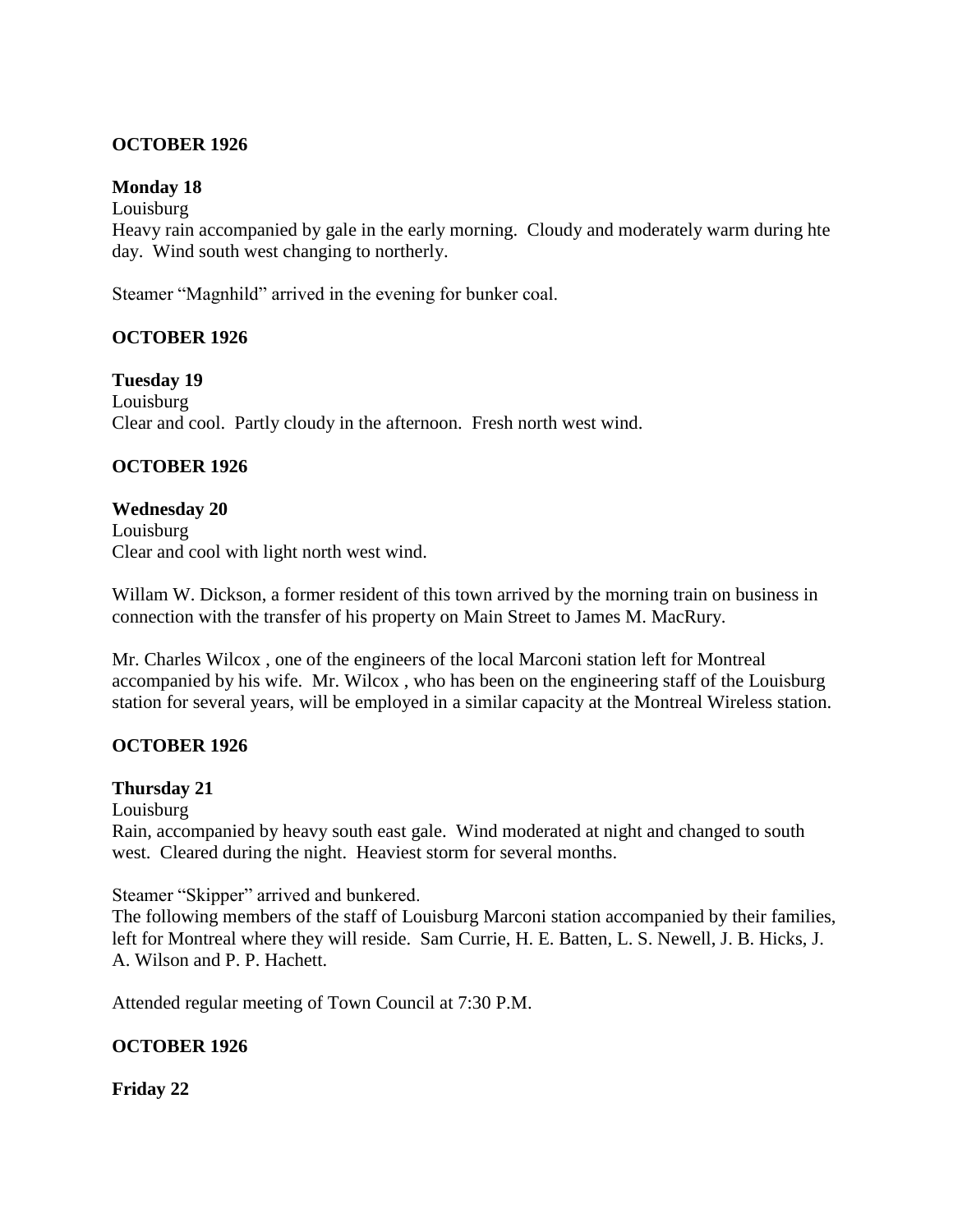Louisburg Clear and cool with light westerly wind. An ideal day.

Steamer "Skipper" sailed. Steamer "Clacharnas" arrived and bunkered.

William MacKinnon and family, lifelong resident of this town removed to Sydney where they intend taking up their residence.

# **OCTOBER 1926**

**Saturday 23** Louisburg Clear and mild with light variable wind. An ideal day.

# **OCTOBER 1926**

**Sunday 24** Louisburg Clear and mild with light north west wind. An ideal day.

British steamers "Ethelfreda", "Charterholm" and "Charterhouse" arrived for bunker coal. Steamer "Clacharnas" sailed.

Party consisting of Heber, Fred, Elinor and Frances Huntington arrived by motor car to spend Sunday with us. Heber and Fred left for home at 5 P.M. Elinor and Frances remained for a visit.

Attended service in St. James United Church at 11 am and 7 P.M. Preacher Rev. H. D. Townsend.

# **OCTOBER 1926**

# **Monday 25**

Louisburg Rain accompanied by heavy gale which continued all day. Wind south east and south.

Steamers "Ethelfrida" and [blank]

The following member of the staff of the Marconi station who received orders last week to proceed to Montreal, left on the afternoon train. Frank J. Penny, Edward Garner, [blank] Clark and [blank] Booth.

# **OCTOBER 1926**

**Tuesday 26** Louisburg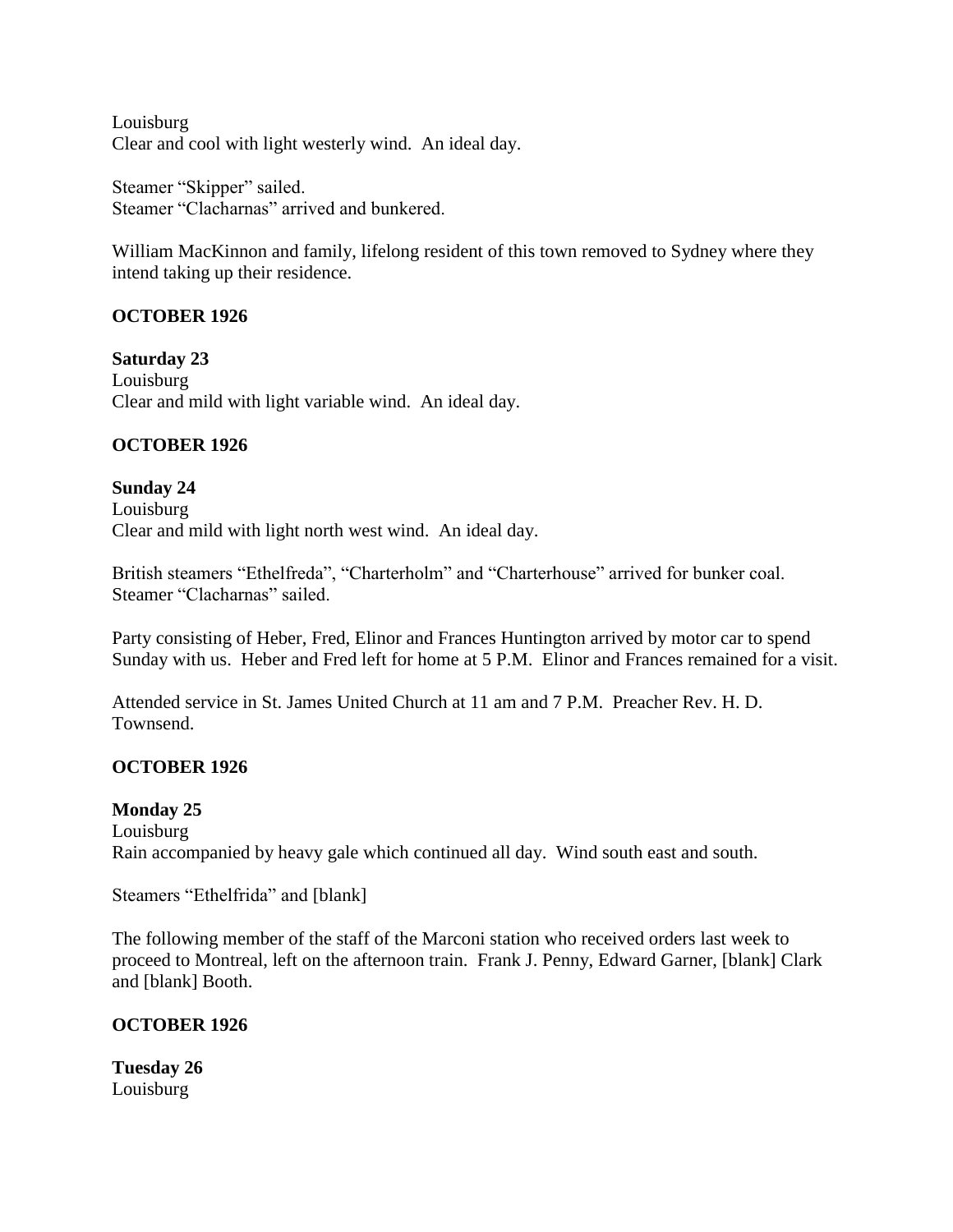Clear and mild. Wind south west. An ideal day.

#### **OCTOBER 1926**

#### **Wednesday 27**

Louisburg Clear in the early part of the day. Cloudy during the afternoon and evening. Very mild with light variable wind.

Attended choir practice in St. James United Church at 9 P.M.

# **OCTOBER 1926**

**Thursday 28** Louisburg Heavy rain accompanied by moderate gale from north east.

#### **OCTOBER 1926**

#### **Friday 29**

Louisburg Cloudy during the forenoon. Clear and mild in the afternoon. Light northerly wind.

Halloween party in school building in the evening given by pupils of High School.

# **OCTOBER 1926**

#### **Saturday 30** Louisburg Clear and mild with moderate westerly wind. An ideal day.

Drove to "Old Town" at about 11 am and visited the old fortifications and took snap shots of some of the points of interest. Walked home arriving at about 4 P.M.

#### **OCTOBER 1926**

#### **Sunday 31** Louisburg Cloudy and mild. Light showers in the morning and late at night. Wind westerly.

Attended service in St. James United Church at 11 am and 7 P.M. Preacher, Rev. H. D. Townsend.

#### **NOVEMBER 1926**

#### **Monday 1**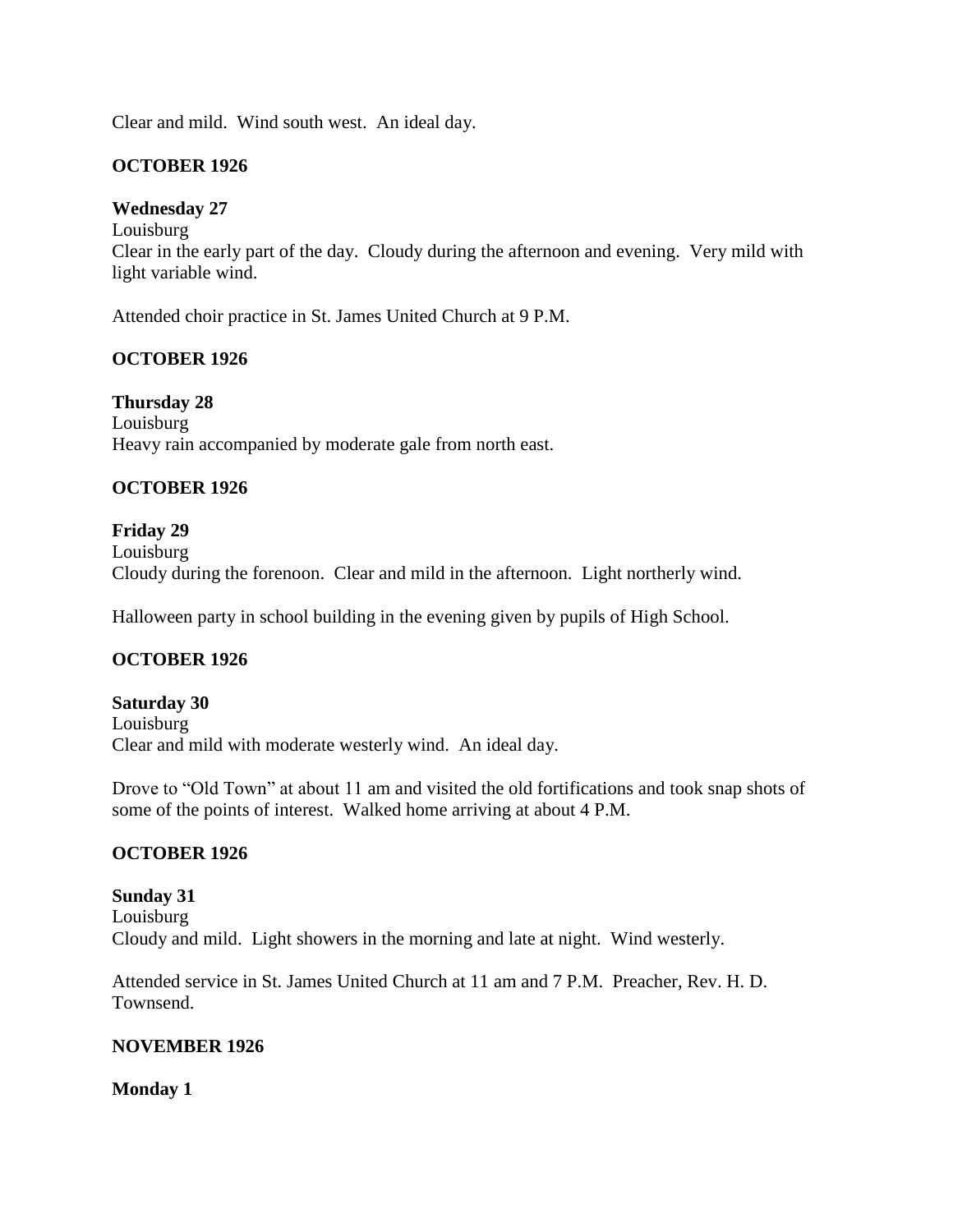#### Louisburg

Cloudy. Heavy rain during the early morning. Partly clear in the late afternoon. Wind north east and north.

#### **NOVEMBER 1926**

#### **Tuesday 2**

Louisburg/Sydney Clear in the morning. Cloudy during the afternoon. Wind north west.

Motored to Sydney and back in Abe Cameron's truck. Left Louisburg at about 10 am. Returned at 5 P.M.

Fletcher and Wesley Townsend left at 7 am on a motor tour of the southern United States. They expect to be away about six months.

Miss Elinor Huntington, who has been visiting us since Oct  $24<sup>th</sup>$ , developed mumps.

Attended special meeting of Town Council at 7:30 P.M.

# **NOVEMBER 1926**

**Wednesday 3** Louisburg Cloudy in the forenoon. Partly clear in the afternoon. Light northerly wind.

# **NOVEMBER 1926**

**Thursday 4** Louisburg Mostly cloudy and threatening. Occasional light showers. Wind easterly and southerly.

British steamer "Ventura De Larrinaga" arrived, bunkered and sailed.

#### **NOVEMBER 1926**

**Friday 5** Louisburg Clear and cool with north west wind.

#### **NOVEMBER 1926**

**Saturday 6** Louisburg Clear and moderately cool.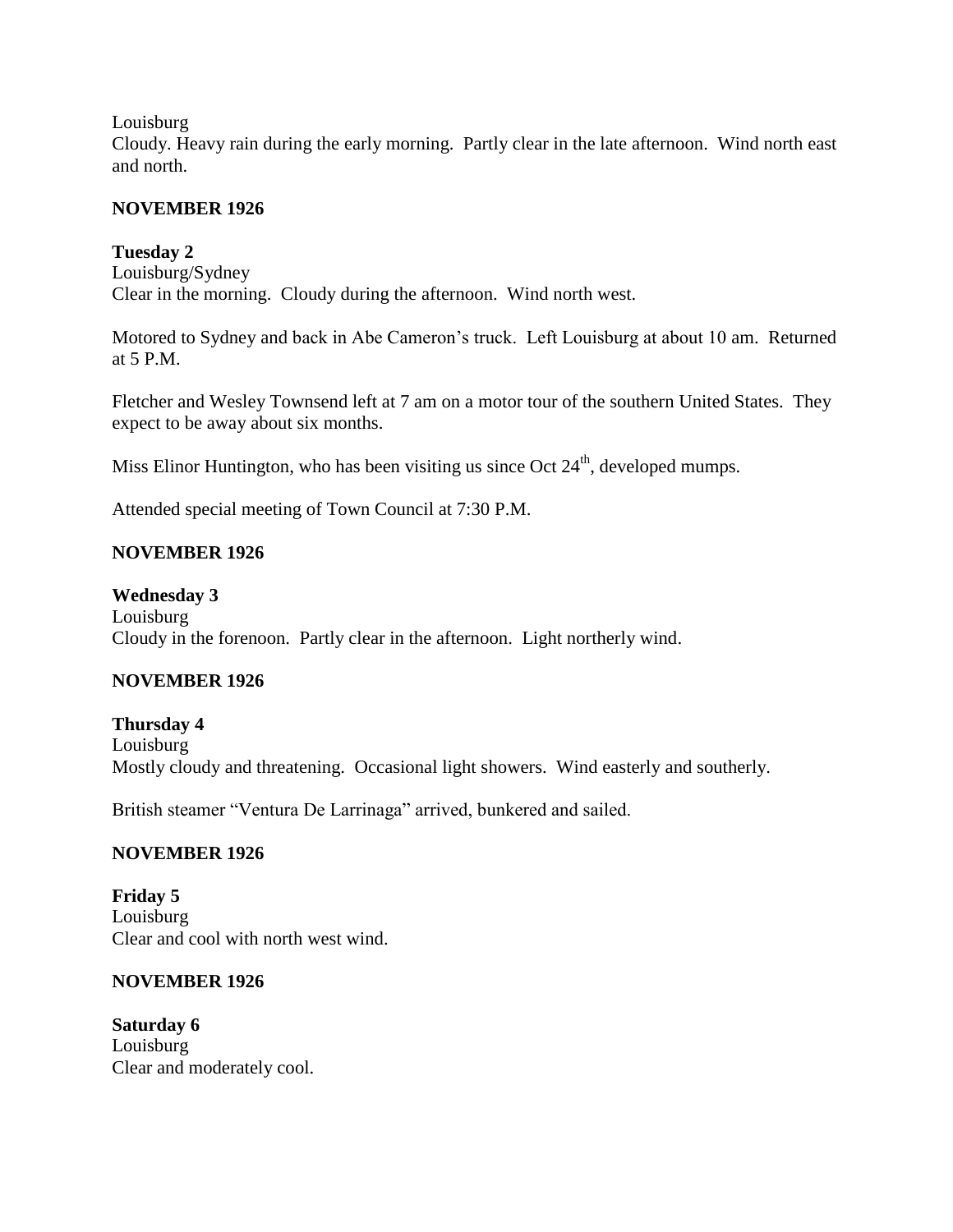British steamer "Hillfern" arrived and bunkered.

# **NOVEMBER 1926**

# **Sunday 7**

Louisburg Clear and moderately cool. Wind westerly.

Steamer "Sambro" arrived for bunker coal.

Attended service in St. James United Church at 11 am and 7 P.M. Preacher, Rev. H. D. Townsend.

# **NOVEMBER 1926**

#### **Monday 8**

Louisburg Thanksgiving Day Clear and mild with scarcely a breath of wind. Max temperature about 54. The perfect day.

General holiday. In company with Emeline, walked to Lighthouse Point and back in the afternoon.

#### **NOVEMBER 1926**

#### **Tuesday 9**

Louisburg

Cloudy during the early part of the day. Clear in the afternoon. Foggy at night. Very mild with light variable wind. An ideal day.

British steamer "European" arrived for bunker coal.

#### **NOVEMBER 1926**

#### **Wednesday 10**

Louisburg/Mira Rain in the morning. Cloudy. Heavy rain in the afternoon accompanied by thunder and lightening.

Motored to Mira in the afternoon with Rev. D. A. MacMillan, Mrs. MacMillan, Mrs. J. A. MacDonald and Margaret MacInnis and attended the funeral of the late James MacDonald. Service conducted by Rev. D. A. MacMillan assisted by Rev. Mr. MacDonald of Birch Grove and Rev. Mr. Ferris of Mira. Interment at Mira. Male quartet composed of L. Ward, W. Turner, A. MacAulay and M. S. Huntington sang two selections during the service. Returned to Louisburg at about 4:45 P.M.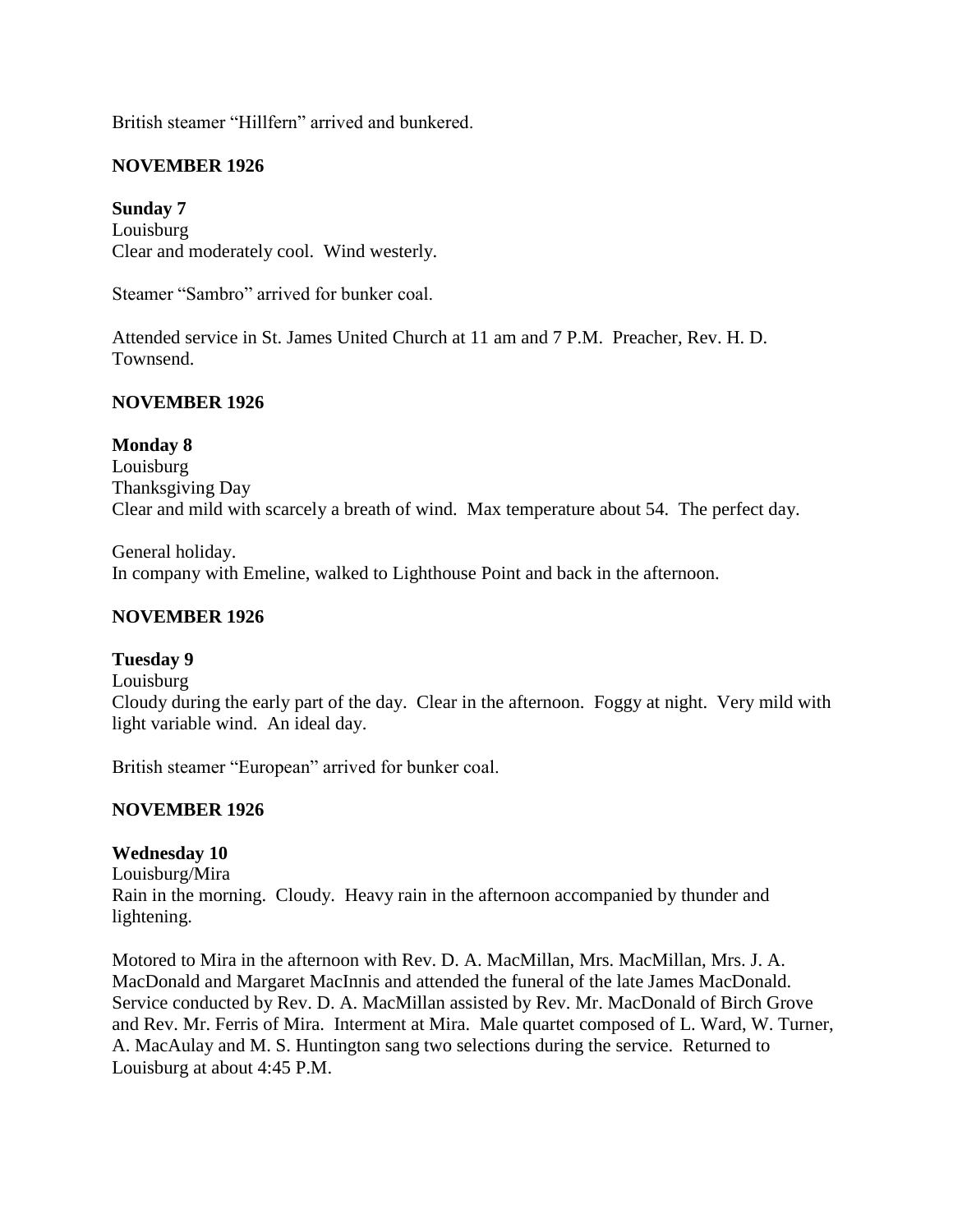Steamer "European" sailed.

# **NOVEMBER 1926**

# **Thursday 11**

Louisburg Clear and cool with moderate north west wind.

# **NOVEMBER 1926**

# **Friday 12**

Louisburg

Mostly cloudy. Very chilly and raw with fresh north west wind. Heavy frost in the morning. Freezing all day in the shade. Coldest day so far this season.

# **NOVEMBER 1926**

# **Saturday 13**

Louisburg [no entry]

# **NOVEMBER 1926**

# **Sunday 14**

Louisburg Mostly cloudy, very chilly and raw. Wind northerly. Min temperature about 22 above zero.

British steamer "Glenluss" arrived for bunker coal.

In the afternoon in company with Emeline, walked to "Old Town" and back.

Attended service at 11 am and 7 P.M. Preacher, Rev. H. D. Townsend.

# **NOVEMBER 1926**

**Monday 15** Louisburg Partly clear, chilly and raw.

# **NOVEMBER 1926**

**Tuesday 16** Louisburg Cloudy and mild. Wind south west. Storm threatening.

# **NOVEMBER 1926**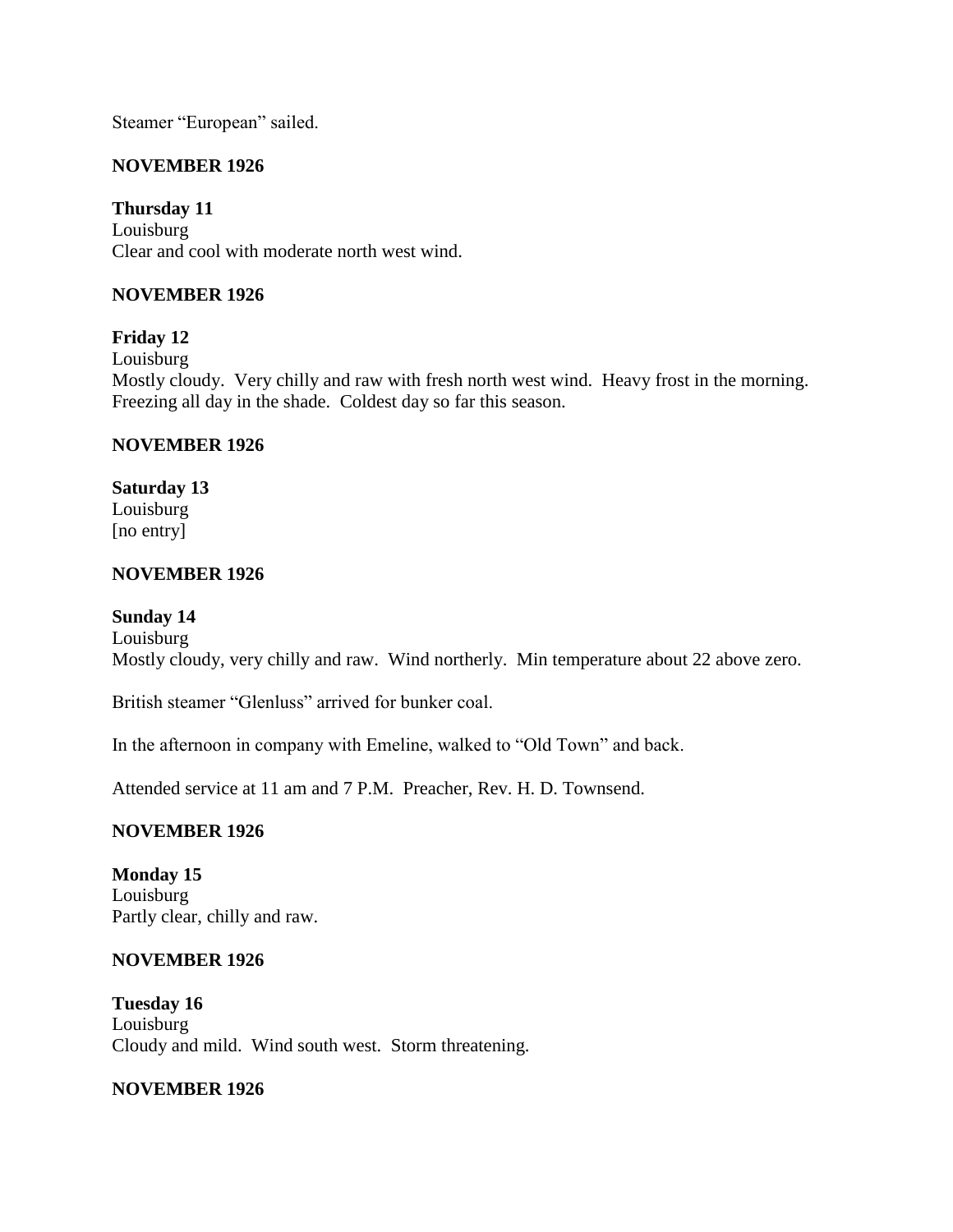#### **Wednesday 17**

Louisburg Cloudy in the forenoon. Partly clear in the afternoon. Fresh south west wind. Very mild.

Steamers "Hillglade" and "Magnhild" arrived for bunker coal.

Attended choir practice in St. James United Church at 9 P.M.

# **NOVEMBER 1926**

**Thursday 18** Louisburg Clear and mild with light north west wind. A perfect day.

Steamer "Skipper" arrived and bunkered.

Miss Frances Huntington, who has been visiting us since Oct  $24<sup>th</sup>$  developed mumps, her sister, Miss Elinor, who was taken with mumps the  $2<sup>nd</sup>$  inst has fully recovered.

Attended "Tea and Fancy Sale" in Orange Hall in the evening given under the auspices of St. James United Church.

#### **NOVEMBER 1926**

#### **Friday 19**

Louisburg

Clear and mild in the morning. Cloudy and threatening during the afternoon and evening. Wind south east increasing to a fresh breeze in the afternoon.

Attended meeting of Quarterly Board of St. James United Church in the parsonage at 8:30 P.M. Called to meet a delegation from the Presbytery to deal with the question of the uniting of Calvin and St. James congregations. Delegation consisted of Rev. Dr. MacIntosh, Rev. Dr. Rodgers, Rev. Mr. Campbell and Rev. Mr. Seeley.

#### **NOVEMBER 1926**

#### **Saturday 20**

Louisburg

Heavy rain in the early morning. Cloudy, foggy and mild during the greater part of the day. Cleared in the evening. Wind south west.

#### **NOVEMBER 1926**

**Sunday 21** Louisburg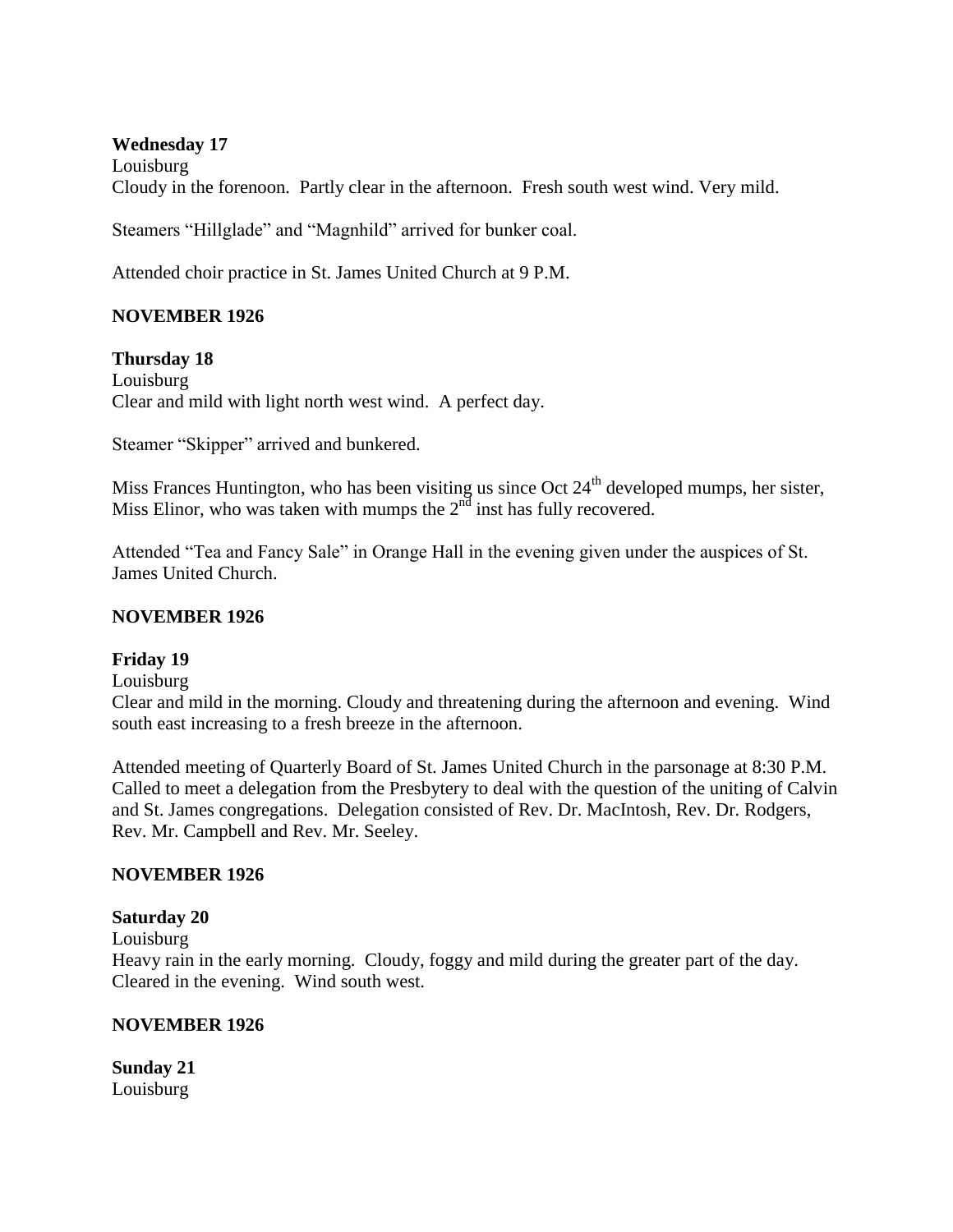Clear in the early part of the day. Mostly cloudy in the afternoon. Wind westerly.

Attended service in St. James United Church at 11 am and 7 P.M. Preacher, Rev. H. D. Townsend.

# **NOVEMBER 1926**

**Monday 22** Louisburg Cool and partly cloudy. Wind north west.

# **NOVEMBER 1926**

**Tuesday 23** Louisburg Mild and mostly cloudy with light westerly wind.

Heber motored from Salmon River arriving here at 8:30 am. Left for home at about 1:15 P.M.

# **NOVEMBER 1926**

### **Wednesday 24**

Louisburg Clear and calm in the morning. Cloudy and threatening during the afternoon. Rain at night. Wind southerly increasing in the afternoon to fresh breeze.

Emeline accompanied by Mrs. Z. W. Townsend, went to Glace Bay on the 8:45 am train where Mrs. Townsend intends to remain for a short visit. Emeline returned on the evening train.

# **NOVEMBER 1926**

### **Thursday 25**

Louisburg Mostly clear. Moderately cold. Light snow flurries. Wind north west.

British steamer "Wells City" arrived, bunkered and sailed. Government steamer "Lady Laurier" arrived in the evening.

### **NOVEMBER 1926**

**Friday 26** Louisburg Clear and mild with light south west wind increasing at night. An ideal day.

### **NOVEMBER 1926**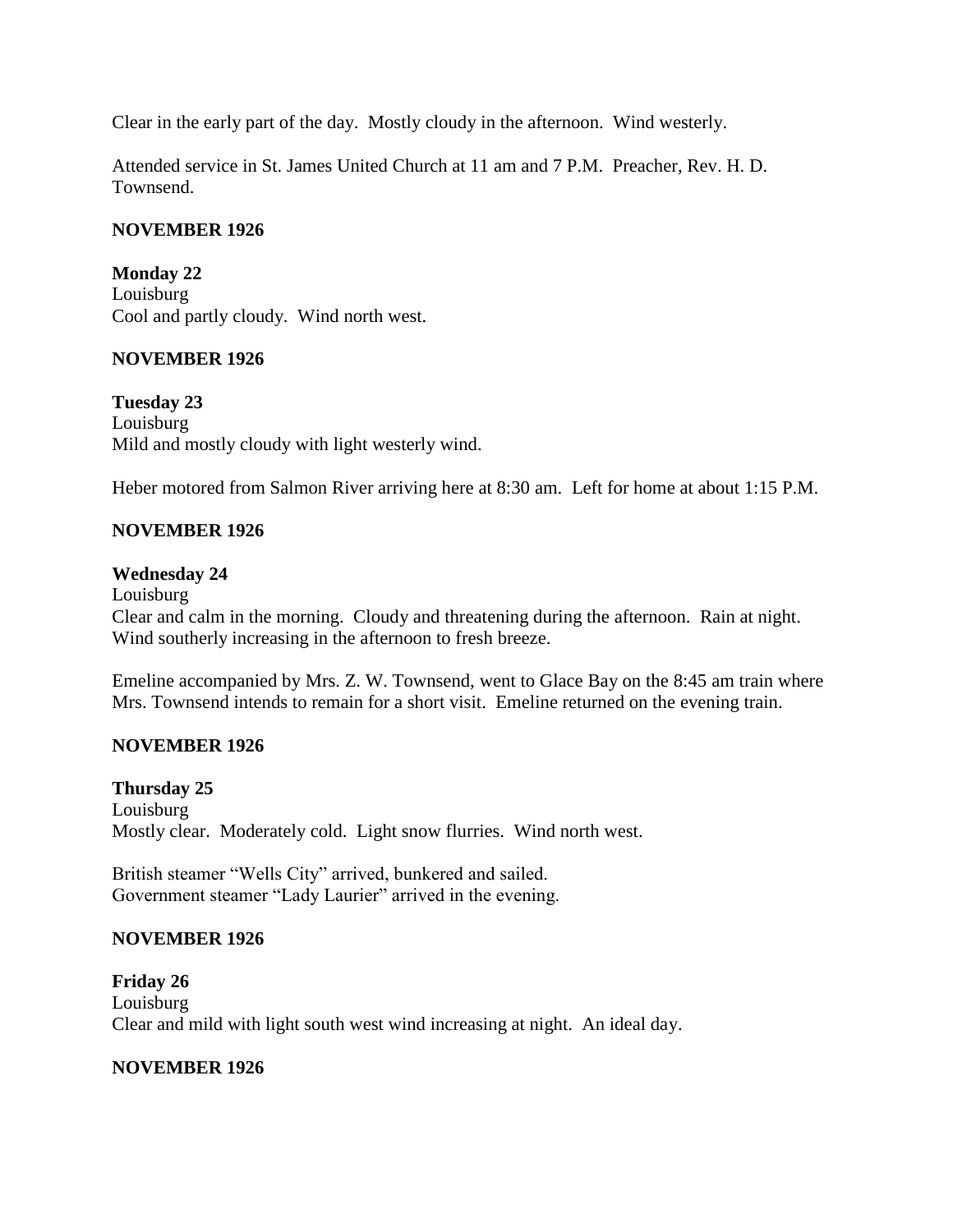### **Saturday 27**

Louisburg

Cloudy. Heavy rain during the greater part of the day accompanied by fresh south west wind.

### **NOVEMBER 1926**

### **Sunday 28**

Louisburg Partly clear, very chilly and raw. Wind northerly.

Dutch steamer "Randioryk" arrived in the afternoon for bunker coal.

Attended funeral of the late Gladys Lahey at 2 P.M. Funeral service in Stella Maris Church conducted by Rev. Father Doyle.

Attended service in St. James United Church at 11 am and 7 P.M. Preacher Rev. H. D. Townsend.

# **NOVEMBER 1926**

### **Monday 29**

Louisburg Clear in the morning. Cloudy and threatening in the afternoon. Wind south west.

Tug "Ocean Eagle" arrived.

# **NOVEMBER 1926**

### **Tuesday 30**

Louisburg

Cloudy, foggy and mild. Rain during the afternoon. Light southerly wind changing to north east in the afternoon.

British steamer "Bradavon" arrived, bunkered and sailed.

# **DECEMBER 1926**

**Wednesday 1** Louisburg Cloudy and misty. Heavy rain during the afternoon. Fresh southerly wind.

Italian steamer "Isabo" arrived for bunker coal.

### **DECEMBER 1926**

**Thursday 2**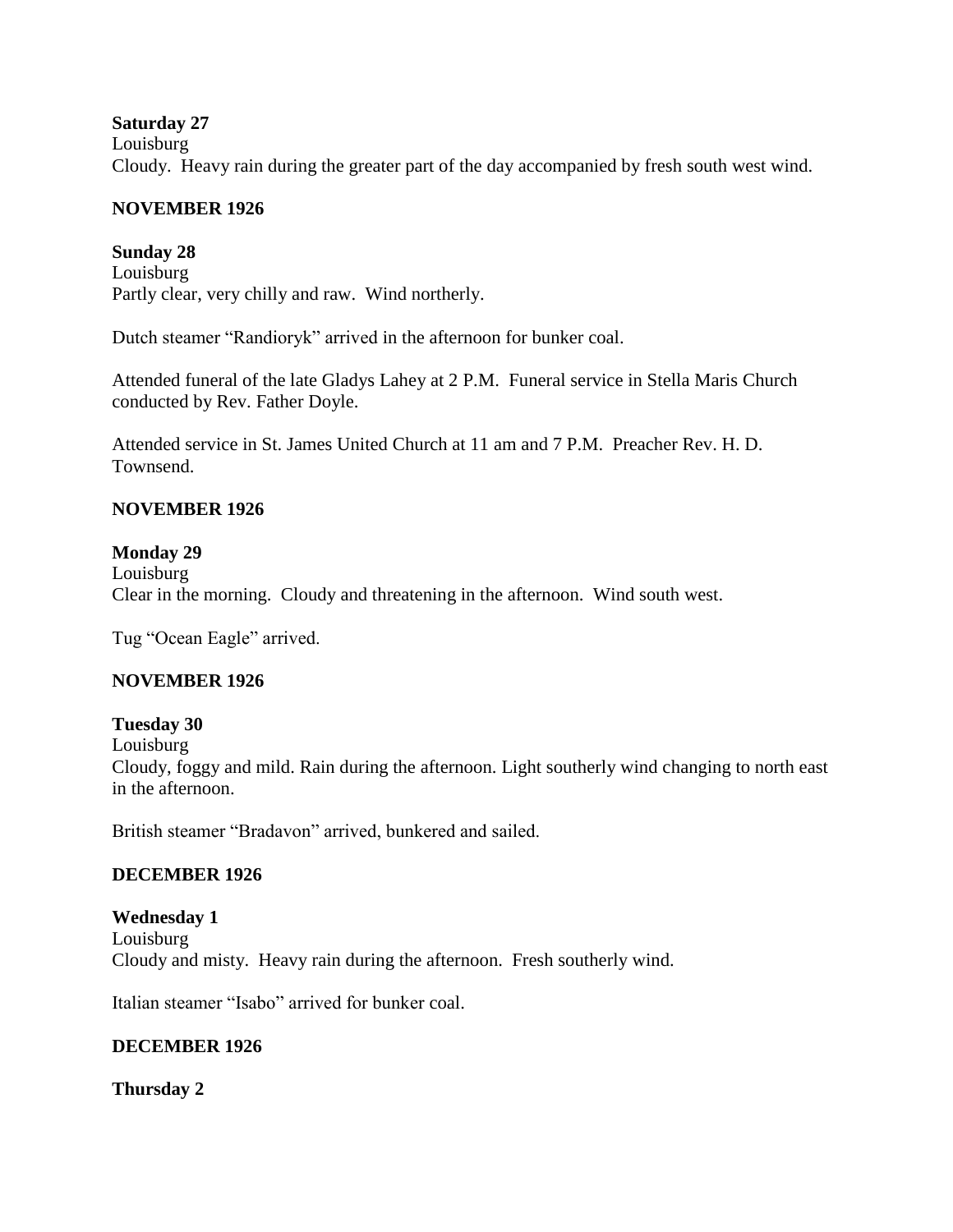Louisburg Cloudy, chilly and raw. Wind north east.

Steamer "Isabo" sailed. British steamer "Pikepool" arrived, bunkered and sailed.

Attended regular meeting of Town Council at 7:30 P.M.

# **DECEMBER 1926**

# **Friday 3**

Louisburg

Snow in the early morning. Partly clear and moderately cold during the day. First snow of the season. Snow fall about 2 inches.

### **DECEMBER 1926**

### **Saturday 4**

Louisburg

Cloudy. Snow at noon turned to rain in the afternoon. Stopped raining at about 4P.M. Wind southerly changing to northerly at night. Snow fall about 1 inch.

### **DECEMBER 1926**

### **Sunday 5**

Louisburg

Mostly clear and cold with moderate north west wind. Min temperature about 12 above zero. Max temperature about 18.

Attended service in St. James United Church at 11 am and 7 P.M. Preacher Rev. H. D. Townsend.

# **DECEMBER 1926**

### **Monday 6**

Louisburg

Snow storm. Snow began to fall at about 7 am and continued until about 4 P.M when it turned to rain. Stopped raining at about 6 P.M. Snow fall about 8 inches. Strong easterly wind.

### **DECEMBER 1926**

### **Tuesday 7**

Louisburg

Partly clear with strong northerly wind which moderated in the afternoon and changed to southerly at night.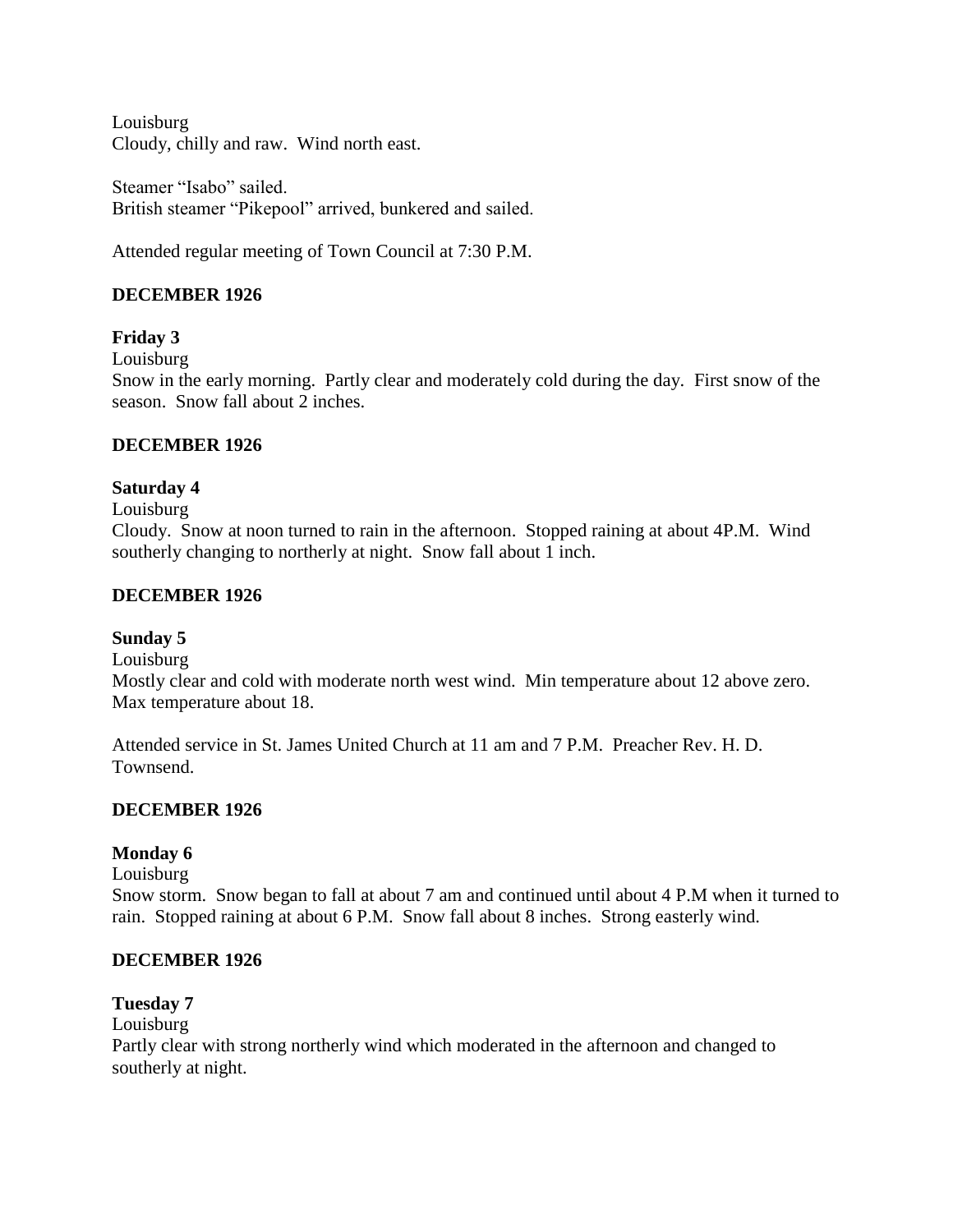Ground covered with nearly one foot of snow. Sleighs in use on the streets and country roads. First sleighing of the season.

Steamer "Coban" unable to reach Sydney last night owing to the heavy storm, made for Louisburg arriving in the afternoon and began to load a cargo of coal for Humbermouth, Nfld. British steamer "Amus" arrived at about 8:30 P.M for bunker coal.

Attended meeting of School Board at 7:30 P.M.

# **DECEMBER 1926**

### **Wednesday 8**

Louisburg Cloudy and mild with light variable wind. Light rain during the night followed by snow.

British steamer "Charterhyth" arrived in the morning for bunker coal. Steamer "Amus" sailed.

Attended choir practice in St. James United Church at 9 P.M.

# **DECEMBER 1926**

### **Thursday 9**

Louisburg

Mostly cloudy with light north, north east wind. Snow in the early morning. Snow fall about 2 inches.

British steamer "Sachum" (four masted) arrived at about 10 P.M for bunker coal.

Death of Mrs. Albert Jewell at about 10 P.M.

### **DECEMBER 1926**

**Friday 10** Louisburg Mostly clear and mild with light variable wind.

### **DECEMBER 1926**

### **Saturday 11**

Louisburg

Snow, rain, sleet and drizzle. Light east to north east wind. Foggy at night. Streets slushy. Snow fall about 2 inches.

### **DECEMBER 1926**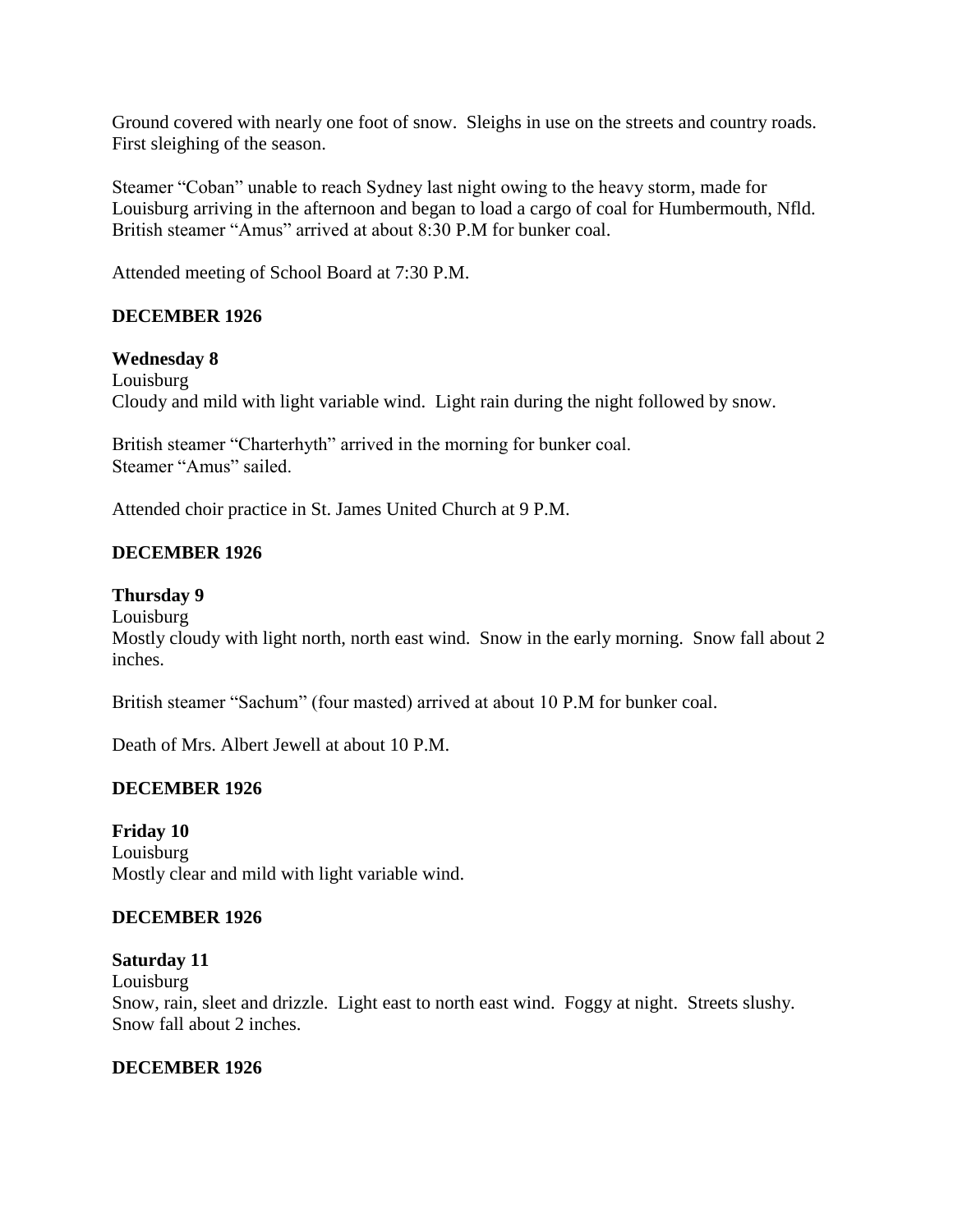### **Sunday 12**

Louisburg Rained heavily all day with heavy north east to north wind.

Attended service in St. James United Church at 11 am and 7 P.M. Preacher Rev. H. D. Townsend. Only 10 present at the morning service and 16 in the evening owing to bad weather conditions.

### **DECEMBER 1926**

### **Monday 13**

Louisburg Mostly cloudy with light north west wind. Mild with very little frost.

Dutch steamer "Maasburg", British steamer "Philip L. Dodge" and trawler "Affa" arrived for bunker coal. Lightship "Anitcosti" arrived. British steamer "Philip L. Dodge" arrived in the evening for bunker coal. British steamer "Manchester Producer" arrived during the night for bunker coal.

Attended funeral of the late Mrs. Albert Jewell at 1 P.M. Service conducted in Stella Maris Church by Rev. Father Doyle.

### **DECEMBER 1926**

**Tuesday 14** Louisburg Cloudy and mild. Rain in the afternoon. Wind southerly.

Dutch steamer "Maasburg" sailed.

# **DECEMBER 1926**

**Wednesday 15** Louisburg Clear and mild with light variable wind. An ideal day.

Italian steamer "Valreale" and British steamer "King City" arrived for bunker coal.

Death of John L. MacKinnon, Pepperell St.

### **DECEMBER 1926**

**Thursday 16** Louisburg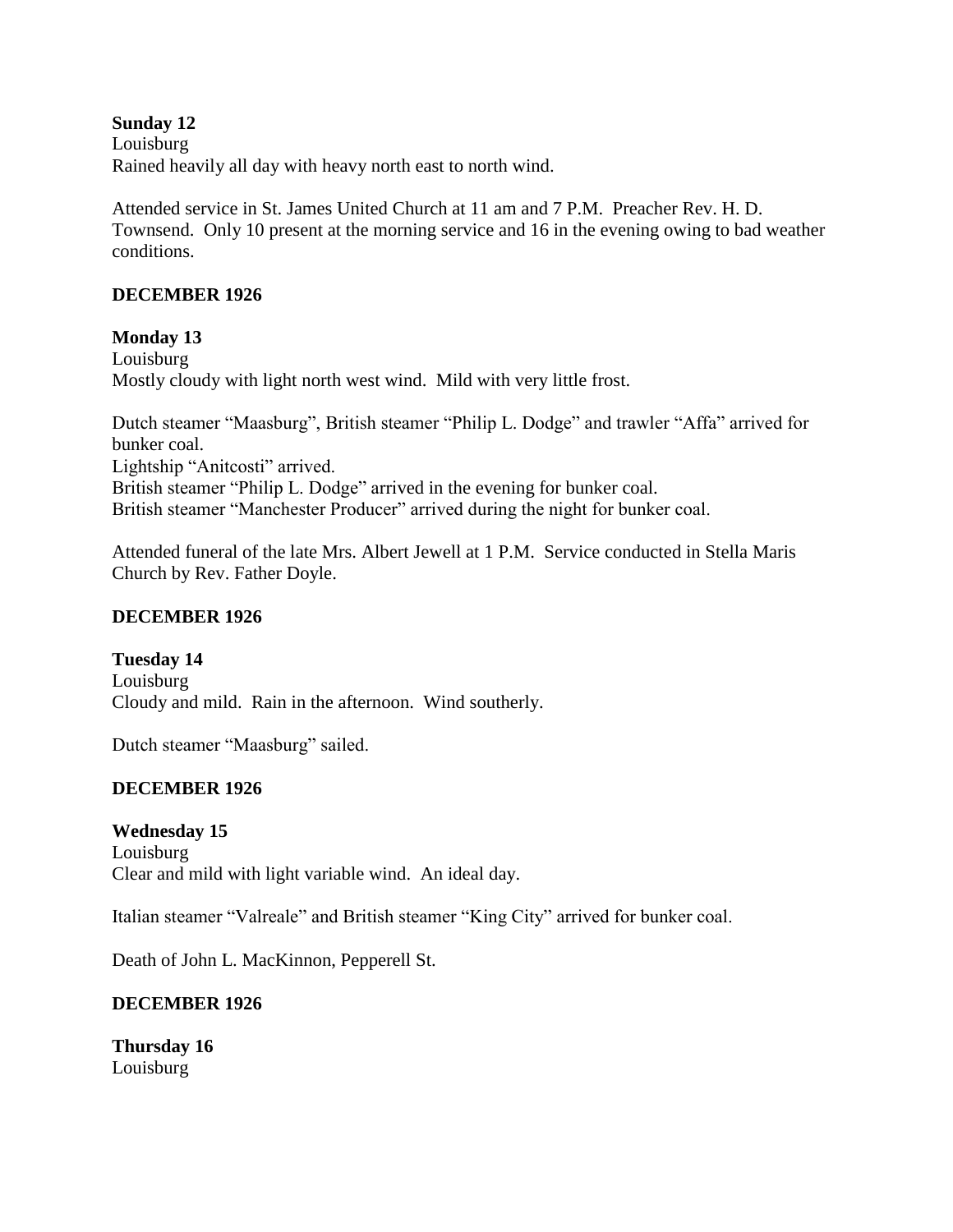Heavy rain in the morning. Cloudy in the afternoon and evening. Clear and cold during the night. Wind easterly changing to north west in the afternoon.

### **DECEMBER 1926**

# **Friday 17**

Louisburg

Clear and moderately cold with westerly wind which changed to southerly and easterly at night. Light snow all during the early part of the night.

Italian steamer "Valarusa" arrived for bunker coal.

Mrs. Bertha Huntington arrived on the evening train to take a position as clerk in my shop.

Attended funeral of the late John L. MacKinnon at 1:30 P.M. Service conducted at the house and grave by Rev. D. A. MacMillan. Interment in Calvin cemetery.

# **DECEMBER 1926**

### **Saturday 18**

Louisburg Clear and moderate. Cold and blustery at night.

Dutch steamer "Vrenllnburg" arrived for bunker coal.

Miss Bertha Huntington entered on her duties as clerk in my store today. She is taking the place of her sister Miss Maud, who intends leaving my employ at the end of next week.

# **DECEMBER 1926**

### **Sunday 19**

Louisburg Cold and partly cloudy with fresh north west wind. Min temperature about 14 above zero.

Attended service in St. James United Church at 11 am and 7 P.M. Preacher Rev. H. D. Townsend.

### **DECEMBER 1926**

**Monday 20** Louisburg Moderately cold and mostly clear. Wind north west.

Dutch steamer "Vrenllnburg" sailed.

### **DECEMBER 1926**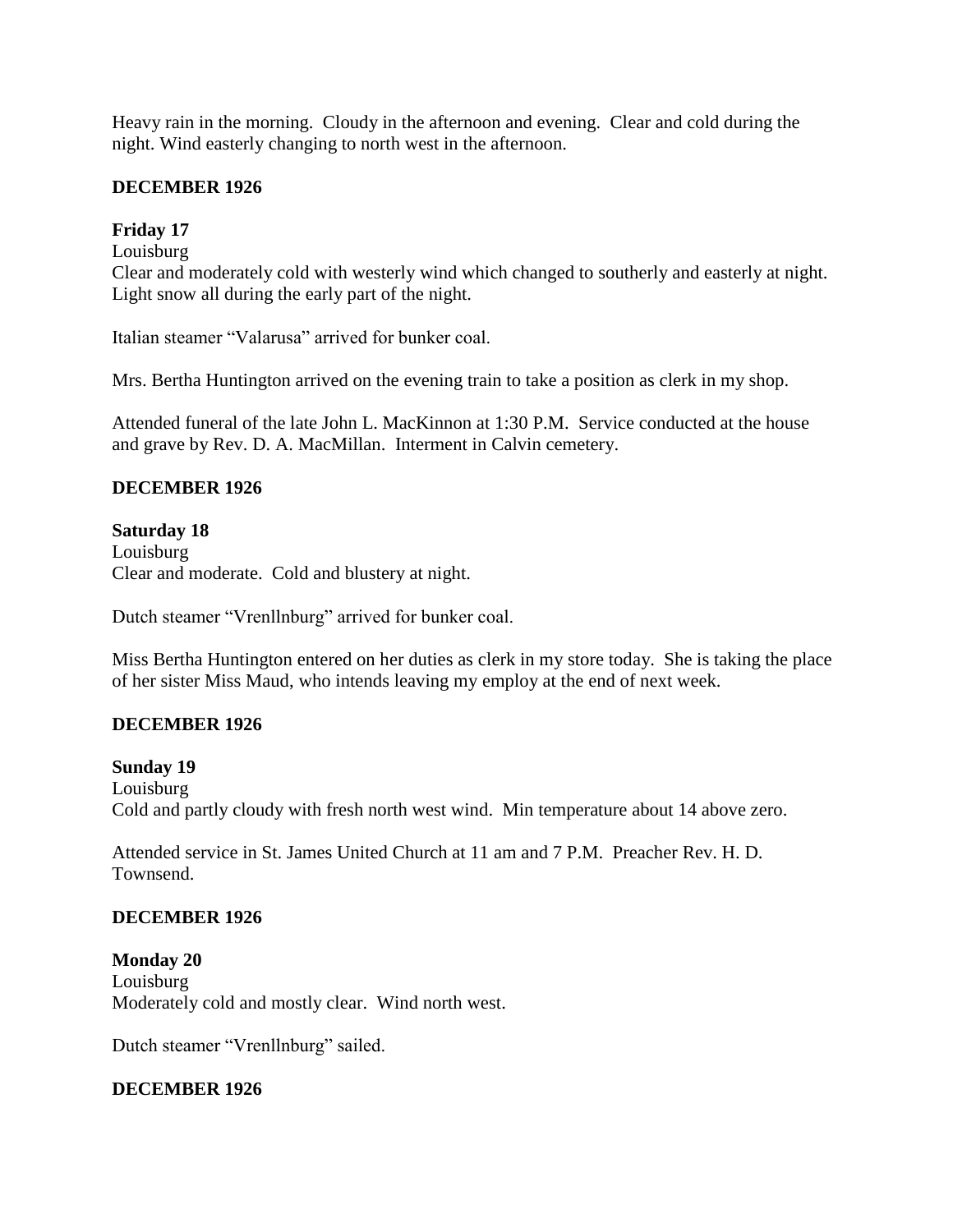**Tuesday 21**

Louisburg

Clear and moderately cold with light norther west wind. An ideal winter day.

# **DECEMBER 1926**

# **Wednesday 22**

Louisburg

Clear and moderately cold during the early part of the day. Cloudy and mild in the afternoon and evening. Light variable wind.

# **DECEMBER 1926**

# **Thursday 23**

Louisburg Mostly clear. Moderately cold. Wind northerly.

# **DECEMBER 1926**

# **Friday 24**

Louisburg Clear and moderately cold with light north west wind. A perfect winter day.

Miss Maud Huntington, who has been clerking with me since July  $10<sup>th</sup>$ , 1925, terminated her service today. She intends entering the City Hospital at Sydney, NS to train for the nursing profession.

# **DECEMBER 1926**

# **Saturday 25**

Louisburg

Cloudy and mild with a few light showers in the forenoon. Wind southerly changing to north west and clearing in the afternoon. No frost until late at night.

Had shop open for business for about two hours in the forenoon.

Had dinner and tea at Mrs. Z. W. Townsend's where the following persons were present: Emeline, the Misses Maud & Bertha Huntington, Rev. H. D. Townsend and Mrs. Townsend and family consisting of four, Emmerson Grant and Queenie Evans. In company with Emeline, spent the evening after 7 P.M at Rev. H. D. Townsend's. Returned home at about 10 P.M.

# **DECEMBER 1926**

**Sunday 26** Louisburg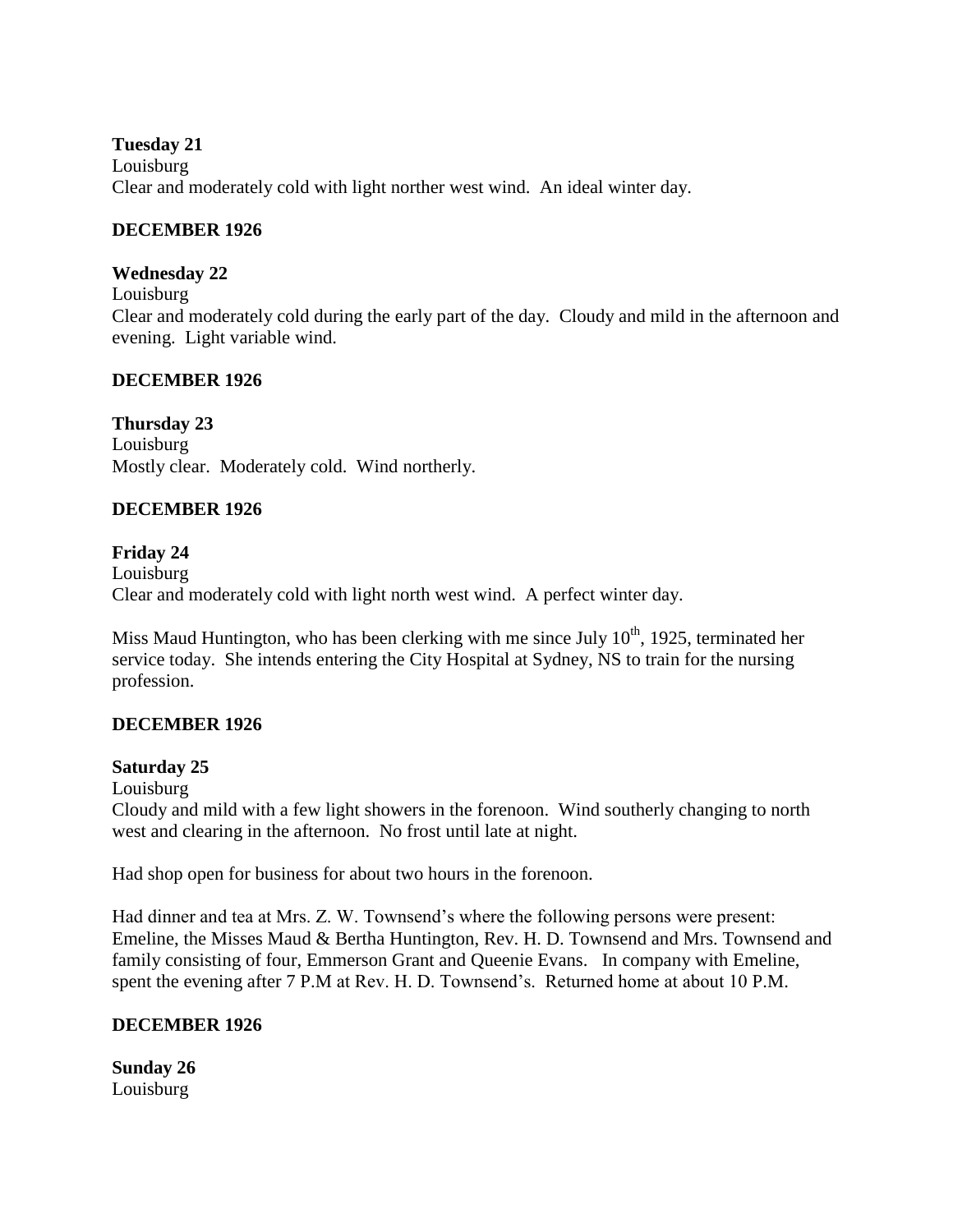Partly clear and moderately cold with light north west wind. Cloudy at night.

In company with Emeline, had tea at Rev. H. D. Townsend's.

Attended St. James United Church at 11 am and 7 P.M. Preacher, Rev. H. D. Townsend (Christmas services). Special Christmas music at both services.

# **DECEMBER 1926**

### **Monday 27**

Louisburg Cloudy, chilly and raw. Wind northerly increasing at night.

Trawler "Lord Beaconsfield" arrived for bunker coal.

Miss Maud Huntington left on the 8:45 am train enroute for her home at Grand Mira, NS where after a short stay she intends entering the City Hospital, Sydney, NS on Jan  $12<sup>th</sup>$ , 1927 to train for the nursing profession.

Attended special meeting of the School Board at 2 P.M.

### **DECEMBER 1926**

### **Tuesday 28**

Louisburg

Clear with light north west wind. Moderately cold in the morning. Mild in the afternoon and evening. An ideal winter day.

Steamer "Skipper" arrived in the evening and bunkered. Trawler "Lord Darling" arrived during the night for bunker coal.

### **DECEMBER 1926**

### **Wednesday 29**

Louisburg

Heavy storm. Snow in the early morning turned to rain at about 10am and continued raining the greater part of the day. Heavy gale from south east. Wind changing to south west and moderated in the evening. Streets very slippery.

### **DECEMBER 1926**

**Thursday 30** Louisburg Clear and moderately cold. Wind north west.

### **DECEMBER 1926**